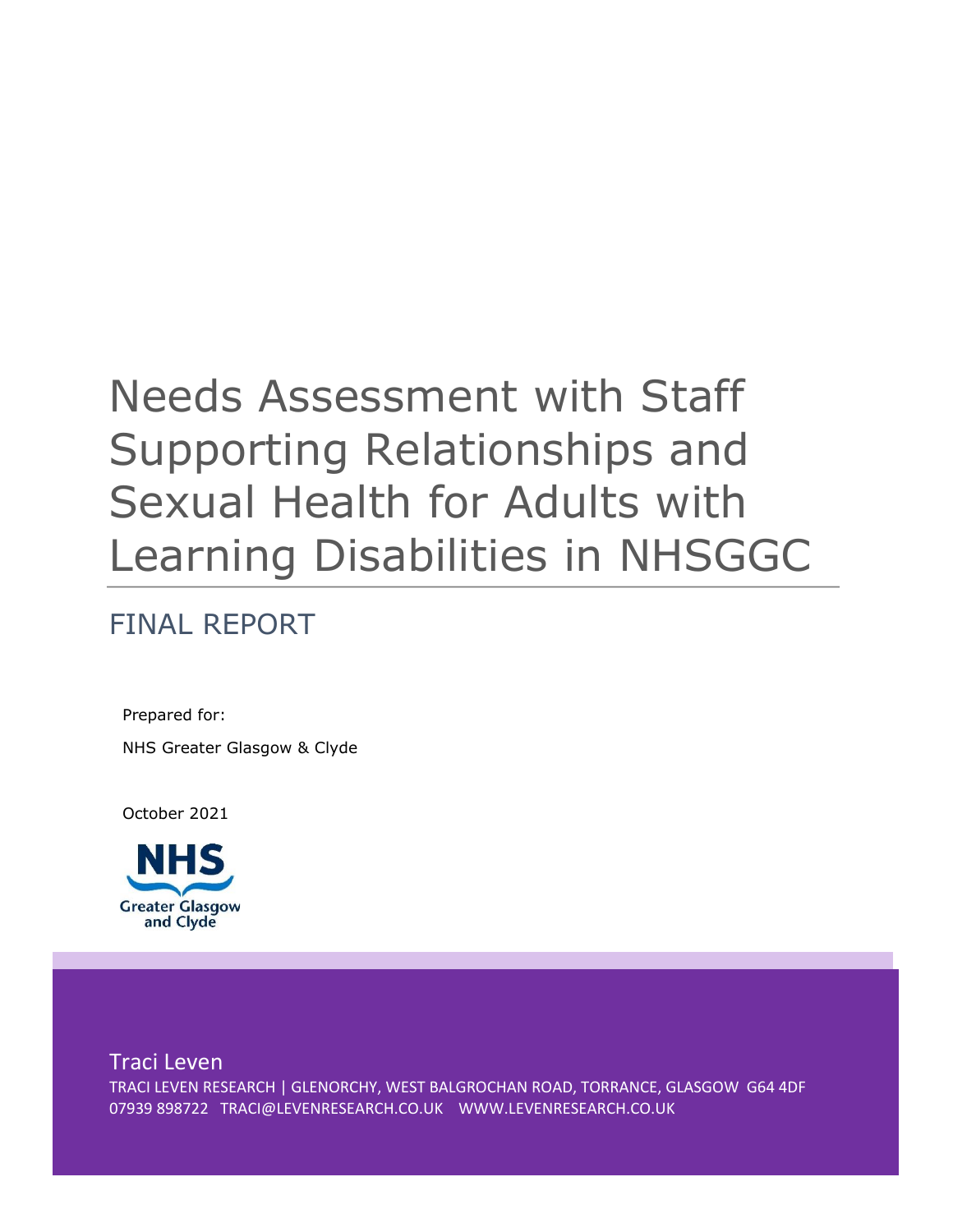## **Abbreviations**

| <b>HSCP</b>   | Health and Social Care Partnership                  |
|---------------|-----------------------------------------------------|
| LD            | Learning disabilities                               |
| <b>NHSGGC</b> | NHS Greater Glasgow & Clyde                         |
| SSKAAT-R      | Socio-Sexual Knowledge and Attitudes Test - Revised |
| <b>SNA</b>    | <b>Support Needs Assessment</b>                     |
| STI           | Sexually Transmitted Infection                      |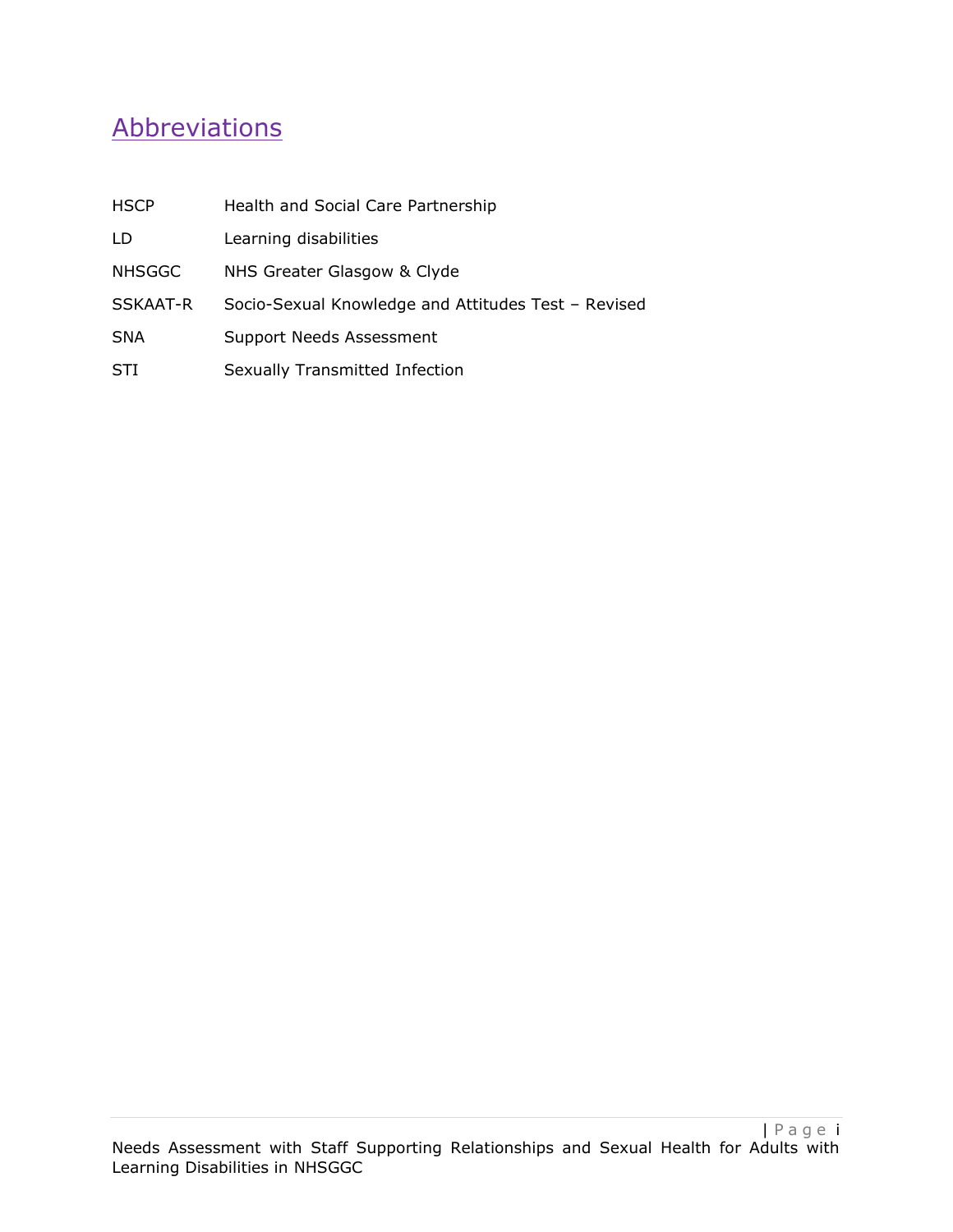## **Summary**

### Introduction and Background

People with a disability should have the same human rights as everyone else, including the right to express their sexuality and to form and maintain relationships. Adults with learning disabilities are under-represented at the Sandyford sexual health service. NHSGGC therefore wished to explore current staff practice and identify areas of improvement. Traci Leven Research was commissioned to undertake a needs assessment, engaging with staff across the NHSGGC area who work directly with adults with learning disabilities to assess their levels of knowledge and confidence in discussing and responding to sexuality, sexual health and relationships for adults with learning disabilities, and seek the views of staff on how best to improve service delivery on this topic.

### Method

A total of 62 staff members engaged in the research across health, social work and third sector providers, covering each of the six HSCPs in the NHSGGC area. Engagement was via one-to-one interviews (via telephone and video) and video group discussions.

### Current Practice

Across all sectors and all areas, there was recognition that work around sexual health and relationships is nearly always reactive rather than proactive – i.e. providing support or an intervention when an adult with a learning disability was either displaying inappropriate sexualised behaviour or finding themselves in risky or vulnerable situations.

Staff within all settings spoke about initial assessment protocols to identify clients' needs and to set goals:

- **Health Assessments -** Across HSCPs, standard practice is that anyone referred to the nursing LD team will receive a nursing assessment which incudes a section on relationships and sexual health. However, a large proportion of adults with learning disabilities will never be referred to the health team.
- **Social Work Assessments -** Across social work teams in the HSPCs, there was recognition that assessment tools do not explore needs relating to sexual health and relationships.
- **Transition -** Across each of the HSCPs, staff said that levels of knowledge and awareness or needs around sexual health and relationship were not routinely explored at the stage of transition from children's to adult services.
- **Day Centre and Third Sector Care Provider Assessments** Staff in day centres and third sector care providers also spoke about carrying out initial interview assessments with users to establish needs and to set goals. The issue of relationships and sexual health was not a standard part of these assessments, and goals relating to relationships were rarely, if ever, a feature.

With the exception of East Renfrewshire, who have focussed on delivering person-centred individual support, all HSCPs indicated they had historically run group courses for adults with learning disabilities on sexual health and relationships. Most of these had been nurse-led. Some areas had developed new courses and were delivering them (or about to deliver them) when the pandemic forced group work to cease. All areas also provided one-to-one support as required, tailoring interventions to the needs of individuals. Day centre staff, third sector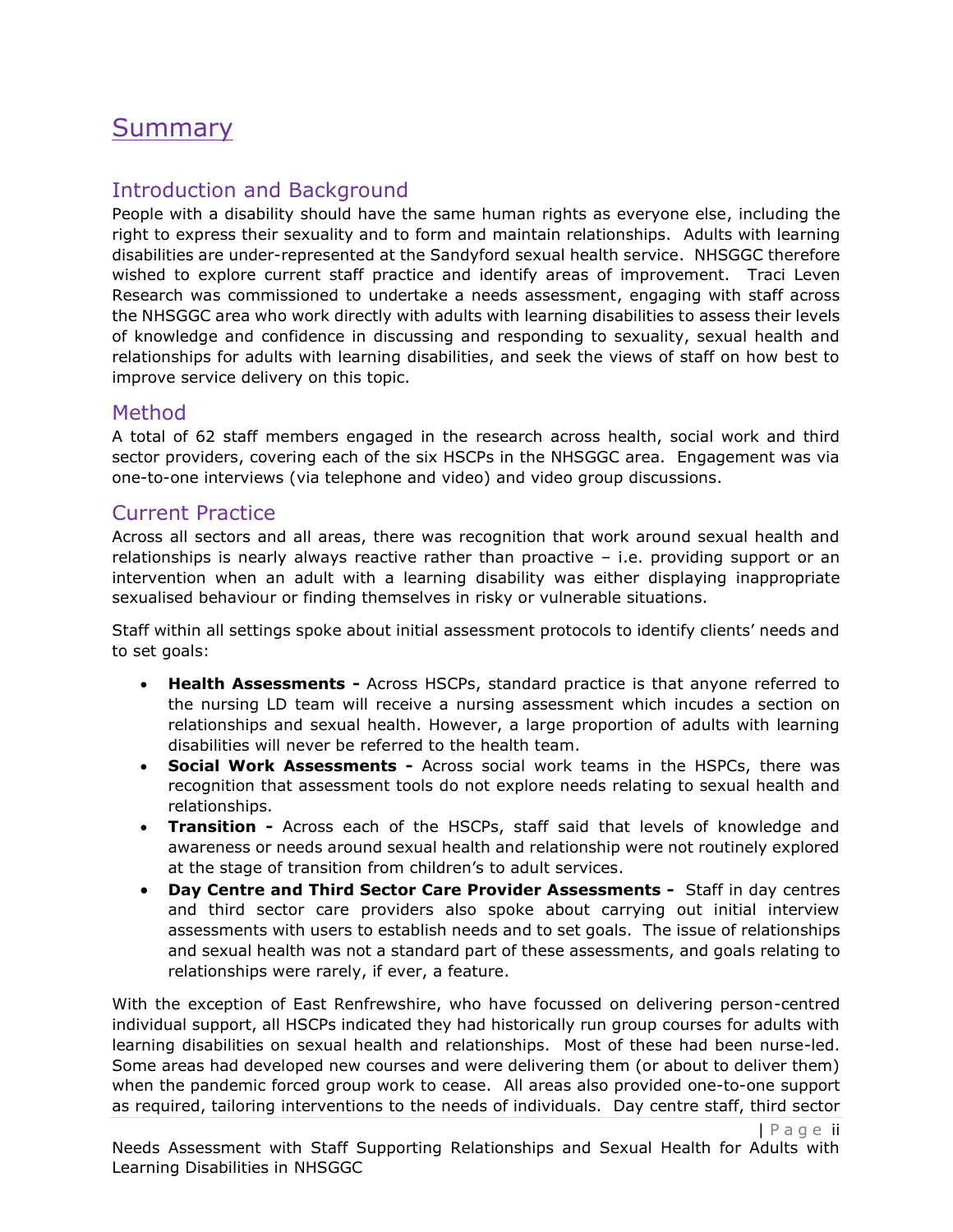care providers, service officers and healthcare assistants spoke about 'low level' support which was delivered more organically as part of their routine work and day-to-day support for adults with learning disabilities.

Historically, Sandyford offered a sexual health service specifically for adults with learning disabilities called the *Feeling Good* service. This had been highly valued by HSCP staff supporting adults with learning disabilities, and many expressed regret at the cessation of the service. Currently, there is a small Sandyford Inclusion Team which includes a specialist sexual health nurse and a consultant gynaecologist. The team is dedicated to supporting users of Sandyford services who have vulnerabilities, including adults with learning disabilities Most referrals to the Inclusion Team come internally from clinicians within Sandyford. However, there is a separate telephone line for the Inclusion Team which is open to external referrals from, for example, community LD nurses, social workers etc. However, none of the staff consulted as part of the needs assessment were aware of the Inclusion Team.

Dates N Mates is a third sector national organisation providing opportunities for adults with learning disabilities to meet up in organised social events and meet other people, giving them opportunities to establish friendships and/or romantic relationships. Adults with learning disabilities can join the organisation as members in order to access these opportunities. In addition, they have recently developed a relationships and sexual health course to deliver to their members. There were many staff across the HSCPs who had only a vague awareness of Dates N Mates without knowing what they offered, or who had no knowledge of Dates N Mates at all. There may additionally be other independent third sector organisation who provide opportunities for adults with learning disabilities to meet one another socially and form relationships.

### Barriers and Facilitators to Providing Support and Advice around Relationships and Sexual Health

The identified barriers to providing a support and advice around relationships and sexual health are:

- **Parents/families** It was said that parents often tend to infantilise their adult children with learning disabilities, conflating their intellectual developmental age with their level of sexual maturity, and not recognising that their child may have sexual desires or wish to pursue personal relationships. Parents/families could be reluctant for staff to discuss issues around sexual health and relationships with their adult child through a desire to 'keep them safe' and avoid them entering relationships.
- **Levels of knowledge and confidence among staff** Many staff members felt that they did not have the knowledge or confidence to address issues around sexual health and relationships, thus leading to them avoiding the subject or feeling that they could not adequately provide effective support.
- **Fears of staff** There was a fear for some staff (particularly those who provided dayto-day support and care) that initiating conversations on this topic could lead to safeguarding questions being raised or investigations about their conduct.
- **Lack of appropriate resources -** Overall, standard resources available for working with adults on learning disabilities on the topic of relationships/sexual health were felt to be inadequate, not meeting communication needs and not up-to-date.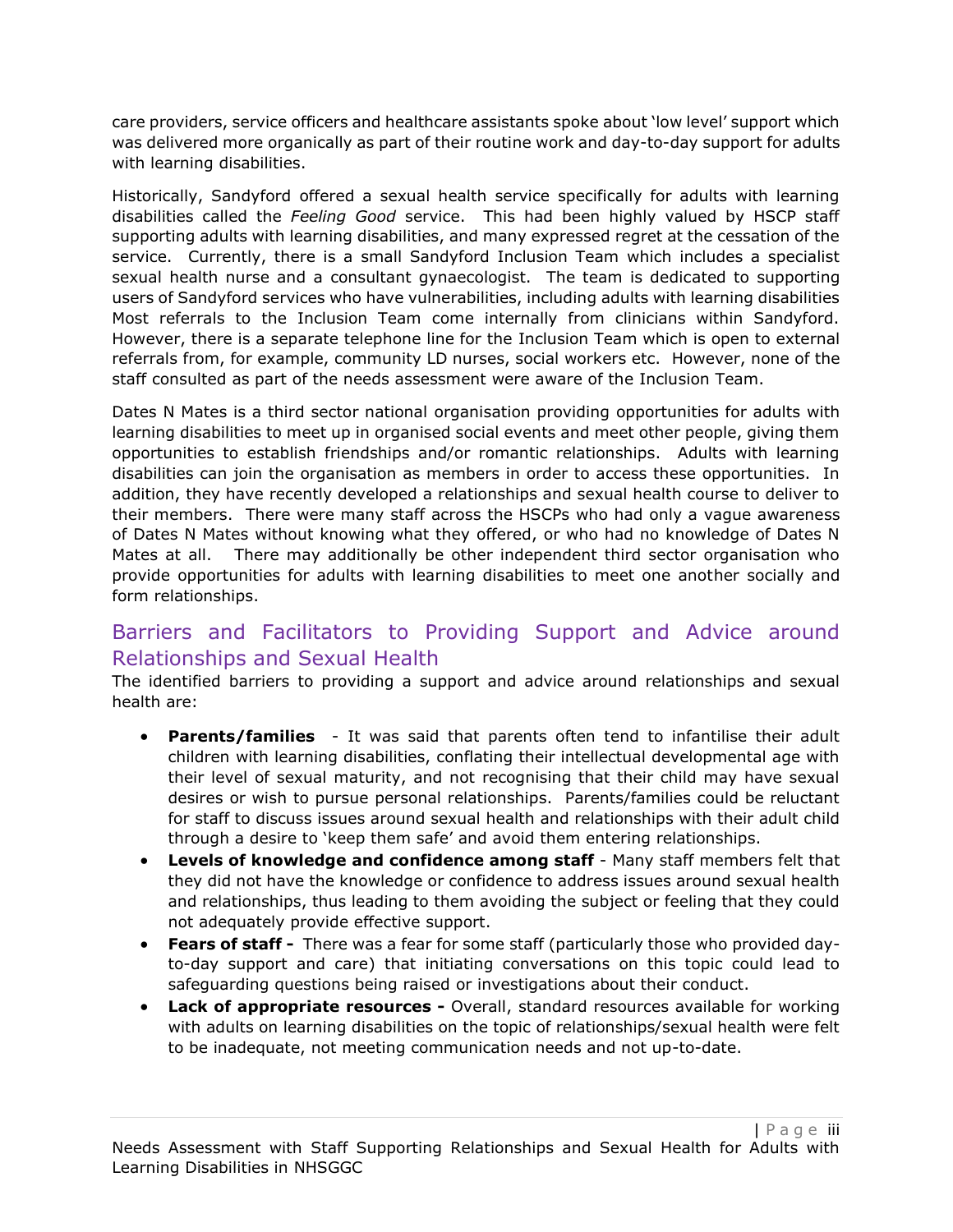- **Lack of referrals –** Lack of referrals from social work to health teams was a reason why some areas had ceased offering group support, particularly in areas where social work and health worked more independently.
- **Lack of venues**  In North East Glasgow, a lack of available venues for providing group support was a practical barrier to delivering such a service.
- **Attitudes of other Health and Social Care Colleagues** It was recognised that some staff may be prone to de-sexualise adults with learning disabilities, trivialise issues around relationships, or try to suppress sexual behaviour. Some pointed to misconceptions that adults with learning disabilities will not be sexually active.

The identified facilitators to providing a support and advice around relationships and sexual health are:

- **Staff with interest in sexual health/relationships** Staff with a particular interest in, and passion for, providing support around relationships and sexual health are instrumental in developing resources, delivering courses, and generally ensuring that sexual health and relationships are on the agenda within their team.
- **Development of bespoke resources -** Several HSPCs have produced bespoke resources for providing group sessions on sexual health and relationships. These are a facilitator to providing support and also raise the visibility of available support.
- **Training –** Where staff have been trained to provide support around sexual health and relationships, this has led to increased knowledge and confidence and a readiness to address relevant issues when they arose.
- **'Asking the right questions' and the relationship between health and social work teams -** Staff in the areas where referrals from social work to health (for sexual health/relationship support) were high attributed this to 'asking the right questions' in order to identify needs. Also, a key facilitator was felt to be where health and social work were co-located and integrated.
- **Gender of staff** A facilitator to having discussions on these issues in a natural way, is where staff have a relationship of trust with a client of the same gender. Many staff pointed to the low numbers of male staff, but having male staff could be advantageous for delivering sexual health and relationship interventions to men.
- **Staff Viewed as external experts** Although the value of a long-standing relationship of trust between service user and carer/professional was recognised, staff in day centres and service providers recognised that there was also value in health staff coming in to deliver interventions on sexual health and relationships – health staff being viewed as 'experts'.

### Knowledge and Confidence

Many staff across all sectors reporting feeling ill-equipped to provide support, information and advice around sexual health and relationships. Few staff had received any training specifically for supporting sexual health and relationships, with most saying they relied only on common sense and their own life experiences when supporting adults with learning disabilities. There were, however, some staff who had received training to deliver support around relationships and sexual health, most commonly in preparation for delivering group courses. Where staff had been trained with a view to delivering group courses, they found training also benefited them in their more routine interactions with service users or providing one-to-one support around sexual health and relationships.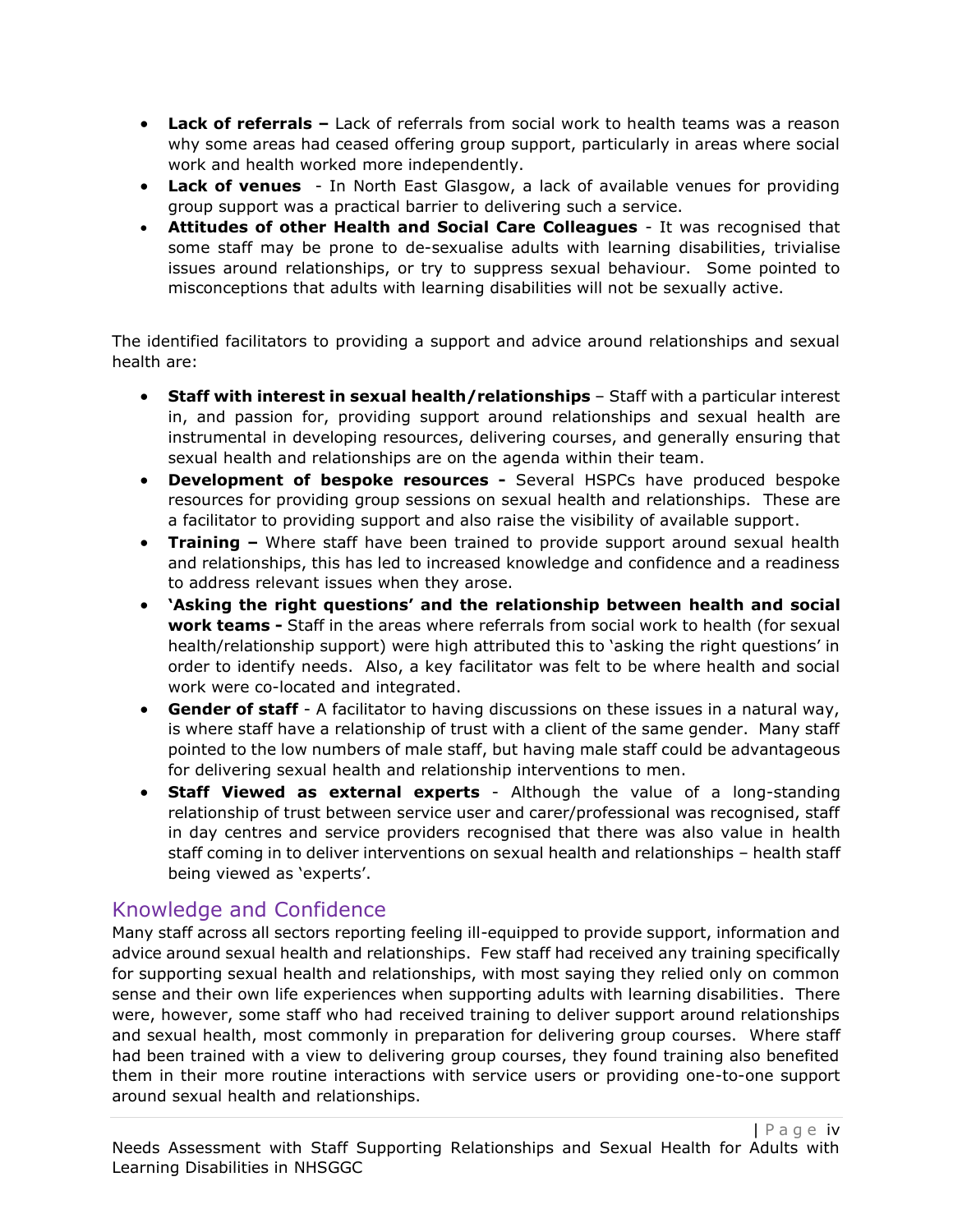### **Resources**

Staff mentioned a number of standard resources being used within HSCPs when supporting relationships and sexual health with adults with learning disabilities: *The Big Question*, *SSKAAT-R*, *Sex & The 3 Rs*, and *Ready, Willing and Able*. Overall, most staff feel existing resources are often not suitable for the communication/comprehension needs of adults with learning disabilities and are somewhat out of date, particularly relating to staying safe online and regarding LGBT+ identities.

Several HSCPs have developed their own bespoke resources or made significant adaptations to existing resources to accompany group courses. These bespoke/adapted resources are also available to staff to use for one-to-one support with service users. The available bespoke/adapted resources are:

- The updated course developed in Glasgow South (originally based on *Ready, Willing and Able* but updated and now incorporating some materials from *Sex and The 3Rs* and other bespoke materials*)*.
- Glasgow North West social work team retain the resources acquired to deliver group work a number of years ago, including useful models and tactile materials.
- Resources to accompany the 12 week bespoke sexual course for women in Renfrewshire which used *Sex and The 3Rs* as the basis for development: a 150 page flexible, modular resource (largely visuals) was produced.
- The bespoke resources for a 13-week course in Inverclyde, including a workbook.
- The resources for the course developed in West Dunbartonshire (not yet delivered), which may be similar to, some of the Glasgow South materials.
- The resources for the course developed by Dates N Mates.

A number of staff members, particularly Community LD Nurses, have frequently resorted to making their own resources to support individual clients. BoardMaker was the most frequently mentioned tool for developing bespoke resources.

### Examples of Good Practice

Examples of good practice identified are:

- 1. **Inverclyde Resources and Courses:** Key health staff developed a workbook and 13-week course to deliver support to adults with learning disabilities. Staff received training to deliver the course. Prior to the pandemic, the team were delivering the course three times per year. The workbook, completed over the course, is available to participants at the end. The course is interactive in nature. Both the course and the workbook have been designed to be used flexibly.
- 2. **Renfrewshire Resources and Courses:** A Community LD Nurse and a Speech and Language Therapist in Renfrewshire together developed resources and a 12-week sexual health course for women with learning disabilities. *Sex and The 3 Rs* was used as the base for developing bespoke resources to support the course. The speech and language therapist ensured the course met the communication and comprehension needs of women with learning disabilities, adding colour to the resources and making them more accessible. Additions were further exploration of relationships, aspects of physical health and mental health, and staying safe online. All sessions in the group course were reinforced through resources for the participants to take away. The resource developed was a 150-page book, mostly visuals.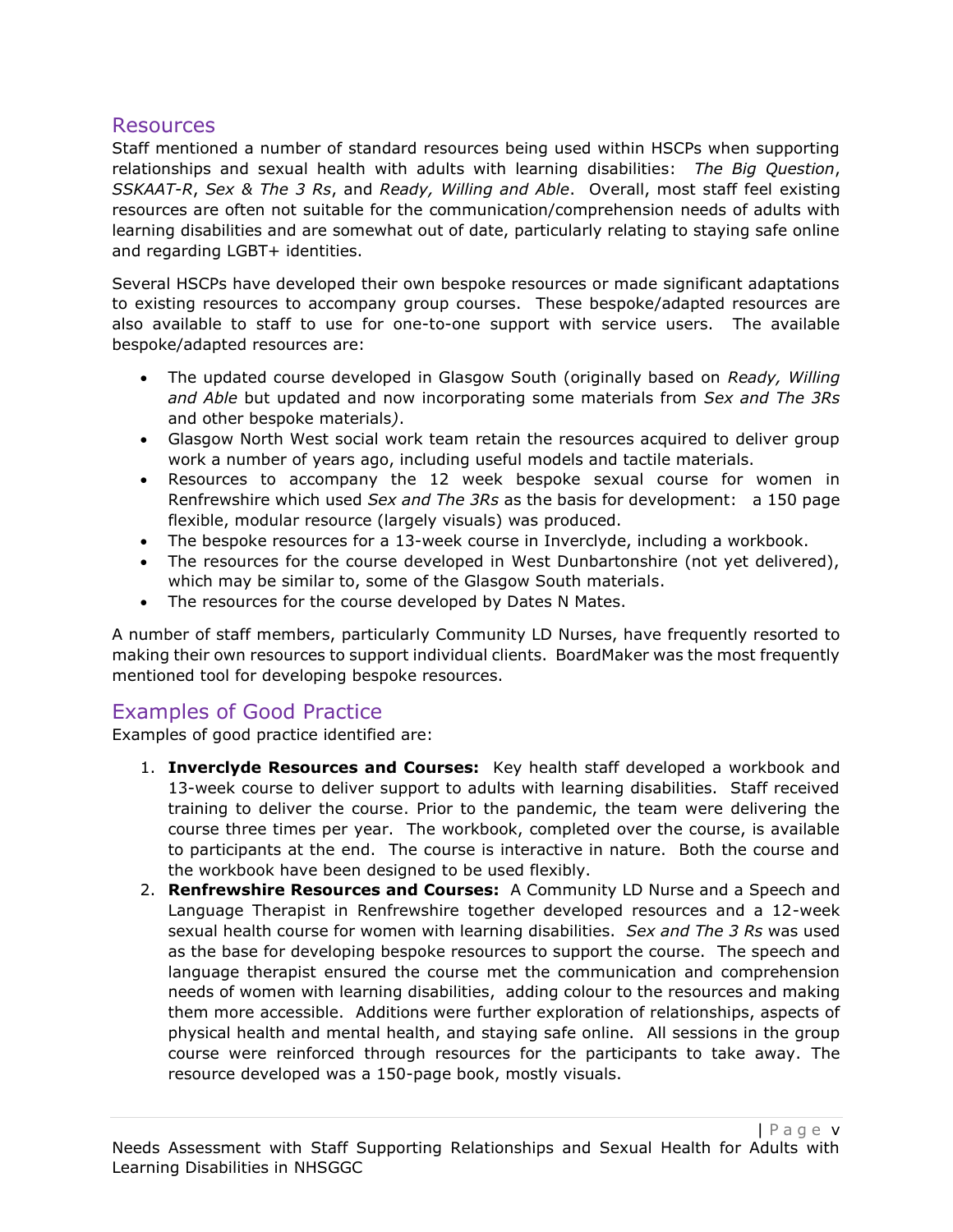- 3. **East Renfrewshire approach to identifying and addressing needs:** The social worker from East Renfrewshire who contributed to the research said that in assessments/reviews she would always explore client's needs and expectations around sexual health and relationships, refer to health colleagues for an intervention to ensure that the client had appropriate information and support around navigating relationships, and link with external organisations to facilitate a client exploring opportunities to form relationships.
- 4. **Dates N Mates – Service and sexual health and relationships course:** Dates N Mates is a third sector national service in Scotland providing social opportunities for people with learning disabilities to meet to create friendships and relationships. All staff at Dates N Mates have recently received training to support relationships and sexual health and a subgroup of staff have subsequently developed their own course to deliver sexual health and relationship education/support to their members. The training, and the course subsequently developed, covered topics such as boundaries, consent, public and private spaces, sexual health and wellbeing, contraception and STIs. The course and associated materials have been developed in-house specifically for the needs and circumstances of adults with learning disabilities

#### **Staff's Views on Needs**

Staff frequently expressed shock at the lack of understanding and awareness around sexual health and relationships among the adults they worked with which they felt should have been worked on more at an earlier stage. It is recognised, however, that provision in children's/education services in not in the scope of this needs assessment.

The two key needs identified through the consultations for staff across all sectors were:

- Better resources for delivering interventions or information about sexual health and relationships for adults with learning disabilities
- Training for staff to raise awareness and understanding of the relevant issues and to build confidence and skills to have discussions around sexual health and relationships and to identify and address needs. There was an appetite for training among all staff consulted.

Across all staff groups, it was health staff who were most commonly identified as being best placed to lead interventions on sexual health and relationships. Some social workers were also keen to take a lead role in developing and delivering interventions. Other staff groups were also keen to be involved by way of supporting and re-enforcing the messages. Staff in third sector care providers, day centres and other social work staff also felt that they were well placed to identify service users who could benefit from courses or other interventions on relationships and sexual health. There was an appetite among staff working directly on a day-to-day basis with adults with learning disabilities to have training to provide 'low-level' support and everyday conversations around sexual health and relationships. In day centres and third sector providers whose staff structures have 'champions' or 'ambassadors' for particular topics, it was felt that having champions/ambassadors for sexual health and relationships would be appropriate and feasible.

Some health staff advocated having more focus in nursing assessments on sexual health and relationships. Many social work staff and day centre staff saw scope for routinely including sexual health and relationship needs and goals during assessments and care and support planning. Transition from children's to adult services was a point at which many staff felt there was scope to include assessment of needs around sexual health and relationships,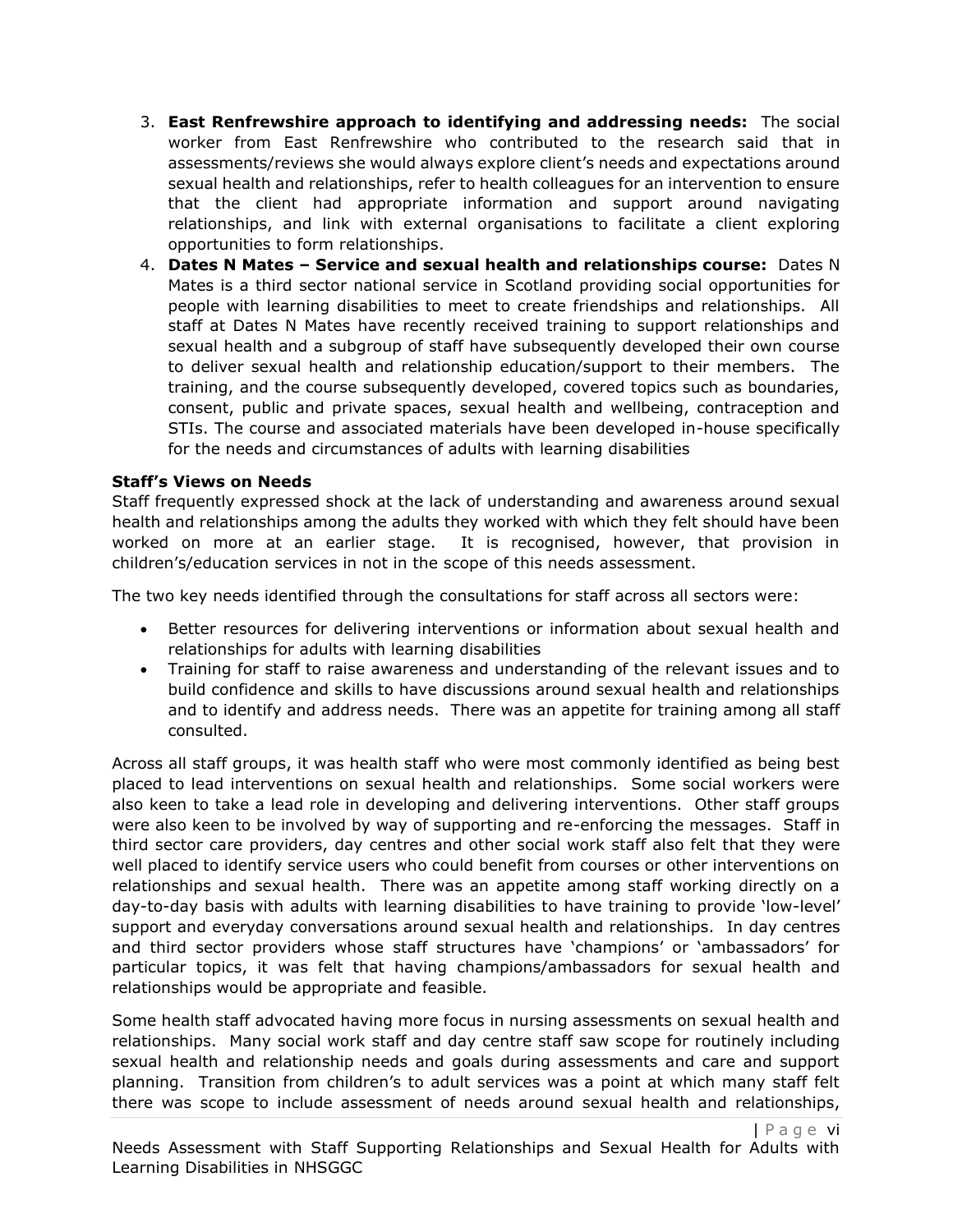including an assessment of levels of knowledge and awareness and identifying where education/interventions are required.

### Recommendations

### 1. Develop resources

A clear message from the research is the need to develop new resources on relationships and sexual health which better meet the communication and comprehension needs of adults with learning disabilities and which provide up-to-date relevant information. Specific recommendations are:

- The starting point for developing new resources should be a review of existing resources developed in the HSCPs.
- The content should also include appropriate and up-to-date information around online conduct/internet safety, and LGBT+ issues.
- The resources should be modular and be able to be used flexibly.
- Speech and language specialists should be key partners in developing the resources.
- Use similar language/terms or images from resources used in education.
- Parents/families/carers and service users should be involved in reviewing resources or directly contributing to their development.
- Resources should be available and accessible to all staff throughout all HSCPs.
- Consideration should be made regarding licensing and copyright issues.
- Review and revise resources at appropriate intervals.

### 2. Develop and Deliver Group Courses

It is recommended that courses are developed alongside the resources. Recommendations for the development and delivery of the course are:

- Interactive group activities should be used to engage participants, including tactile props (e.g. of bodies/body parts, etc).
- Where possible, the composition of participants within groups should ensure that participants have similar levels of disabilities, needs and experiences. Groups may most likely be run by community LD nurses, but could also involve social workers or other key, trained staff – but they would benefit from involvement from those having more routine day-to-day involvement (care providers; day centre staff) who can support learning and reinforce messages.
- Groups may be delivered in settings such as day centres, residential settings etc where those using the services can be invited to participate; other groups could be run in community/health facilities as appropriate.
- Consideration should be given to running groups centrally (e.g. at Sandyford), perhaps staffed with community nurses from across the HSCPs on a rotational basis.

### 3. Develop and Deliver Staff Training

The development new resources and courses would have to be supported by staff training. The needs assessment findings suggest that an appropriate model would be to have training and staff roles at two different levels:

1. Broad training for staff across all sectors (including health, social work, day services, care providers, etc) to be trained to: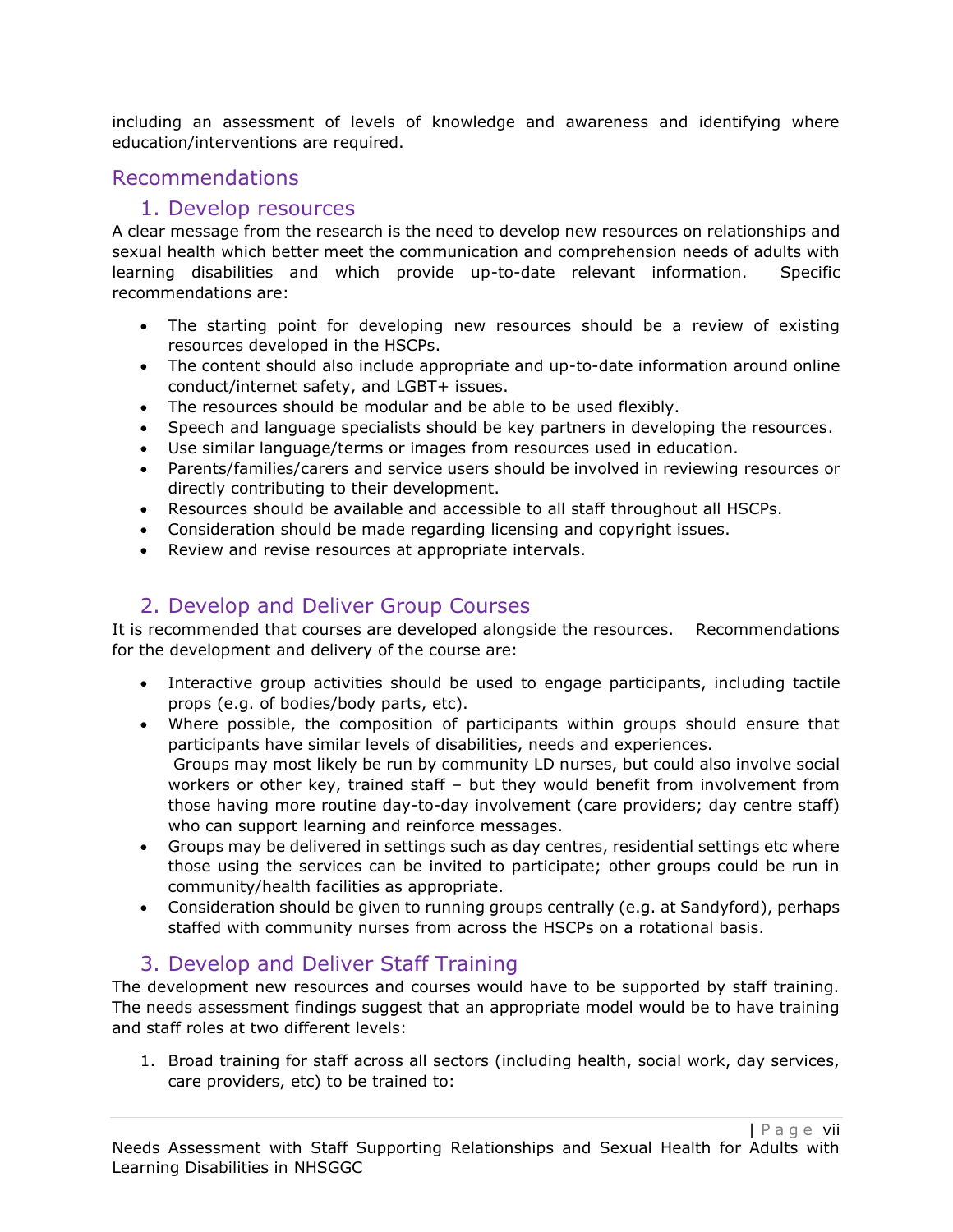- Have an awareness and appreciation the rights of adults with learning disabilities to express their sexuality and form and maintain relationships;
- Have conversations with the people they support about sexual health and relationships, ensuring that this aspect of their wellbeing is not overlooked as part of their care;
- Provide routine advice and information as required on the topic (with use of some of the resources as appropriate);
- Identify and refer service users who would benefit from a group or one-to-one intervention from specialist ('level 2' trained) staff.
- 2. Training for staff with a particular interest in supporting relationships and sexual health. At this level, staff would be trained to:
	- Deliver interventions to adults with learning disabilities through group courses and one-to-one work, using the new resources and courses developed and available throughout the NHSGGC area;
	- Become 'champions' for relationships/sexual health, supporting other staff members to provide day-to-day support on the topic, promoting the available resources, groups etc, and potentially delivering the 'level 1' training to staff through a cascade training model.

### 4. Incorporate Relationships and Sexual Health into Assessments and Care Planning (and acting on identified needs)

It is recommended that, where possible, relationships and sexual health become more routinely part of assessments and care planning and embedded into the required forms etc. These interviews should identify current needs regarding sexual health and relationship support and/or future aspirations. Where, for example, assessments identify an interest in pursuing personal relationships or set a goal of having a boyfriend/girlfriend, this can be followed up as appropriate by staff:

- assessing levels of awareness and understanding around relationships and sexual health;
- delivering or referring to specialist staff for interventions where required (in groups or one-to-one) with the aim of providing service users with the information and skills to pursue and navigate relationships safely and appropriately;
- advising on opportunities to facilitate meeting other people with a view to forming relationships.

### 5. Involving Parents, Families, Carers

Recommendations are:

- Involve parents/families/carers in the development of new resources and courses on sexual health and relationships.
- Widen reach of the 'level 1' training to parents/families/carers where appropriate.
- Encourage staff to talk to parents/families/carers about the reasons for providing this type of information and support, and seek co-operation.
- As part of the resources developed, have information leaflets specifically for parents/families/carers.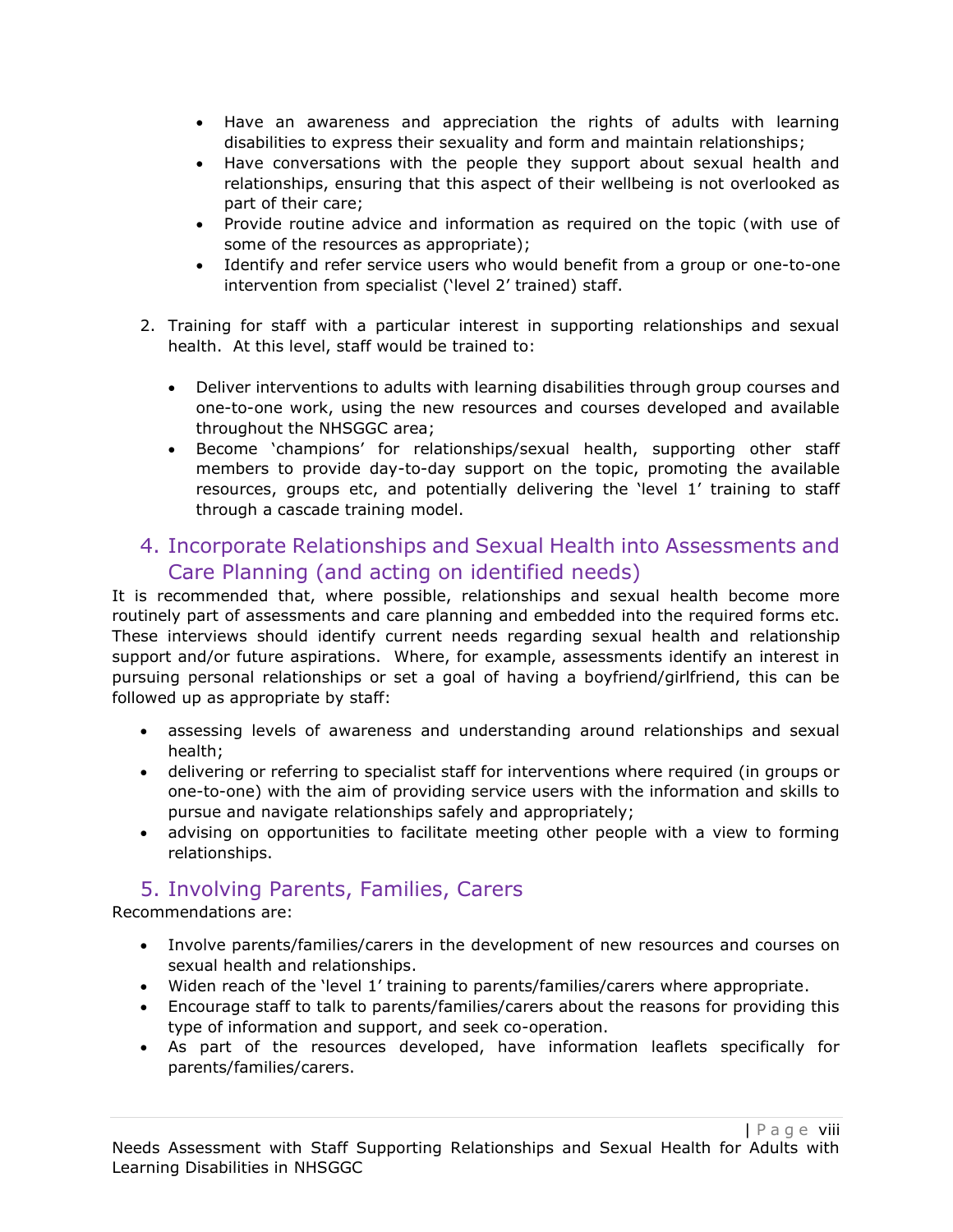## 6. Awareness Raising and Partnership Working Across Staff Groups

The recommendation is:

• Ensure appropriate means of sharing available support, resources, referral routes etc with staff working with adults with learning disabilities throughout the NHSGGC area.

### 7. Publicise Sandyford Inclusion Service

The recommendation is:

• Provide information about Sandyford services and how and when to make referrals to the Inclusion Team within the training to staff.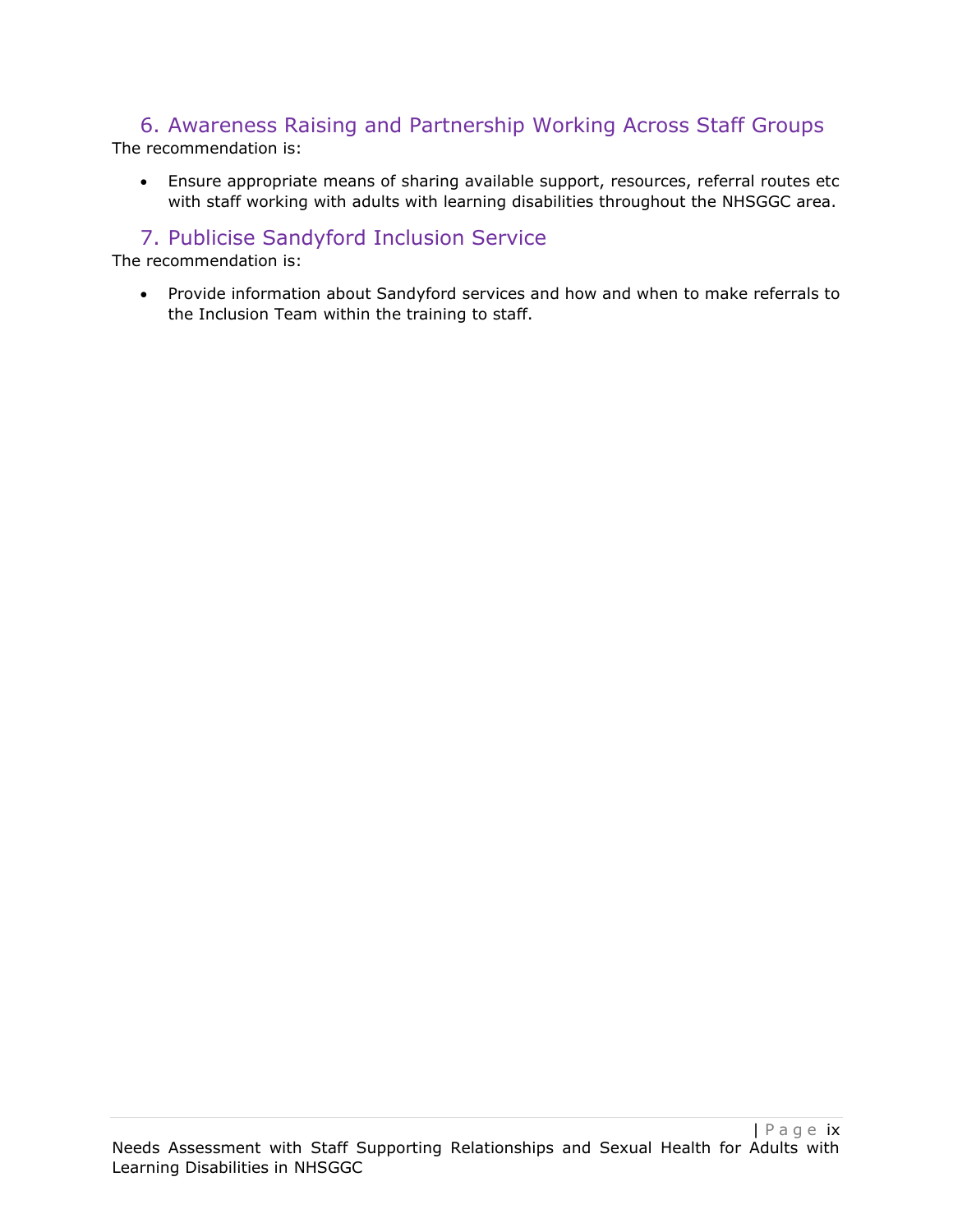### Contents

| Summary |  |
|---------|--|

| 1.                                                                                               |
|--------------------------------------------------------------------------------------------------|
| Introduction 1                                                                                   |
|                                                                                                  |
|                                                                                                  |
|                                                                                                  |
|                                                                                                  |
|                                                                                                  |
|                                                                                                  |
|                                                                                                  |
|                                                                                                  |
| 2.                                                                                               |
|                                                                                                  |
|                                                                                                  |
|                                                                                                  |
|                                                                                                  |
|                                                                                                  |
|                                                                                                  |
| Development and Delivery of Sexual Health and Relationship Courses                               |
|                                                                                                  |
|                                                                                                  |
| Dates N Mates and Other Independent Third Sector Organisations 12                                |
| Sexual Health and Relationships Specialists within Organisations 12                              |
| Barriers and Facilitators to Providing Support and Advice around Relationships and<br>3.         |
|                                                                                                  |
|                                                                                                  |
|                                                                                                  |
|                                                                                                  |
|                                                                                                  |
|                                                                                                  |
|                                                                                                  |
|                                                                                                  |
| Page x<br>Needs Associated with Staff Supporting Polationships and Sexual Health for Adults with |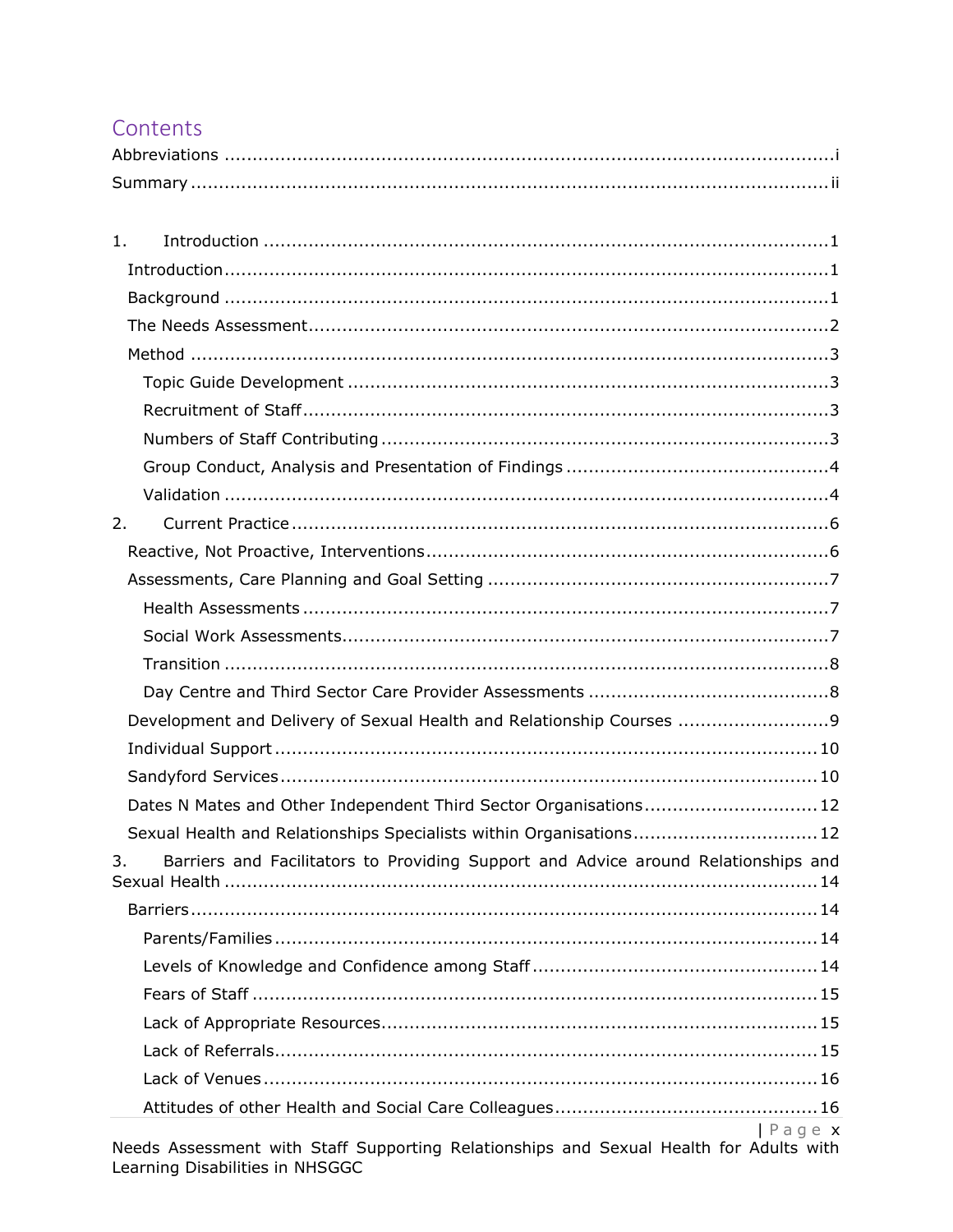| 'Asking the Right Questions' and the Relationship between Health and Social Work Teams   |  |
|------------------------------------------------------------------------------------------|--|
|                                                                                          |  |
|                                                                                          |  |
| 4.                                                                                       |  |
|                                                                                          |  |
|                                                                                          |  |
|                                                                                          |  |
|                                                                                          |  |
|                                                                                          |  |
| 5.                                                                                       |  |
|                                                                                          |  |
|                                                                                          |  |
|                                                                                          |  |
|                                                                                          |  |
| 6.                                                                                       |  |
|                                                                                          |  |
|                                                                                          |  |
| East Renfrewshire Approach to Identifying and Addressing Needs30                         |  |
| Dates N Mates: Service and Sexual Health and Relationships Course 31                     |  |
| 7.                                                                                       |  |
|                                                                                          |  |
|                                                                                          |  |
| Roles in Delivering Support on Sexual Health and Relationships 33                        |  |
| Incorporate Relationships and Sexual Health Plans into Assessments and Care Planning. 34 |  |
| 8.                                                                                       |  |
|                                                                                          |  |
|                                                                                          |  |
|                                                                                          |  |
| Incorporate Relationships and Sexual Health into Assessments and Care Planning (and      |  |
|                                                                                          |  |
|                                                                                          |  |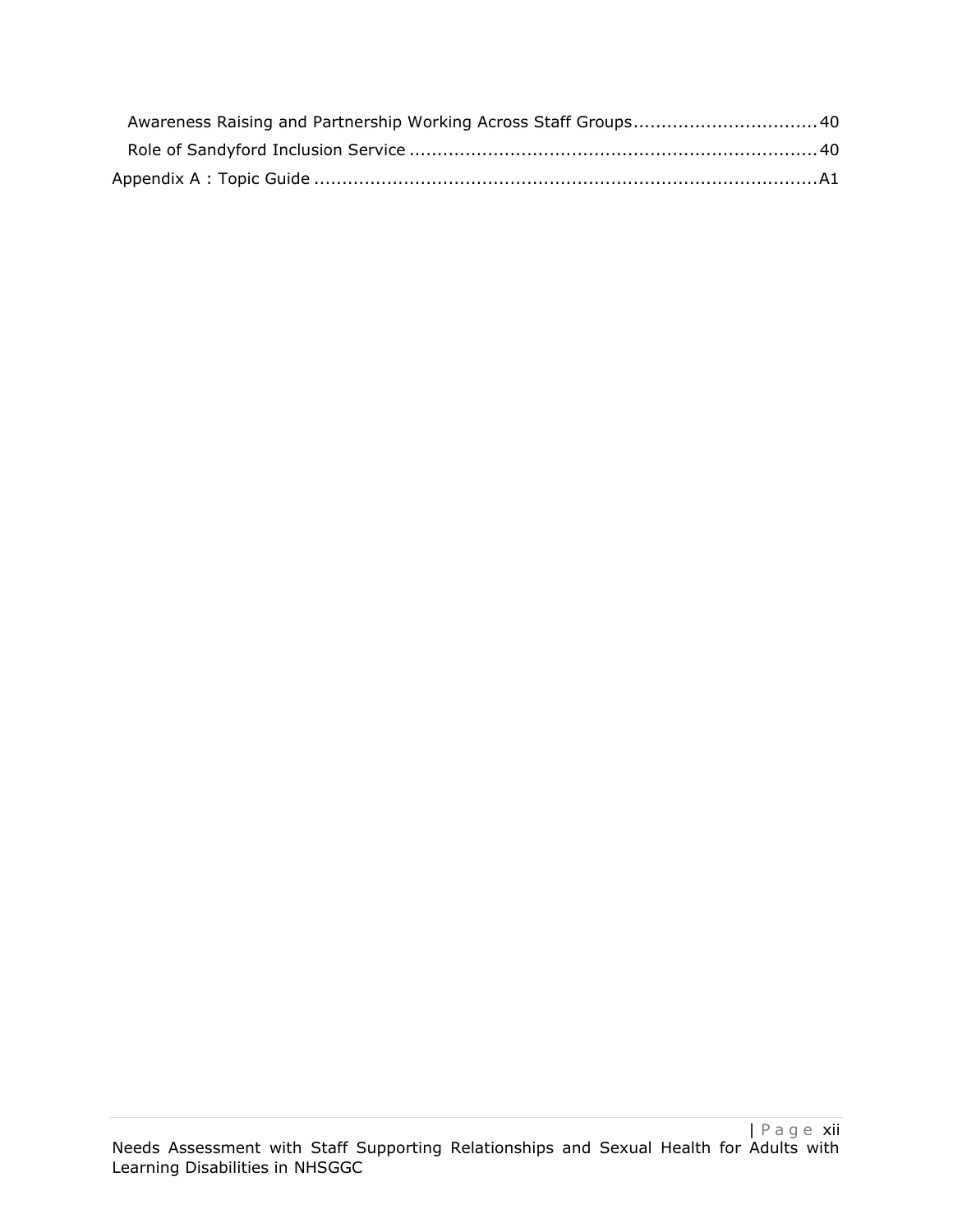## 1. Introduction

### Introduction

This document presents the findings from a needs assessment with staff supporting relationships and sexual health with adults with learning disabilities across the NHS Greater Glasgow & Clyde (NHSGGC) area. The research was overseen by a steering group led by Jo Zinger, Health Improvement Lead – Sexual Health, Adult and Communication, Sandyford. The steering group comprised representatives from each of the six Health and Social Care Partnerships (HSCPs) including staff working in both health and social work. The research was undertaken by Traci Leven Research, with Traci Leven as the lead researcher (and author of this report), and assisted by Bobby Jones who conducted some of the research interviews. A total of 62 staff who worked with adults with learning disabilities contributed to the research.

### **Background**

Across Scotland there are 23,584 adults with learning disabilities known to local authorities<sup>1</sup>. Key statistics from Learning Disability Statistics Scotland show that of those adults with a learning disability:

- 62% lived in mainstream accommodation
- 15% lived in supported accommodation
- 31% lived with a family carer (with 78% of these living with a parent carer).

Across Scotland, the number of adults with a learning disability per 1,000 population is 5.2, although there is considerable regional variation. In the six Health and Social Care partnership (HSCP) areas in Greater Glasgow and Clyde, the rates per 1,000 adult population are:

- Inverclyde  $7.6$
- West Dunbartonshire 6.2
- East Renfrewshire 5.7
- Renfrewshire 5.6
- East Dunbartonshire 5.3
- Glasgow City 4.1

People with a disability should have the same human rights as everyone else<sup>2</sup>. Adults with a learning disability have human rights to express their sexuality and to form and maintain relationships.

Page 1

<sup>&</sup>lt;sup>1</sup> https://www.scld.org.uk/wp-content/uploads/2019/12/Learning-Disability-Statistics-Scotland-2019.pdf

<sup>2</sup> https://www.un.org/development/desa/disabilities/convention-on-the-rights-of-personswith-disabilities.html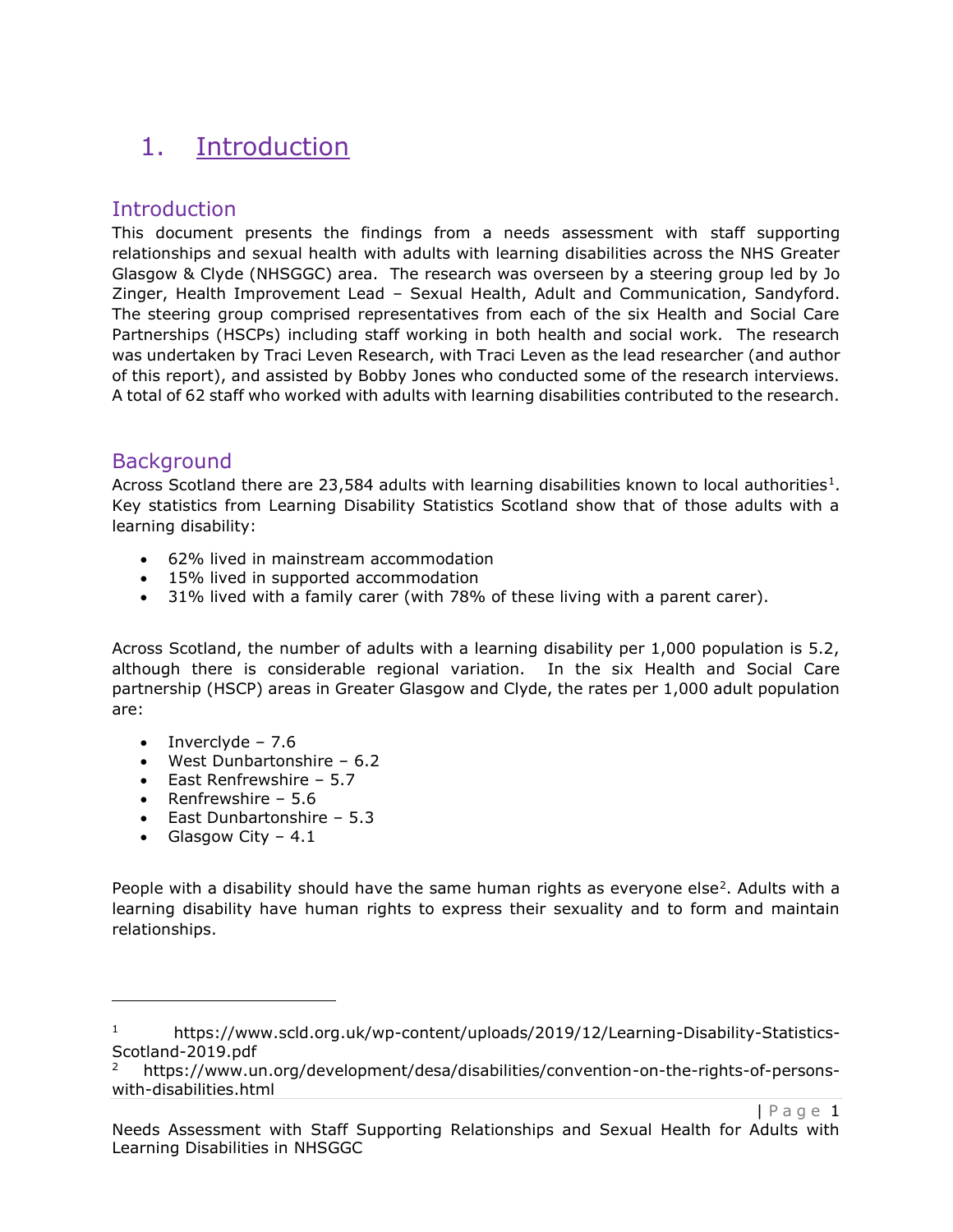A health needs assessment of people with learning disabilities in Scotland in 2017<sup>3</sup> found that adults with learning disabilities can face barriers to expressing their sexuality or accessing education and support. Adults with learning disabilities may find that they are assumed to be asexual by society and/or by their caregivers and they may therefore not be offered the required education, information or support to make appropriate choices about forming and maintaining relationships and/or sexual activity. There is evidence that adults with learning disabilities are at increased risk of gender-based violence and abuse.<sup>4</sup>

A literature review and primary research conducted in 2019 for NHSGGC and NHS Lothian for the health needs assessment of LGBT+ people<sup>5</sup> highlighted that LGBT+ identities may be more likely among those with learning disabilities (particularly those on the Autistic Spectrum), but that it was difficult for many to be out about their identity, to connect to the LGBT+ community or to receive an appropriate diagnosis of gender dysphoria which could be conflated with autistic traits.

Adults with learning disabilities are under-represented at the Sandyford sexual health service, and that recent changes to structure and integration of services may have impacted levels of joint working. NHSGGC therefore wished to explore current staff practice and identify areas of improvement.

### The Needs Assessment

The stated aim of the project was to undertake an engagement process with staff across the NHSGGC area that work directly with adults with learning disabilities to assess their levels of knowledge and confidence in discussing and responding to sexuality, sexual health and relationships for adults with learning disabilities, and seek the views of staff on how best to improve service delivery on this topic.

The objectives were:

- Across the six health and social care partnership areas (HSCPs), establish the level of current practice staff working directly with adults with learning disabilities provide around relationships and sexual health, with a description of the barriers and facilitators to this topic.
- Define and describe the levels of knowledge and confidence, of those who work directly with adults with learning disabilities and seek the views of staff on how best to maintain or improve these competencies.
- Describe examples of good practice that may exist that could be shared across the health and social care system.
- Define and describe across the six HSCPs, if staff working directly with adults with learning disabilities use any resources to support learning on relationships and sexual health. Staff opinion is sought on the suitability of any resources and of any resource gaps.

<sup>3</sup> https://acppld.csp.org.uk/system/files/people-with-learning-disabilities-in-scotland.pdf <sup>4</sup> http://www.healthscotland.scot/media/2846/gender-based-violence-and-learningdisability.pdf <sup>5</sup> https://www.stor.scot.nhs.uk/handle/11289/580258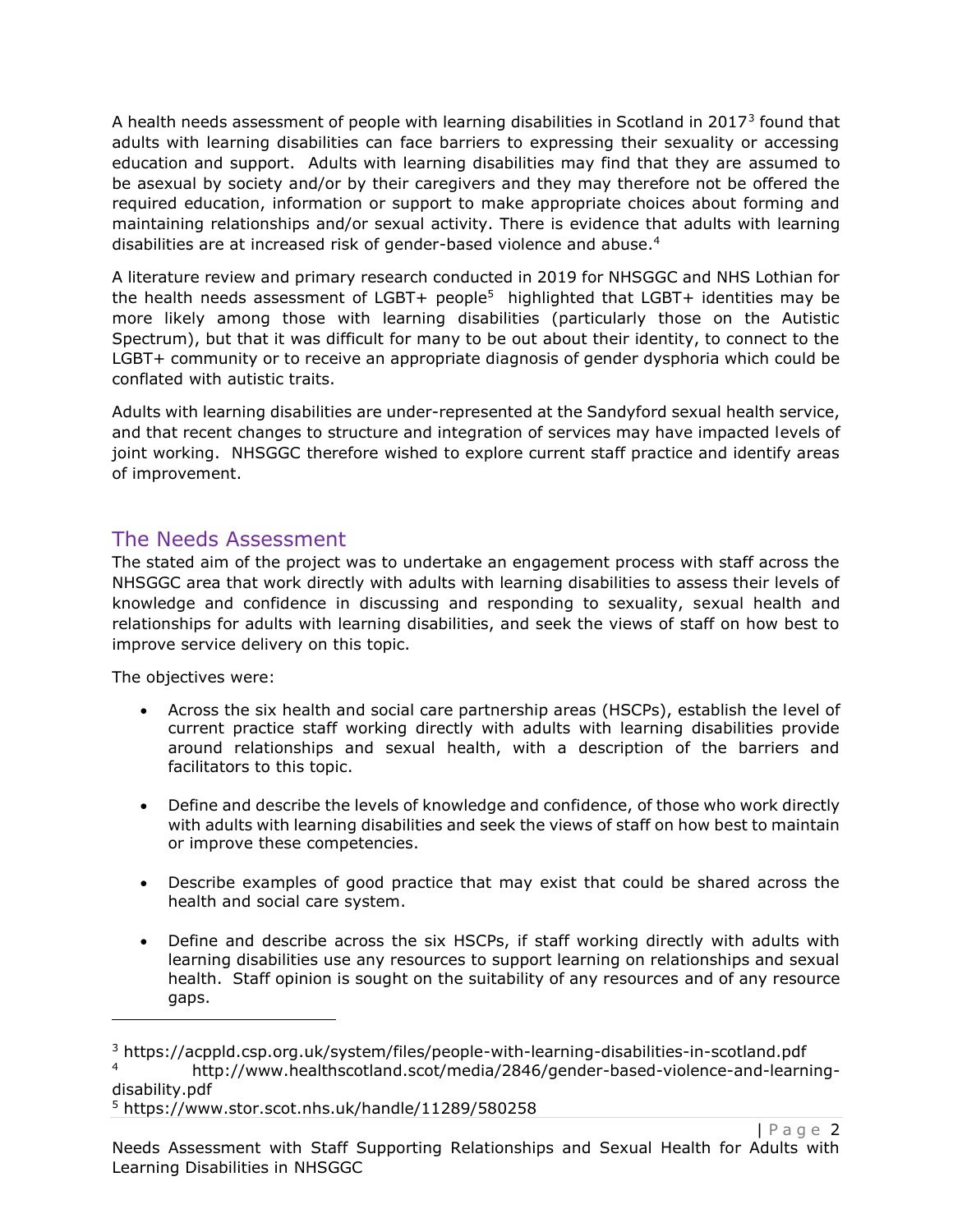- Seek the views of staff on how best to improve sexual health service delivery for adults with learning disabilities.
- Identify gaps and recommend opportunities, to develop good practice for responding to sexuality, sexual health and relationships for adults with learning disabilities.

### Method

#### **Topic Guide Development**

A topic guide was developed by the lead researcher and approved by the steering group lead. The topic guide sought to ensure that each interview/group discussion with staff addressed each of the project objectives (see above). The topic guide can be found in the appendix.

#### **Recruitment of Staff**

The project aimed to engage staff working across each of the six HSPCs who provided support directly to adults with learning disabilities. This included staff working in social work, health and third sector care providers. An online form was developed via Limesurvey for staff to express an interest in participating in the needs assessment. The form asked for:

- Name
- Sector (health, social work, third sector, other)
- Name of organisation
- Geographical area/areas work in
- Contact details (email/phone)
- Contact preferences
- Work patterns/availability
- Participation preferences (phone interview/video interview/video group discussion/other)
- Optionally open ended question on comments on supporting adults with learning disabilities with relationships and sexual health, and 2 questions on how much information/knowledge they have on the topic, and how confident they feel in supporting clients on the topic.

Steering group members from the HSCPs ensured that the link to the form and information about the research was disseminated to staff in relevant teams and organisations. This was augmented by the researcher attending some online team meetings to further introduce the research and invite participation. An online flier was also posted on Twitter with links to the online form, and this was shared by the researcher as well as some of the HSCPs.

Those who completed the online form or made contact directly with the researcher were invited to take part in a one-to-one interview or group discussion. Some further staff were subsequently recruited to group discussions by staff who had initiated contact.

#### **Numbers of Staff Contributing**

A total of 62 staff members participated in the research during July and August 2021. The breakdown by HSCP and sector is shown in the following table.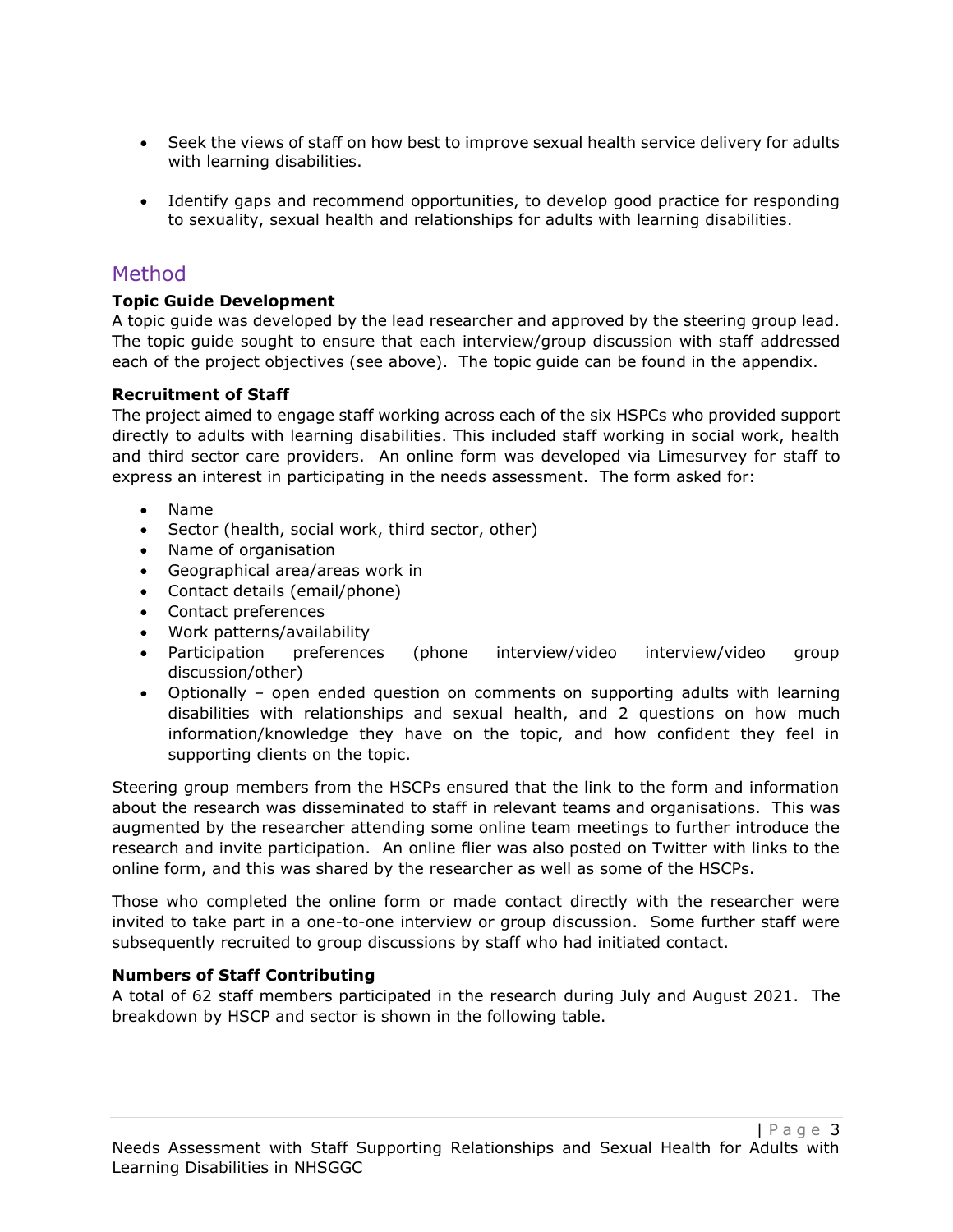| <b>HSCP</b>                        | <b>Health</b> | <b>Social</b><br><b>Work</b> | <b>Third Sector</b><br><b>Providers</b> | <b>Total</b> |
|------------------------------------|---------------|------------------------------|-----------------------------------------|--------------|
| Glasgow                            | 10            | 10                           |                                         | 22           |
| East Dunbartonshire                |               |                              |                                         | 2            |
| West<br>Dunbartonshire             |               | 3                            |                                         | 8            |
| Renfrewshire                       |               |                              |                                         | 11           |
| <b>East Renfrewshire</b>           | 6             |                              |                                         |              |
| Inverclyde                         | 3             |                              |                                         | 3            |
| Wider area across<br><b>NHSGGC</b> |               |                              | 8                                       | 9            |
|                                    |               |                              |                                         |              |
| Total                              | 29            | 22                           |                                         | 62           |

Within Health, most contributors were Community Learning Disability Nurses, but there were also speech and language therapists, physiotherapists and healthcare assistants who participated.

Within Social Work, most were social workers who managed cases, but some worked in day centres or as service officers in community services.

The consultations comprised 20 one-to-one interviews and 12 groups.

#### **Group Conduct, Analysis and Presentation of Findings**

The topic guide (see appendix) was used to ensure that all relevant topics were explored in the course of the discussion, but conversations were allowed to flow naturally and participants could raise and discuss other pertinent issues around the broad topics.

With consent, all interviews and group discussions were digitally recorded and transcribed. The qualitative data from transcripts were then sorted thematically  $-$  the needs assessment objectives (see above), forming the top-level themes, with sub-themes emerging, noting areas of commonality and difference between and across HSPCs and sectors.

The subsequent chapters of this report present the findings by theme/objective:

Chapter 2: Current practice

Chapter 3: Barriers and facilitators

- Chapter 4: Knowledge and Confidence
- Chapter 5: Resources
- Chapter 6: Examples of Good Practice
- Chapter 7: Staff's Views on Needs

The discussion on findings and recommendations are presented in Chapter 8.

#### **Validation**

An earlier draft of this report was shared with the project steering group and with a wider group of research participants from across the NHSGGC area from health, social work and third sector providers. An online validation event was held in September 2021 at which these participants had the opportunity to discuss and comment on the findings and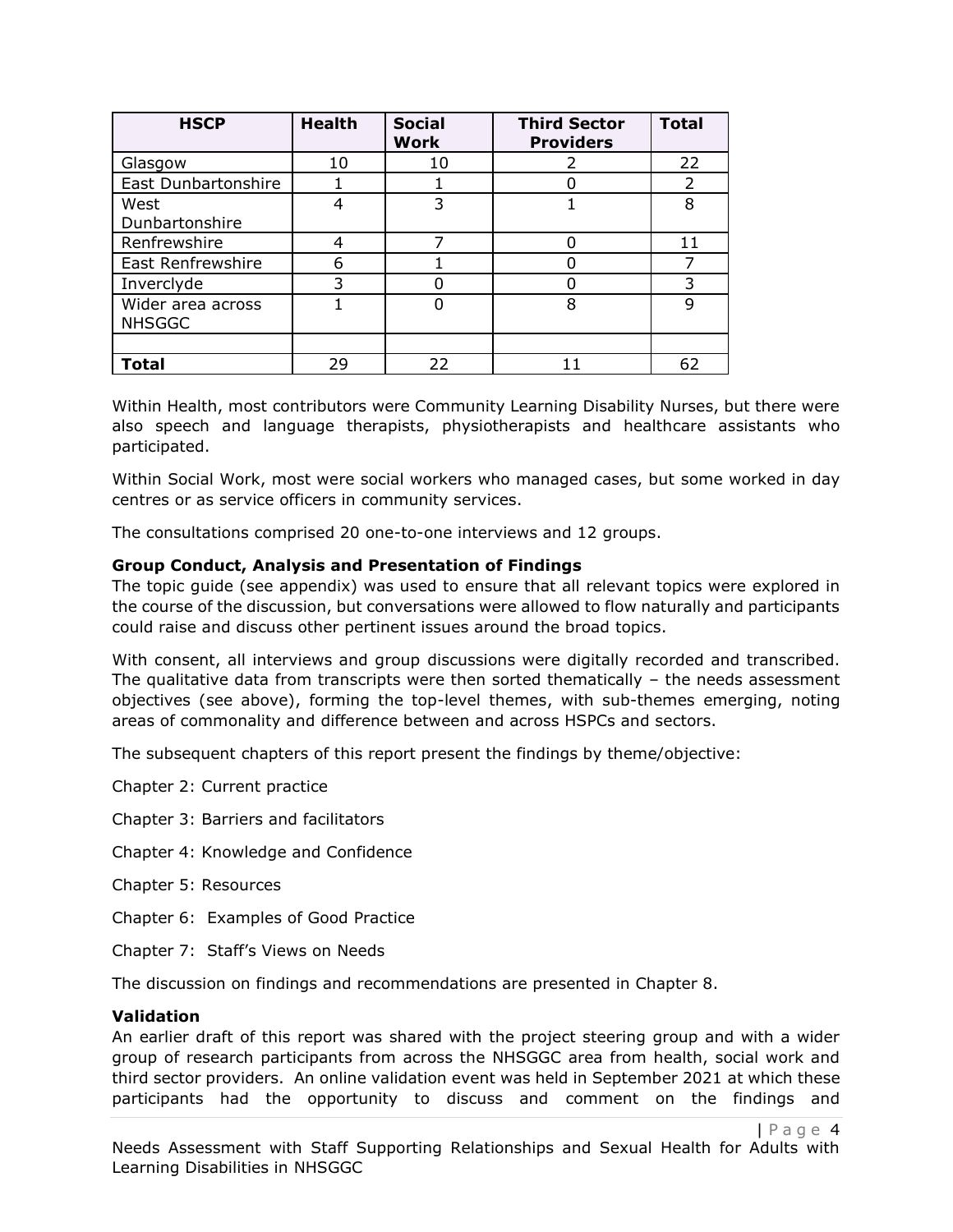recommendations presented. This ensured that the descriptions of current practice are accurate and that the recommendations are appropriate and actionable. Following the validation event, some minor changes were made before finalising this report.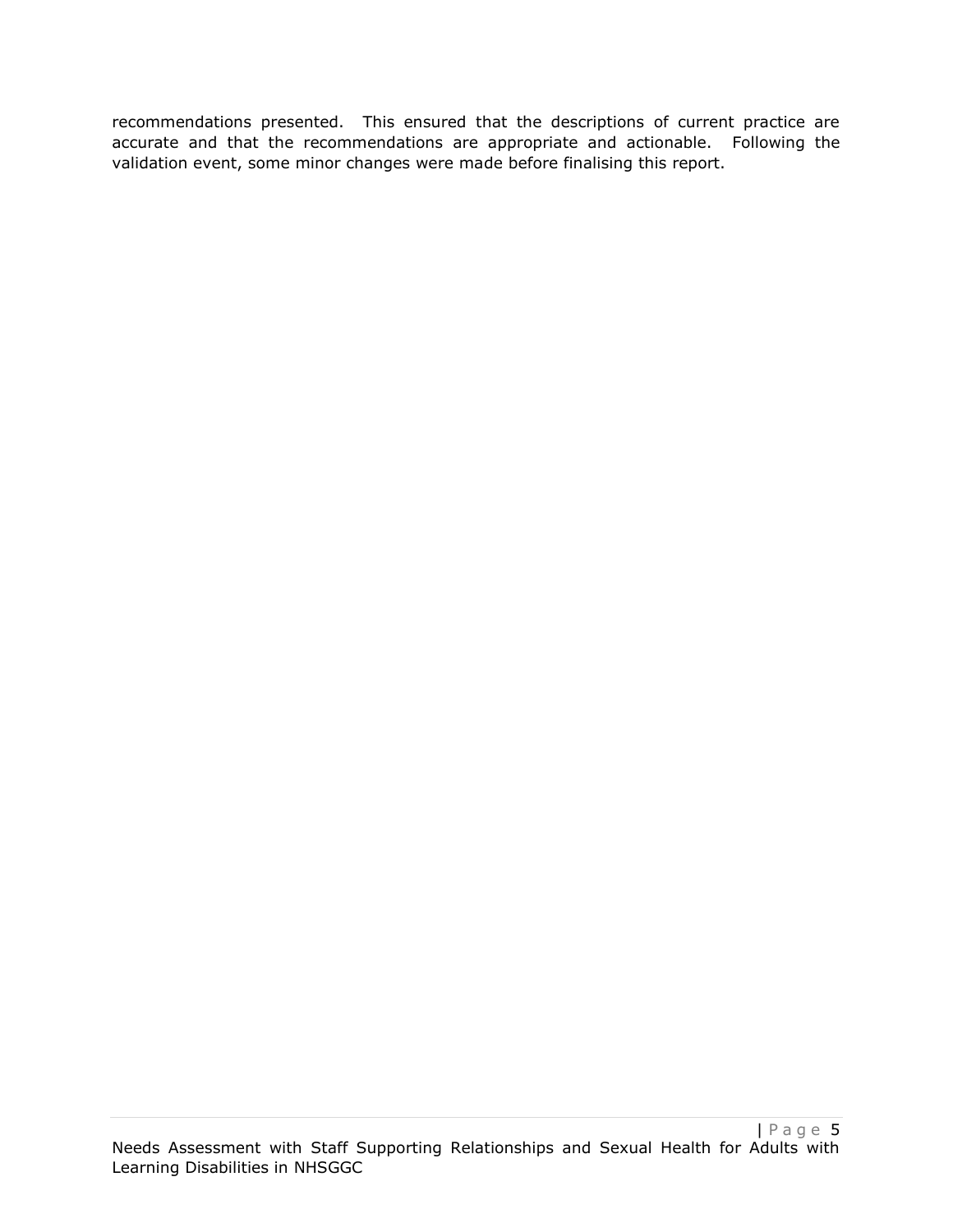## 2. Current Practice<sup>6</sup>

### Reactive, Not Proactive, Interventions

Across all sectors and all areas, there was recognition that work around sexual health and relationships is nearly always reactive rather than proactive – i.e. providing support or an intervention when an adult with a learning disability was either displaying inappropriate sexualised behaviour or finding themselves in risky or vulnerable situations. Within social work, staff said that often clients were identified as having needs when they were alerted through the police or it became an Adult Support and Protection issue.

> *"My feeling is discussions on sexual health and relationships are not happening at all unless it's a crisis or it's been sexually inappropriate behaviour, or they've done something inappropriate and it's coming in through the Police or ASP. But I don't think anyone is having routine conversations about what are people's sexual needs. Where are they getting their advice and guidance from? So it's almost like it's not on people's radar".*

> > Social Work Services Manager

*"Situations have happened where we've got to a crisis point – for example someone had a partner who was a gentleman without a learning disability, and he was taking photos of her and putting them online - it's when it gets to a crisis point and you realise…that wasn't a relationship, that man has abused her".*

Service officer (social work)

Social workers, day centre staff and third sector care providers all provided examples of working with service users to provide support when crises occurred or issues arose around sexual health/relationships. However, the most common practice appears to be making referrals to the community LD health team. In East Dunbartonshire, Renfrewshire, Inverclyde, West Dunbartonshire and East Renfrewshire, the community LD team is an integrated and co-located service with social work and health working together. In these areas, referrals to the team would be examined and cases would be distributed based on individual need – with community LD nurses usually being allocated to referrals for sexual health and relationship support. In Glasgow, social work and health teams across two of the localities (South and North West) are not co-located. While social work staff can make referrals to the health team, there appears to be more variation in the extent to which referrals are made by social work for issues around sexual health and relationships.

A common issue reported by staff across all sectors in all HSCPs was the risks posed by adults with learning disabilities using social media and the internet, including online dating sites and in particular sharing images of themselves without an understanding of the risks and how to conduct themselves appropriately online. While this has been a continually growing issue, this has been accelerated by lockdown during which many service users have been online

 $6$  The unusual nature of service delivery during 2020 and 2021 means that much of the descriptions of 'current' practice relate to practices prior to the Covid pandemic.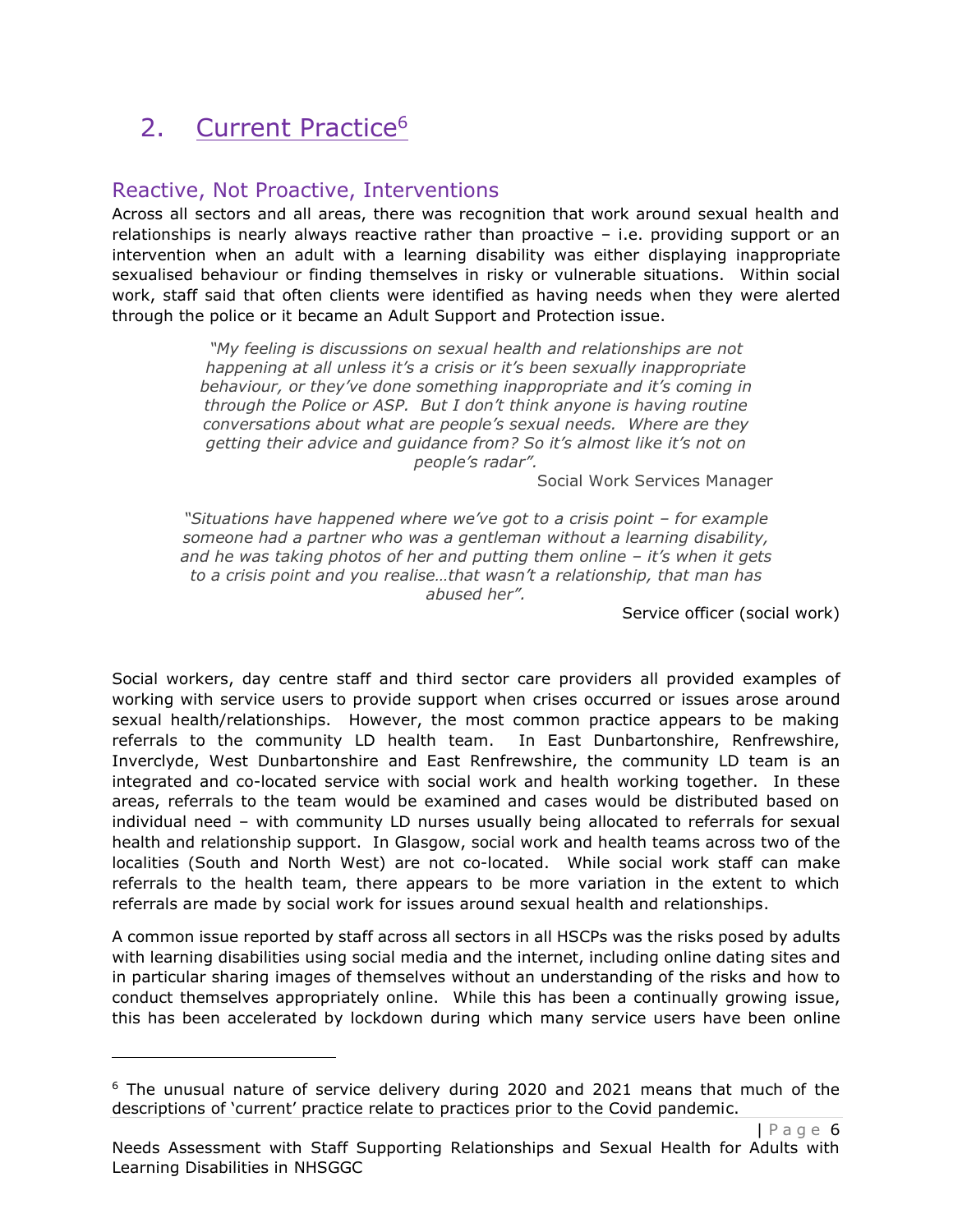much more or have been using technology for the first time – many services themselves moved online and some issued tablets to facilitate this.

Possibly the most frequent issue which staff were asked to address was masturbation. Often health or social work staff were alerted by families or care providers to service users masturbating in inappropriate places. Some health staff pointed to referrals to their team for this issue sometimes being unnecessary and could perhaps often be addressed by care providers if they had some training or improved confidence in how to talk about this. Health staff and social work staff often did one-to-one work to educate service users on public and private places.

Although a number of HSCPs had developed and delivered group courses on sexual health and relationships (see below), those recruited to the groups were those for whom referrals had been made due to issues/problems arising around sexual health and relationships, rather than providing general information/education with a more pro-active intention.

Although staff generally acknowledged that current practice is reactive rather than proactive, there was an appetite among many members of staff to develop more proactive practices around sexual health and relationships and several were already considering how to do this.

### Assessments, Care Planning and Goal Setting

Staff within all settings spoke about initial assessment protocols to identify clients' needs and to set goals.

#### **Health Assessments**

Across HSCPs, standard practice is that anyone referred to the nursing LD team will receive a nursing assessment. Regardless of whether the nature of the referral was related to relationships or sexual health, the nursing assessment will include a section on needs in this area. Thus, the health assessment affords an opportunity to identify needs relating to sexual health and relationships which can be followed up as appropriate by the health team. However, it is recognised that a large proportion of adults with learning disabilities will never be referred to the health team, and needs picked up opportunely during health assessments will be missed if referrals are not made for other reasons.

Although nursing staff in all HSCPs said that there was a sexual health section included in all nursing assessments, there was some variation in the attention paid to this – some nurses said that this was a critical section and any needs identified would be followed-up, while others said that the section was not adequate for exploring all needs (particularly around relationships) and that it was often overlooked or not given adequate importance:

*"On our nursing assessment there is a women's health/men's health section on it – like are you sexually active, have you ever had STD screens, things like that – but there's nothing about relationships. I would say that a lot of people, I think don't follow it up a lot – everything else takes priority over that – it takes a back seat".*

Community LD Nurse

#### **Social Work Assessments**

Across social work teams in the HSPCs, there was recognition that assessment tools do not explore needs relating to sexual health and relationships.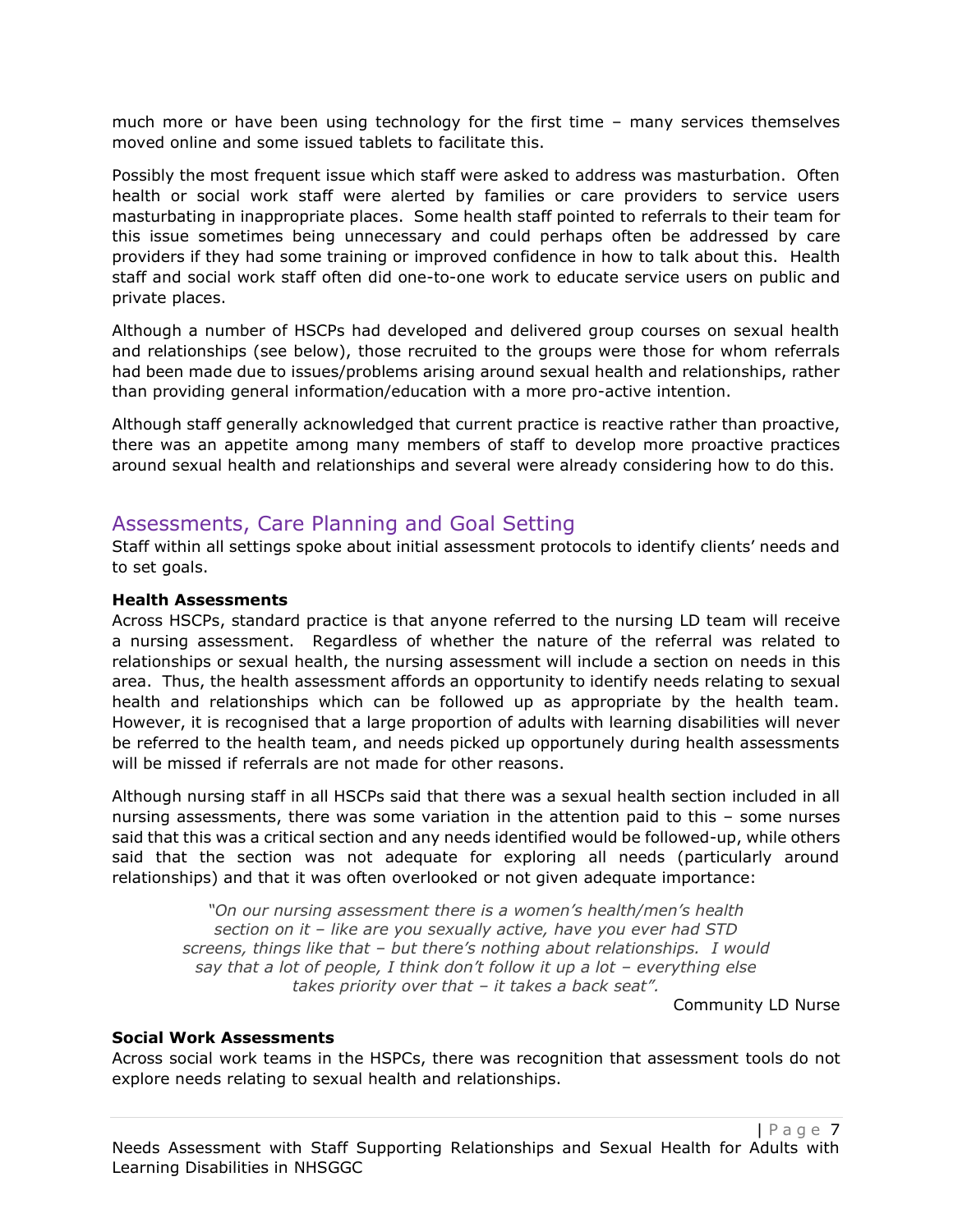*"When you're going to assess people, more than likely you've just picked them up, you're just getting to know them. With SNAs, there's a relationship section in that, but it's not something generally we'll refer to – see sexual relationships, that's not something you would naturally think about when you're doing a needs assessment, it's more kind of family relationships or friends. I don't know what my colleagues would say about that, but certainly when I've been doing SNAs, I've never really thought about sexual relationships as part of it".*

#### Social worker

*"When we do assessments we talk about mental health, physical health, we don't specifically talk about relationships and sexual health, I think because it's taboo in a lot of ways, and also you're not sure what people know or understand. We talk about relationships in general – like personal relationships, friendships that type of thing. To be fair, I haven't raised the 'do you have a boyfriend/girlfriend' type of thing. Sometimes people might tell me that that's what they want as part of that assessment. But I hadn't thought about it until you asked: I should be asking about that. It's just not something I've included".* 

Social worker

Nonetheless, a number of social workers felt that although it was not formally part of the paperwork associated with assessments, there could often be opportunities for clients to talk about relationships if it was relevant to them or they felt it was important to share that information.

#### **Transition**

A common theme across many of the consultations with staff was concern that people with learning disabilities were generally leaving children's services without appropriate levels of knowledge and awareness of sexual health and relationships, and the perception was that sexual health and relationship education was not adequate in special needs schools and children's services. However, across each of the HSCPs, staff said that levels of knowledge and awareness or needs around sexual health and relationship were not routinely explored at the stage of transition to adult services. Such issues would only be raised at transition if there had been concerns about, for example, inappropriate sexualised behaviour during their engagement with children's services.

#### **Day Centre and Third Sector Care Provider Assessments**

Staff in day centres and third sector care providers also spoke about carrying out initial interview assessments with users to establish needs and to set goals. Again, the issue of relationships and sexual health was not a standard part of these assessments, and goals relating to relationships were rarely, if ever, a feature. However, there were sometimes opportunities to discuss these issues at assessments if the service user raised them:

*"I did a garden visit the other week for a young lady coming into our service on transition, and the first thing she told me was 'my boyfriend's coming here and we hold hands at lunch time'. So it's obviously important for her to tell me that, but it's not on any of my paperwork! I didn't ask the question, but she found it important for me to know".*

Day centre staff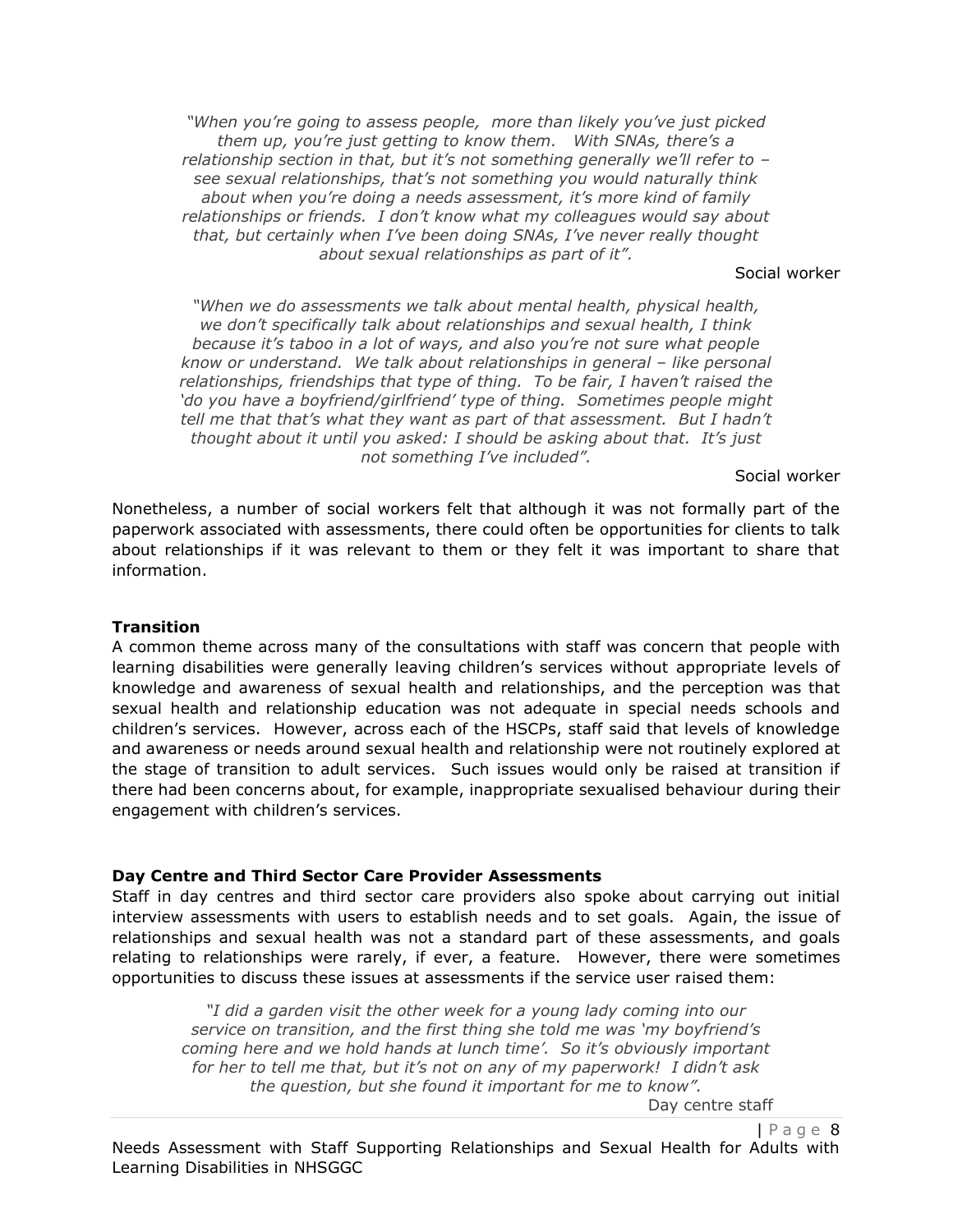### Development and Delivery of Sexual Health and Relationship Courses

East Renfrewshire has focused on delivering person-centred individual support to address needs around sexual health and relationship support and has not offered any group work.

Each of the other HSCPs have developed and delivered courses to groups of adults with learning disabilities. These are summarised below, but two are highlighted in more detail in Chapter 6 (examples of good practice).

- **North West Glasgow:** Historically, group courses on sexual health and relationships had been offered through the social work team. This was developed following staff training and in-house development of a course and collation of appropriate resources. Following restructure a few years ago, the remit for delivering sexual health/relationships interventions was moved to the health team, who with social work involvement, had been delivering courses pre-pandemic.
- **North East Glasgow:** The health team in the North East received training and, finding the *Ready, Willing and Able* resource inadequate, developed their own resources to deliver a course. (They described this as 'scrambling together' a course). Only one course has run due to lack of interest and difficulties securing a venue.
- **South Glasgow:** In South Glasgow, the *Ready, Willing & Able* resource had been used to develop and run a 12-week programme which was delivered to groups of adults with learning disabilities. This was subsequently improved and updated to make the resources more appropriate for adults with learning disabilities, include more contemporary information (e.g. around internet safety), and shortened to an eight week course. Some resources/images from *Sex and the 3Rs* were included in the revised course resources. However, since redevelopment, low numbers of referrals has meant the new course has not been run and the new version remains untested.
- **East Dunbartonshire:** East Dunbartonshire have historically run group courses, led by community LD nurses, adapted to the needs of adults with learning disabilities from a standard (mainstream) course over six to ten weeks. As group-work begins to be offered again post-pandemic, sexual health and relationships has not presently been identified as a topic for group work due to a lack of referrals or demand for such interventions; other topics are taking a priority as demand dictates (e.g. weight clinic, blood clinic). Current practice on relationships/sexual health is focused on delivering one-to-one support where required.
- **Inverclyde:** A bespoke 13-week course was developed in Inverclyde around 5/6 years ago and (pre-pandemic) has run three times per year – see Chapter 6.
- **Renfrewshire:** A bespoke 12-week course for women was developed and run in Renfrewshire, the first group being curtailed by the pandemic – see Chapter 6. A men's group (with a wider remit than sexual health/relationships, but which explored this topic) was also run by a male nurse within a local day centre.
- **West Dunbartonshire:** Health staff in West Dunbartonshire developed their own course which was based on the course offered in South Glasgow. The course was ready and about to run in 2020 when the pandemic forced it to be cancelled.

Due to low numbers of referrals to the health teams in Glasgow on the topic of sexual health and relationships, there was an attempt to seek referrals from across Glasgow to a group run by staff in the South but this has not yielded a group.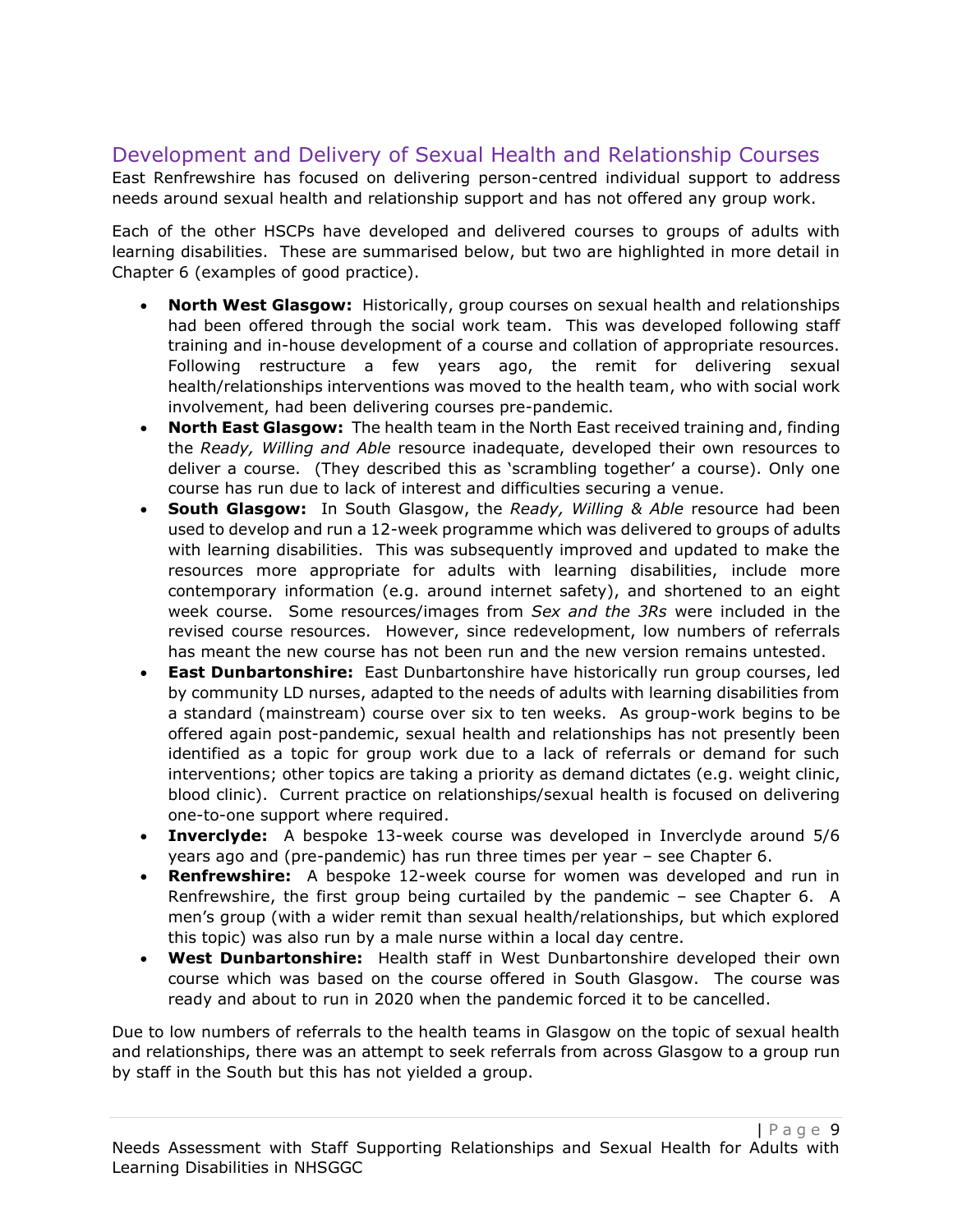In addition, Dates N Mates, a third sector organisation has recently received staff training and developed their own relationships and sexual health course for adults with learning disabilities who use their service (see chapter 6).

There were also a few examples of service providers and day centres who had historically provided some group information/ support in day care settings which focussed on, or included, sexual health and relationships. These had been led by service staff, but some had input from health staff. In East Dunbartonshire, a social worker mentioned a local-authority run group in a community centre for adults with learning disabilities which runs regular information programmes including topics around sexual health and relationships such as personal space and consent. In one of the day centres in West Dunbartonshire, male staff, pre-pandemic, had run a men's group incorporating 'The Traffic Life Game<sup>'7</sup> exploring relationships, and this had been well received. However, changes to operational models meant that they would no longer be providing support in groups in this way.

### Individual Support

Referrals are made for interventions around sexual health and relationships to community LD health teams in each of the HSCPs from day services, service providers, social work, families, GPs and others. Usually interventions involve one-to-one support from a community LD nurse, in some cases assisted with speech and language services. In the areas which have developed courses and resources for group support, often the same resources are used for one-to-one support as required, usually in a modular way rather than delivering a whole course -i.e. choosing the topics most relevant to the individual. Most staff providing individual support ensure a person-centred approach, often adapting resources or creating bespoke resources specifically for the client depending on both the particular topics in which they need support and their own communication and comprehension needs. Several staff spoke about using Talking Mats as a tool to explore relevant topics.

Day centre staff, third sector care providers, service officers and healthcare assistants spoke about 'low level' support which was delivered more organically as part of their routine work and day-to-day support for adults with learning disabilities. It appears that many staff who had day-to-day contact with adults with learning disabilities are reluctant to initiate conversations on the topic of relationships/sexual health (see Chapter 3 – barriers), but there were many examples of staff providing advice when situations or conversations arose in the course of their work.

### Sandyford Services

Historically, Sandyford services, both centrally at their main service in Glasgow and at local clinics throughout the NHSGGC area, offered a sexual health service specifically for adults with learning disabilities called the *Feeling Good* service. This had been highly valued by HSCP staff supporting adults with learning disabilities, and many expressed regret at the cessation of the service.

Currently, there is a small Sandyford Inclusion Team which includes a specialist sexual health nurse and a consultant gynaecologist. The team is dedicated to supporting users of Sandyford services who have vulnerabilities, including adults with learning disabilities (also adults with mental health conditions, involved in prostitution, victims of gender based violence etc.). The

<sup>7</sup> https://www.trafficlifegame.com/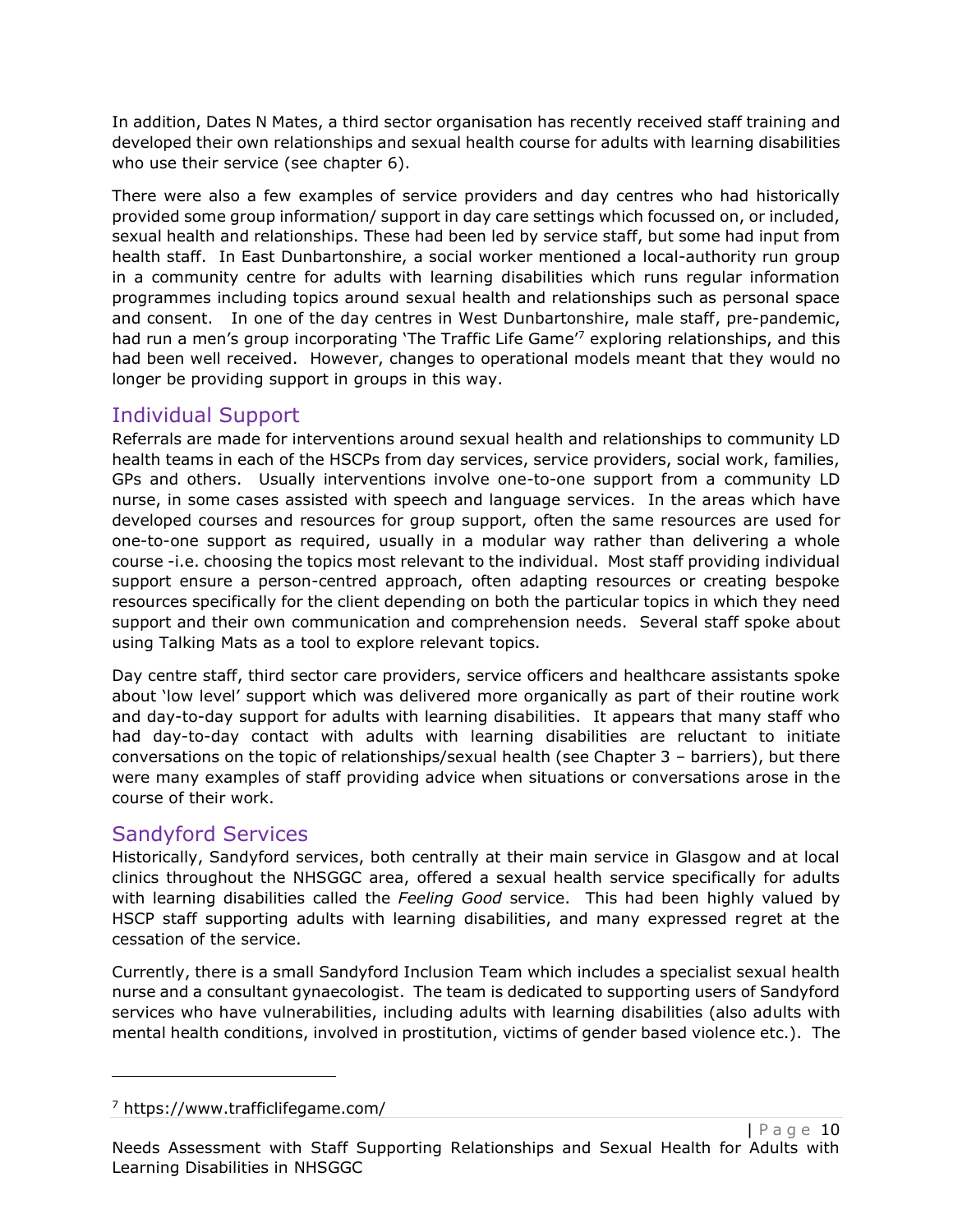Inclusion Team will consider and recommend adaptations to the service depending on the needs of the patient which, for someone with a learning disability may include:

- Putting a discrete alert on the system to alert clinicians to communication needs
- Fast-tracking appointments where required (e.g. if there is a need for contraception but the learning disability impacts on their ability to reliably use condoms until a standard appointment is available)
- Ensuring a support worker attends with the patient where this was required
- Where required, communicating with support workers about follow-up appointments
- Ascertain the best ways of communicating results of tests, exploring whether a support worker should be involved in sharing results
- Providing longer appointment times to accommodate additional needs
- Contacting the community LD nursing team to ask for follow-up support if required.

Most referrals to the Inclusion Team come internally from clinicians within Sandyford – so an adult with a learning disability would have to attend first before being flagged as requiring support from the inclusion team. However, there is a separate telephone line for the Inclusion Team which is open to external referrals from, for example, community LD nurses, social workers etc. It is notable though, that none of the staff consulted as part of the needs assessment were aware of the Inclusion Team or that they were able to make direct referrals to it.

Few of the health or social work staff consulted tended to make referrals to the Sandyford service. Rather, if a need for services such as contraception or STI screening was required, it is more common for staff to recommend attending the Sandyford service, often asking support workers/service providers to make the arrangements. However, some health staff had made direct referrals and generally they were pleased with the level of service and the appropriateness of the appointments in dealing with communication or other support needs for adults with learning disabilities. There were also support staff who said they had accompanied service users to Sandyford appointments and again views were positive. There were, however, a few concerns raised by staff regarding Sandyford services, as discussed below.

Community nurses in Inverclyde had supported some clients to attend the Sandyford service and found that the preparatory work and role of the community LD nurse was not recognised by the Sandyford services:

*"With contraception, we would do the sex education part and then support to the Sandyford, but then you find that the Sandyford nurses have got to do their questions, but we've already done that to get to this point. They (the client) have chosen their method of contraception and we've done all the work with them and then at the Sandyford they get a wee bit confused because they're asked the same questions but in a different way. They ask about relationships and have they been tested for HIV and so on, and it's quite a lot of information. Some go alone to those appointments and some don't, it just depends. This year I've supported three appointments for a change of the (contraceptive) implants. There's a big delay for that. When we go with a client to an appointment, a lot of people assume we're carers rather than nurses. Quite a lot of folk don't know what a learning disability nurse is- they think we're carers and don't realise we've done the work already. It would be good if people knew, whatever the service, that we've*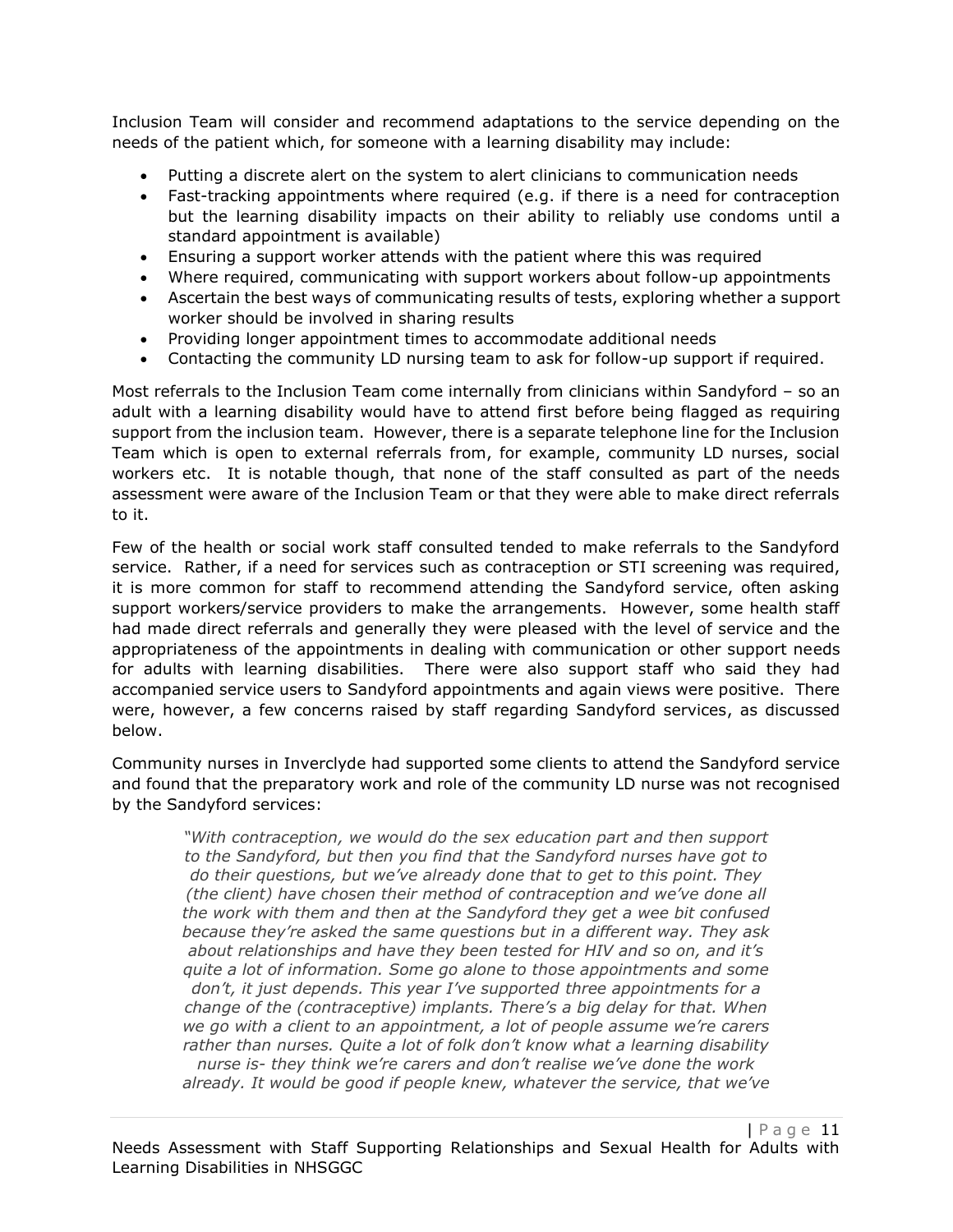*done the work to get the client there and they're ready to get whatever service it is that they're there for".*

Community LD Nurse

In this instance, the community LD nurses in Inverclyde contrasted this current situation to when the Feeling Good clinics were running and there was a dedicated sexual health nurse to this service with whom a professional relationship could be developed with the community nurses, offering a more seamless service.

There were also a further two LD nurses who felt that communication could be improved in terms of receiving feedback from Sandyford after referrals had been made.

### Dates N Mates and Other Independent Third Sector Organisations

Dates N Mates is a third sector national organisation providing opportunities for adults with learning disabilities to meet up in organised social events and meet other people, giving them opportunities to establish friendships and/or romantic relationships. Adults with learning disabilities have to join the organisation as members in order to access these opportunities. In addition, they have recently developed a relationships and sexual health course to deliver to their members. The services provided by Dates N Mates are described in Chapter 6 (examples of good practice).

There were some staff in various settings who mentioned Dates N Mates. Some said that they had or would recommend Dates N Mates to service users who expressed a desire to explore relationships. These included, for example, service officers in Renfrewshire and one of the Community LD Nurses in South Glasgow, and a social worker in both East Dunbartonshire and East Renfrewshire. One social worker also said they had been asked to provide references for service users who had applied to join Dates N Mates confirming their learning disability and setting out needs. However, there were many more staff who had only a vague awareness of Dates N Mates without knowing what they offered, or who had no knowledge of Dates N Mates at all.

There may additionally be other independent third sector organisation who provide opportunities for adults with learning disabilities to meet one another socially and form relationships. One mentioned in West Dunbartonshire is Golden Friendships – an independent unregulated service tackling isolation and giving opportunities for people to meet at events and form peer relationships.

### Sexual Health and Relationships Specialists within Organisations

In some larger service providers (e.g. CrossReach) and day services (e.g. a day centre in Renfrewshire), a model is used in which staff with a particular interest in certain topics take on the role of 'champions' or 'ambassadors' for the topic (e.g. dementia, older people, mental health, etc), but the needs assessment did not find any day services or service providers who had roles for champions/ambassadors for sexual health and relationships – though there was a view that there would be scope to develop such roles (see Chapter 7).

Another large service provider, Enable, has a different model in which a Practice Development Team (comprising practice development nurses with experience across health and social care roles) receive referrals from staff across the service who have service users needing additional support – this may include support around sexual health and relationships. The practice development team feel well placed to deliver such support, but recognise that such referrals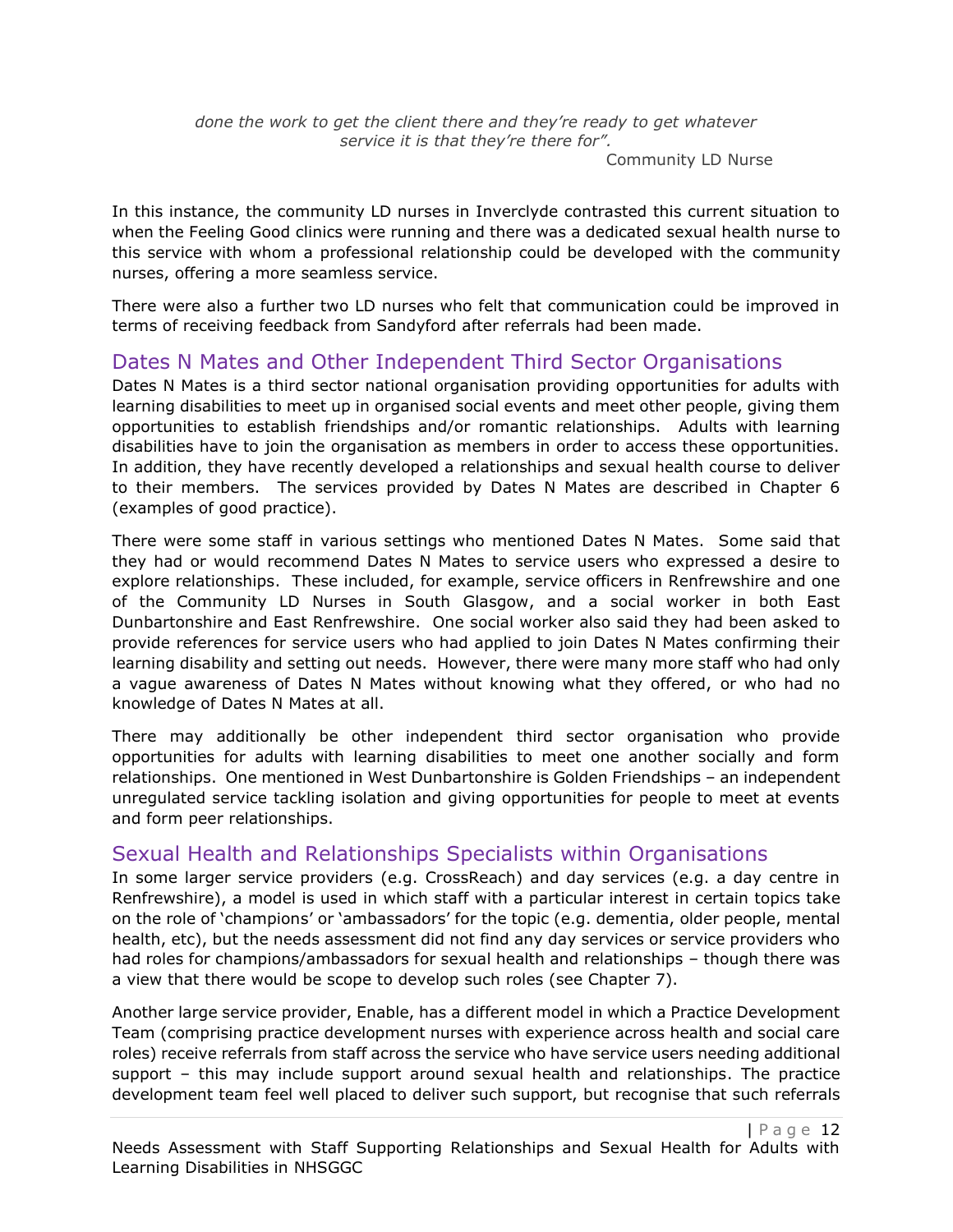are dependent on staff recognising the need (which may not always happen), and also feel that wider staff would benefit from training on sexual health and relationships.

Within some learning disability teams, there are some community LD nurses with a particular interest and specialism in sexual health and relationships and these individuals can be key to driving the development of local programmes and ensuring sexual health and relationships is a topic on the radar of wider staff (see Chapter 3 – facilitators).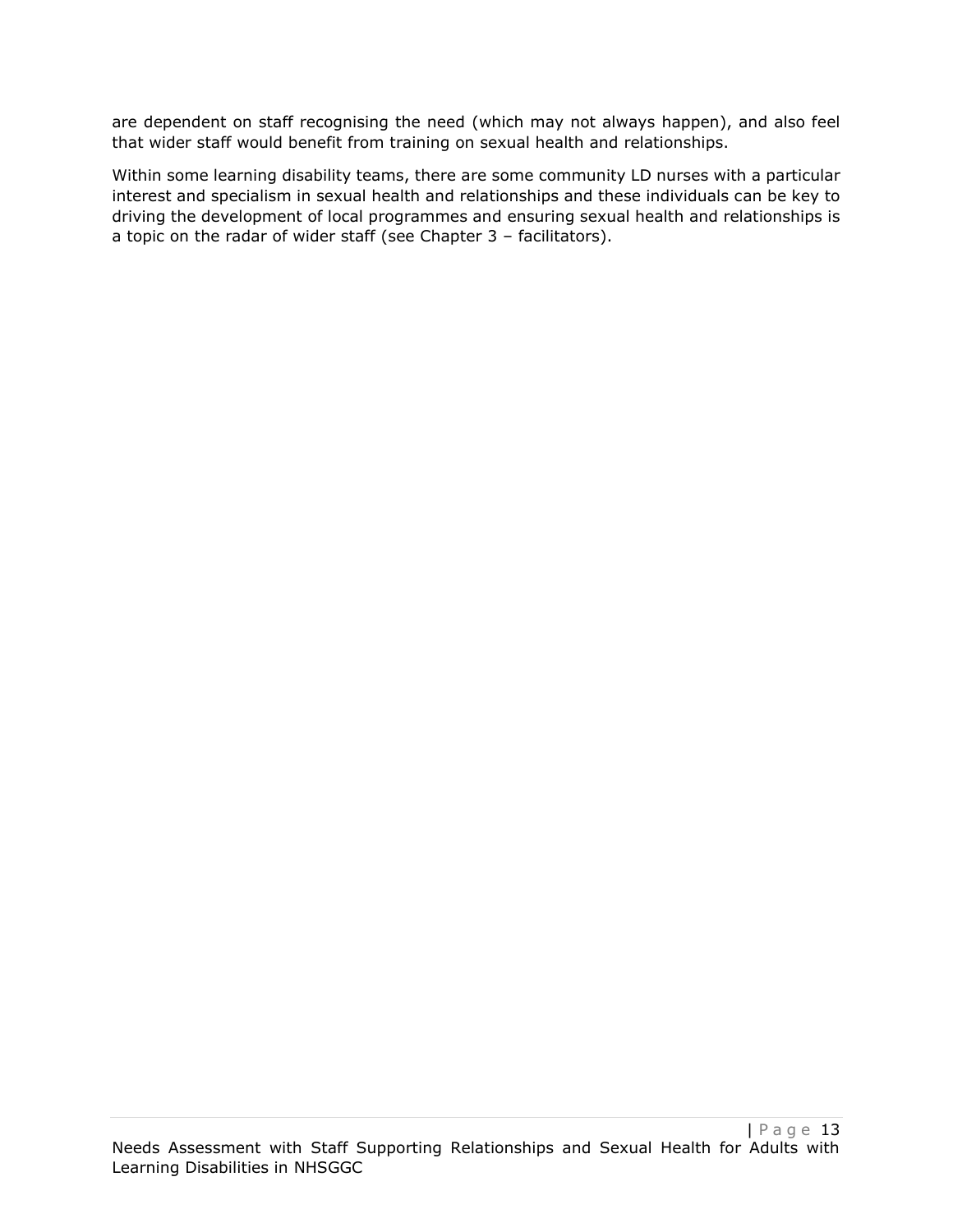## 3. Barriers and Facilitators to Providing Support and Advice around Relationships and Sexual Health

### **Barriers**

#### **Parents/Families**

In the course of discussions with staff across all sectors, parents/guardians/family carers were identified as one of the most common barriers to providing support and advice around relationships and sexual health. It was said that parents (particularly older parents) often tend to infantilise their adult children with learning disabilities, conflating their intellectual developmental age with their level of sexual maturity, and not recognising that their child may have sexual desires or wish to pursue personal relationships. Parents/families could be reluctant for staff to discuss issues around sexual health and relationships with their adult child through a desire to keep them safe and avoid them entering relationships. However, many staff pointed to the need for adults with learning disability to be given knowledge *in order to* keep them safe because being naïve about sex made them particularly vulnerable to abuse:

*"Sometimes parents of adults with a learning disability are scared for them to have this knowledge – treating them like a child, thinking they're too vulnerable to know this – but actually not knowing makes them more vulnerable. It's about kind of working with the parents or guardians to support and explain to them that you'll assess their level of what they need to know, but if someone's got a certain level you wouldn't go beyond that. I've got somebody just now that I'm working with and its about working with the parent – I'm saying any resources that I use, I'll show you so that you know exactly what I'm doing. Me doing that has allowed them to actually agree for me to do the work I need to do".*

Community LD Nurse

Where adults with a learning disability do not have a legal capacity to consent, staff are unable to undertake any intervention without the permission of the legal guardian (often the parent/family member).

Several staff members from health and social work pointed to families asking them to do some work with their adult children to address masturbation, teaching them about public and private spaces, but often families only wanted that particular issue addressed without any wider input around sexual health and relationships.

Some staff also said that attitudes of parents/families can be reflected in a reluctance among service users themselves to engage in discussions about relationships or sexual health - e.g. if they are 'not allowed' to have a boyfriend/girlfriend, they will not engage with discussions with professionals on this topic.

#### **Levels of Knowledge and Confidence among Staff**

Levels of knowledge and confidence among staff were varied across all sectors and HSCPs, but many felt that they did not have the knowledge or confidence to address issues around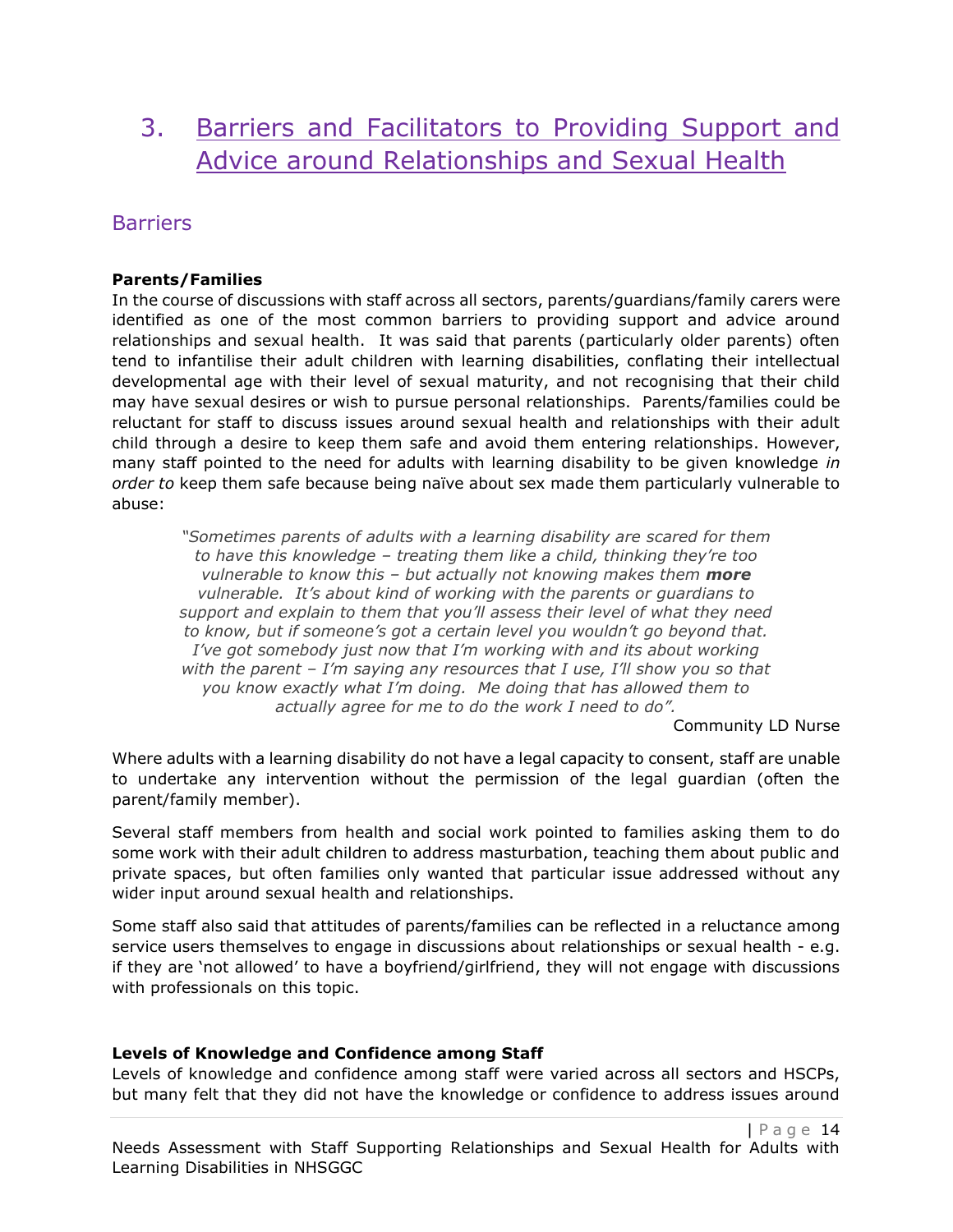sexual health and relationships, thus leading to them avoiding the subject or feeling that they could not adequately provide effective support. This is discussed further in Chapter 4.

#### **Fears of Staff**

Apart from feeling ill-equipped to support service users on sexual health and relationships, there was also a fear for some staff – particularly those who provided day-to-day support and care, that initiating conversations on this topic could lead to safeguarding questions being raised or their being subject to investigations about their conduct:

*"When I've been having these conversations, I think 'Oh, I'm going to get pulled into the office, there's going to be a phone call about me' justifying why you're bringing up subjects, why you're talking about certain things. I think that's why we kind of avoid it unless we have to – you do just skirt round it because you feel vulnerable".*

Service officer, Social Work

#### **Lack of Appropriate Resources**

Overall, standard resources available for working with adults on learning disabilities on the topic of relationships/sexual health were felt to be inadequate, not meeting communication needs and not up-to-date. A discussion on resources used across NHSGGC and the views of staff is provided in Chapter 5. However, the lack of appropriate resources can act as a barrier to providing effective interventions.

Those who had run group courses on relationships and sexual health indicated there were difficulties in securing good quality props for use in the groups.

#### **Lack of Referrals**

The next section in this chapter on 'facilitators' highlights the value of integrated teams such as Renfrewshire in health teams picking up referrals of social work clients who require input on sexual health/relationships. The converse was seen in areas where health and social work operated somewhat more independently e.g. in Glasgow where, on the whole, there appears to be much less conversation between the health and social work teams. Indeed, in South Glasgow where work was done to revise the resources and course for delivering group support, no groups have been run with the new resource due to a lack of referrals. However, social workers in South Glasgow appear to be unaware that group support is available, and unsure of what the criteria would be to make a referral for an intervention from the health team with regards to sexual health and relationships.

In areas where interventions such as group courses were not being routinely offered (usually due to a 'lack of referrals'), there seemed to be a somewhat circular relationship where referrals were not coming through because social workers, service providers and others were not aware of any available interventions. There was also an awareness that perhaps there was a lack of conversation or discussion around relationships or sexual health which could identify needs and yield referrals.

*"We're not planning to do any groups on sexual health and relationships at the moment. In terms of referrals that come through, since I've been here there isn't a demand for that – but then again, is it because we need to start probing a wee bit more around some of these questions?".*

Community LD Nurse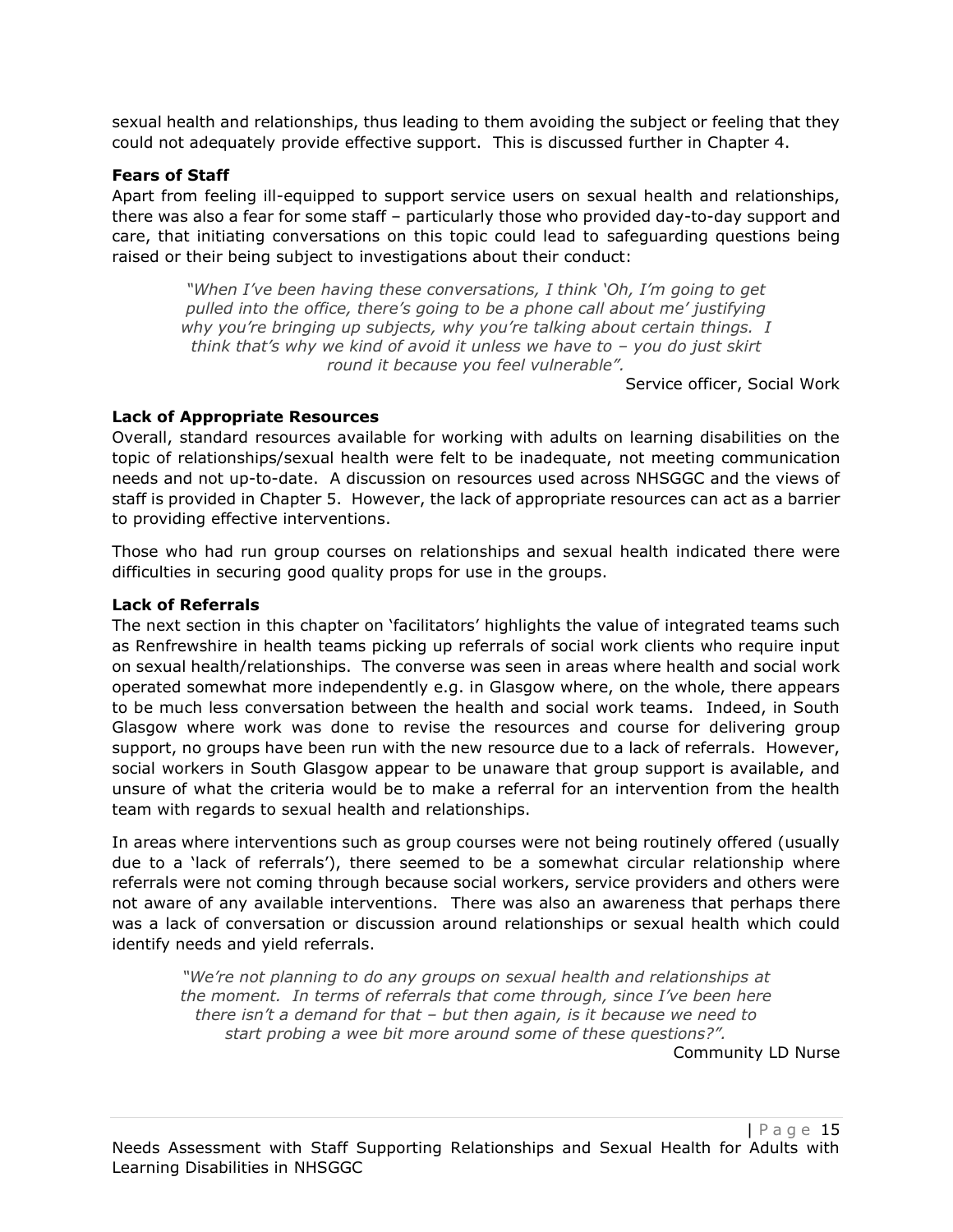#### **Lack of Venues**

In North East Glasgow, a lack of available venues for providing group support was a very practical barrier to delivering such a service. During the one course which had been offered in the area, the venue had to change part-way through the course, and a new venue for any forthcoming courses has not been identified.

#### **Attitudes of other Health and Social Care Colleagues**

Within care settings such as day centres, it was recognised that some staff may be prone to:

- De-sexualise adults with learning disabilities, assuming that they do not have desires or sexual needs;
- Trivialising issues around relationships;
- Not recognising sexualised behaviour or desires as legitimate/trying to suppress sexual behaviour.

*"We have a young man and a young lady who are on-and-off boyfriend and girlfriend, they like to sit and hold hands – but then she can decide she doesn't want to go out with that person and go out with this person and dumps him. It can sound quite insignificant, almost a joke – but the backlash of that for that other man is he can cry, go home miserable – he's got mental health problems. The anxiety – he couldn't understand the reasons, nobody had spoken to him about falling in love and people not wanting to see you any more. Some staff can think 'it's just them two at it again', but I think they need to be aware how serious that is for their emotions, especially when mental health's involved".* Day centre staff member

*"We have had a few staff who have this attitude..like there is a young man with autism who has a specific fancy to certain ladies (service users). He can have quite sexualized behaviours, and staff are very uncomfortable with that. We've had to say he's a young man - he's 19, he fancies that*  lady and that's okay as long as he's giving her space, not doing anything *he shouldn't be – I think they (staff) want to give him into trouble – but he's allowed to fancy somebody! It's about letting staff know there are certain things that are and aren't okay, and how they approach it, rather than thinking it's this big bad negative thing – oh my goodness you're not allowed to do that – getting that point across that why not? He's 19, that's okay".*

Day centre staff member

Although not mentioned frequently by staff, there were some who pointed to a misconception among wider health staff, including GPs that adults with learning disabilities will not be sexually active and therefore will not require cervical smear tests or HPV injections etc. Community health staff felt that if GPs are advising care providers that these procedures are not required, it undermines their efforts to ensure patients had access to appropriate care.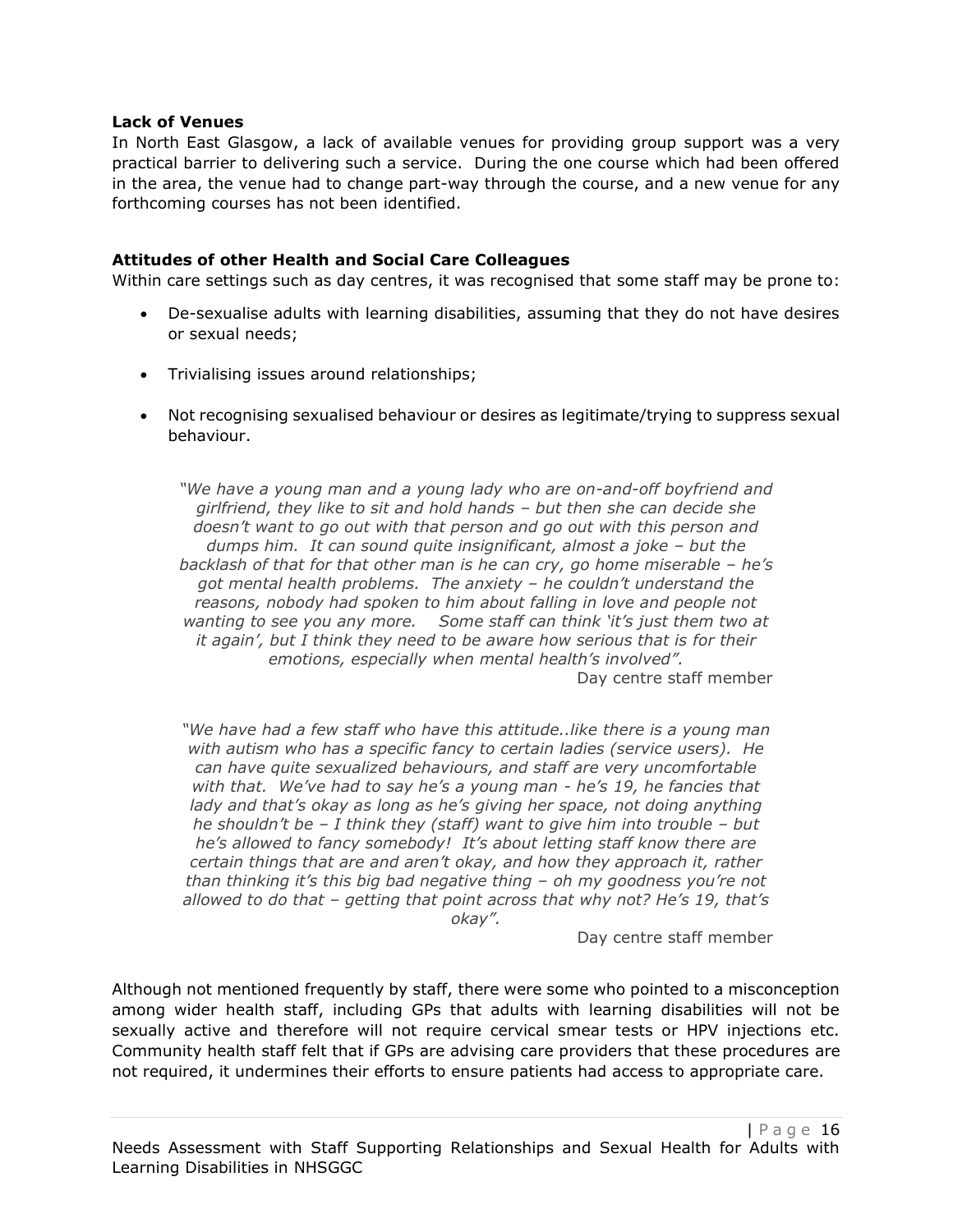### **Facilitators**

#### **Staff with Interest in Sexual Health/Relationships**

There are certain staff members in health and social work teams who have a particular interest in, and passion for, providing support around relationships and sexual health. Such staff are instrumental in developing bespoke resources, developing and delivering courses, and generally ensuring that sexual health and relationships are on the agenda within their team. Some community LD teams (e.g. Inverclyde and Renfrewshire) include a particularly enthusiastic Community LD nurse who lead on this topic. There can be a tendency when allocating referrals that those referred for sexual health/relationships input will be allocated one of the nurses with a particular interest in the topic, but equally such nurses are keen to volunteer to take on such cases.

#### **Development of Bespoke Resources**

Several HSPCs have produced bespoke resources for providing group sessions on sexual health and relationships. These provide staff with appropriate resources which can also be used modularly for one-to-one support. The availability of such resources is a facilitator to providing support and also raises the visibility of available support to those who may make referrals (e.g. care providers).

#### **Training**

Where staff have been trained to provide support around sexual health and relationships, this has led to increased knowledge and confidence and a readiness to address relevant issues when they arose. Where health and social work staff had been trained with a view to deliver group support sessions, even where group support has not been delivered or groups have ceased, staff are able to draw on the learning from their training to deliver one-to-one support.

#### **'Asking the Right Questions' and the Relationship between Health and Social Work Teams**

In Renfrewshire and Inverclyde HSCPS, for example, courses have been developed and delivered in direct response to a large volume of referrals to the health teams on the topic of sexual health and relationships. Conversely, in East Dunbartonshire and Glasgow, the reason given for not delivering courses on this topic was that the low volume of referrals did not merit it. Staff in the areas where referrals were high attributed this to 'asking the right questions' in order to identify needs. Also, a key facilitator was felt to be where health and social work were co-located and integrated:

*"I think that Renfrewshire, from my experience of other health boards, do seem to be unique in the relationship between health and social work. We're sharing the office, we're talking about it. Social work – they're dealing with issues around sex and sexual health day in, day out with their clients. Because we're hearing those conversations, sharing in those conversations, that's maybe why the referrals come in. There's just that close working".*

Community LD Nurse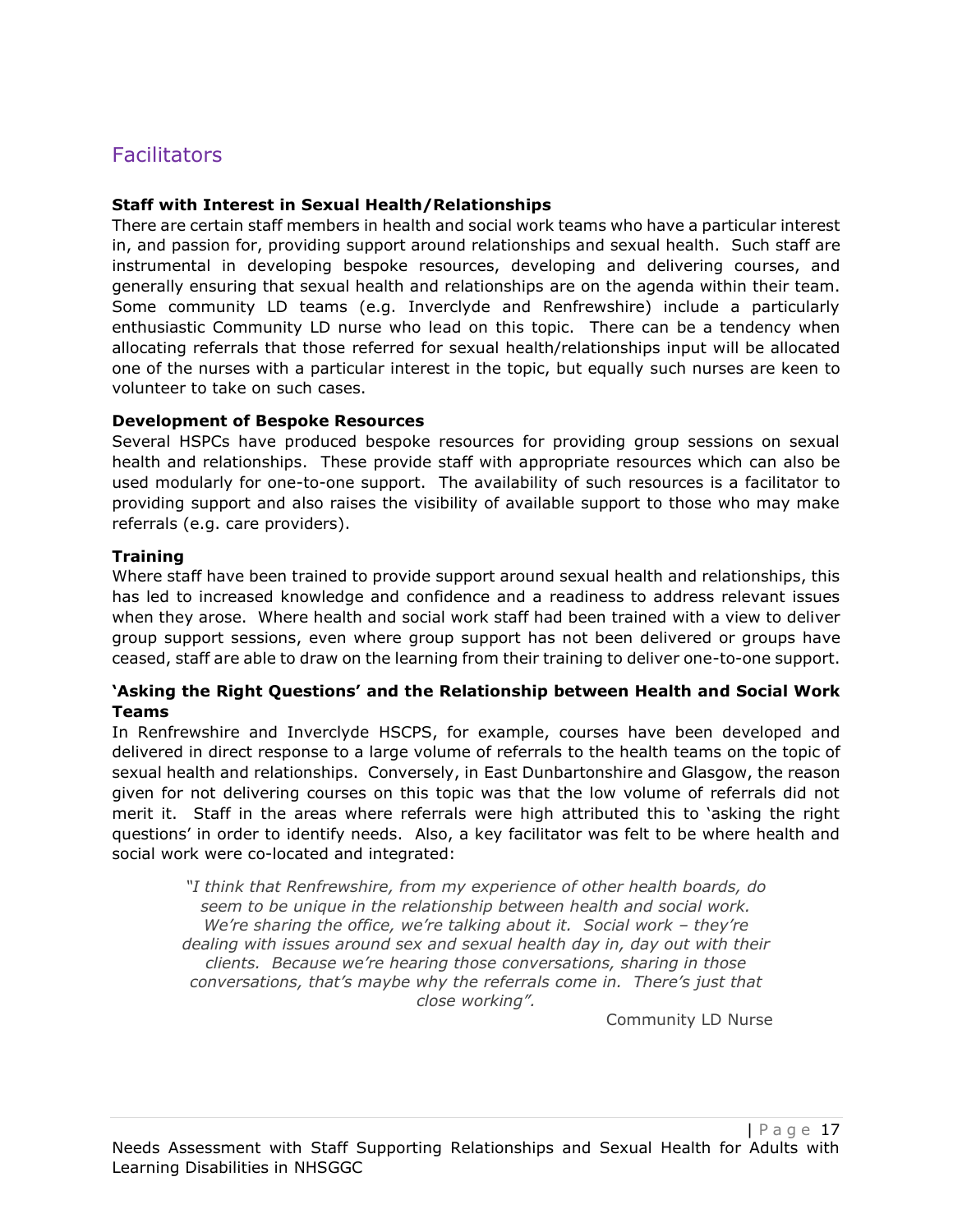#### **Gender of Staff**

An issue which emerged in several of the consultations with staff members was the relevance of whether the staff member and service user were both of the same gender. Some staff said that they feel particularly uncomfortable discussing sexual health and relationship issues with clients of the opposite gender and/or they sense the discomfort of clients in these situations. A facilitator to having discussions on these issues in a more natural way, is where staff have a relationship of trust with a client of the same gender. A male healthcare assistant described a patient disclosing that he would like a girlfriend and what he hoped to get out of a relationship during a *'man-to-man chat'* – a telling phrase, and indicative of the importance of having staff of the same gender when having routine conversations which may lead to disclosures and expression of needs in this area.

In Renfrewshire, there is one female nurse and one male nurse who have a particular interest in supporting sexual health and relationships, and the tendency when referrals come to the team on this topic is that the female nurse will support women and the male nurse will support men. The female nurse led the development and delivery of the women's group (see Chapter 6), and the male nurse had historically delivered a men's group within a day centre.

Generally staff felt that for adults with learning disabilities, having a staff member of the same gender was a facilitator to having open discussions on the topic of sexual health and relationships in a way that might not be as significant for the those without learning disabilities.

Many staff pointed to the low numbers of male staff working in health, social work and other care roles, but having male staff could be advantageous for delivering sexual health and relationship interventions. In East Dunbartonshire, a social worker gave a historical example of having a male psychology student on the team who ran a groupwork programme together with a temporary male social worker on relationships for a group of men who had been identified as having relationship difficulties. This provided an opportunity to run a men's group which would not have worked with female staff.

> *"A lot of our clients will relate a lot better over certain things to a male worker than they will to a female one. And sometimes when you've got that developmental thing going on and people's hormones are going a bit crazy, they can start focussing on female staff as well, which can be tricky".*

> > Social Worker

#### **Staff Viewed as External Experts**

Although the value of a long-standing relationship of trust between service user and carer/professional was recognised, staff in day centres and service providers recognised that there was also value in Health staff coming in to deliver interventions on sexual health and relationships – health staff being viewed as 'experts' and even their uniform giving them gravitas that elicited respect from service users who were perhaps more inclined to listen to the advice given.

*"The difficulty I've noticed through working here – see when someone comes in with the uniform on, our service users can act quite differently. If we were trying to get support for somebody with Talking Mats around menstruating or whatever, she would just sit and avoid the subject and be all giggly and talk about other things – but as soon as a nurse comes in*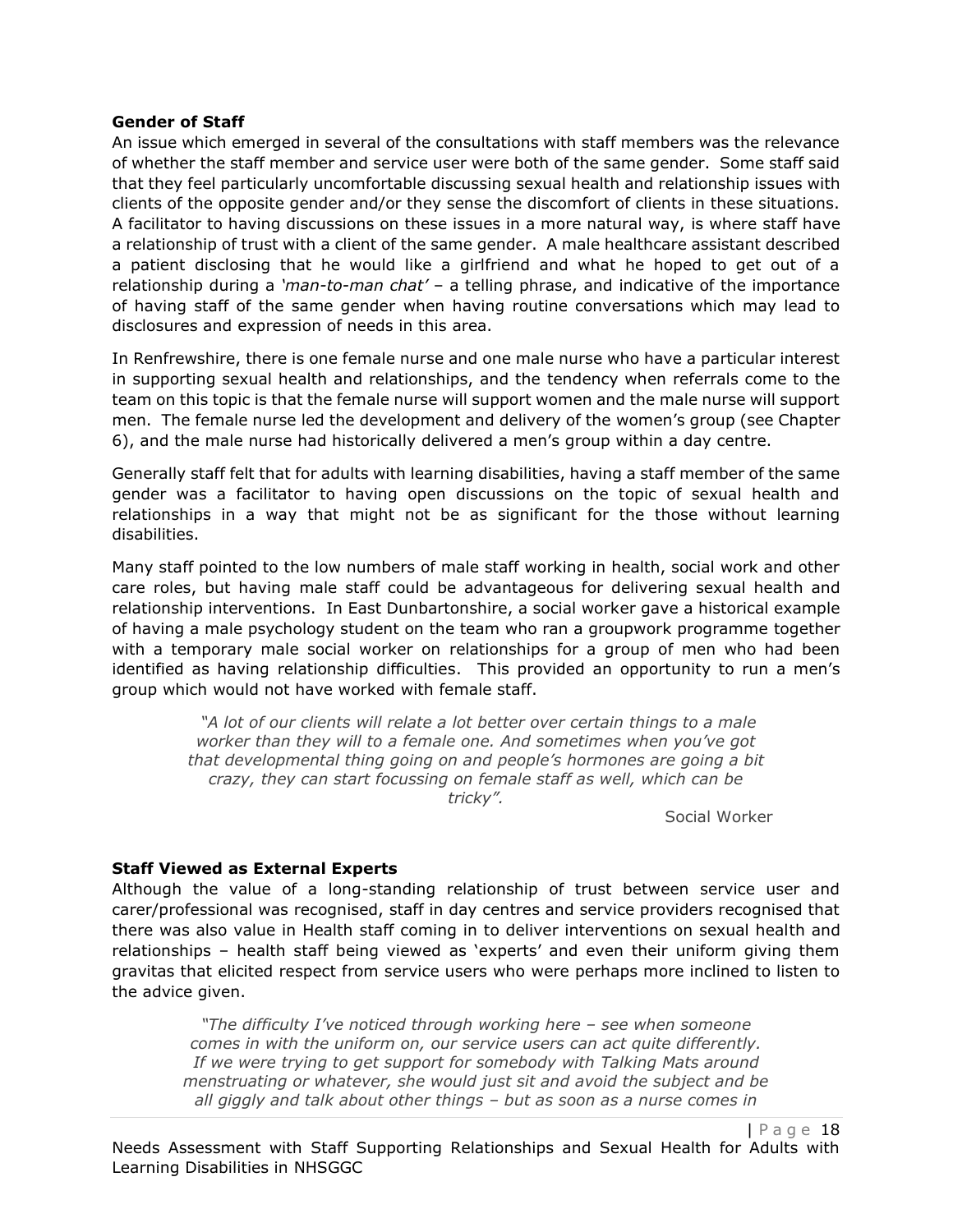*and they see the uniform and they know they're in for a specific task, you'll see a different side to that person – they'll do what they're asked. As much as I think we've got a better rapport and we know the person we're supporting a lot better, there's something about the uniform that definitely works for us – they'll be like right, they mean business, they've brought (nurse) in".*

Day centre staff member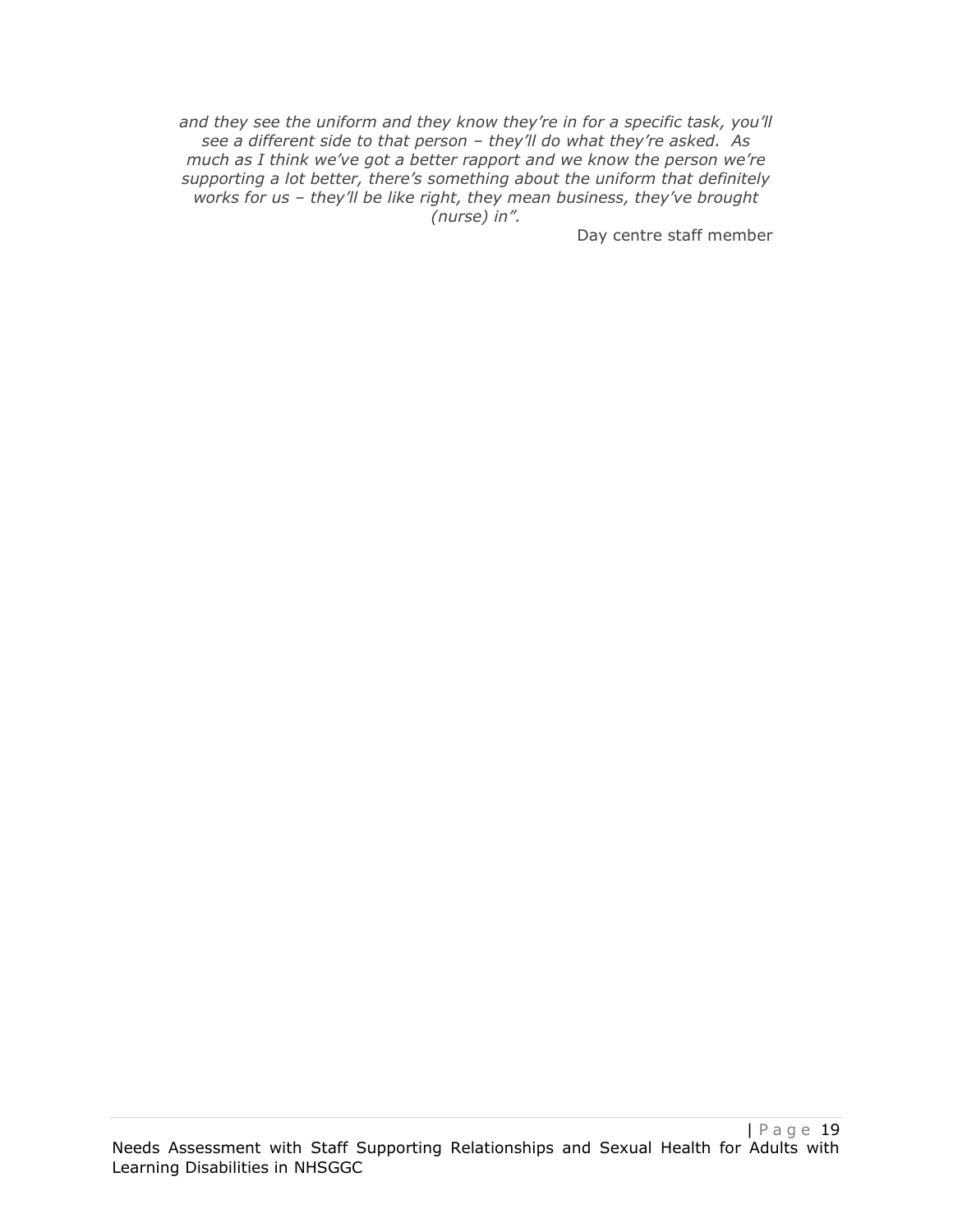## 4. Knowledge and Confidence

### Quantitative Measures of Knowledge and Confidence

Staff members who completed the online form were given the option of answering two questions about their levels of knowledge and confidence in relation to supporting adults with learning disabilities with relationships and sexual health.

Of the 48 members of staff who answered the question on how much information/knowledge they had around supporting adults with learning disabilities with relationships and sexual health:

- $\bullet$  8 (17%) said a lot
- 35 (73%) said a little
- $\bullet$  5 (10%) said none.

Of the 47 members of staff who answered the question on how confident they felt in supporting adults with learning disabilities in relationships and sexual health:

- 5 (11%) said very confident
- 23 (49%) said quite confident
- 18 (38%) said not very confident
- 1 (2%) said not at all confident.

It is noted that levels of knowledge and confidence varied widely between staff members in all sectors and it is recognised that those who expressed interest in taking part in the needs assessment are likely to over-represent those with an interest and knowledge in relationships and sexual health.

### Views on Knowledge and Confidence

Staff in social work and third sector care providers frequently referred to health team colleagues as the 'experts' they would refer to for sexual health and relationship advice and support. However, within health teams only a small number of staff with a particular interest in sexual health and relationships felt that they were in any way 'expert'. Many staff across all sectors reporting feeling ill-equipped to provide support, information and advice around sexual health and relationships.

Within social work some staff said that they could feel awkward or embarrassed and they lacked confidence when talking to clients on the topic of sexual health and relationships:

*"There was a chap I was working with and I got quite hot and flustered about the whole thing, I got quite embarrassed….I could feel myself going pink, because I think it is something that needs a bit of practice. Interestingly, we get training in talking about mental health or suicide even, and those conversations get people a bit unsettled and nervous about saying the wrong thing, but they train us how to do it so we have more confidence. There isn't that kind of training on how to talk about sexual health that I've come across".*

Social Worker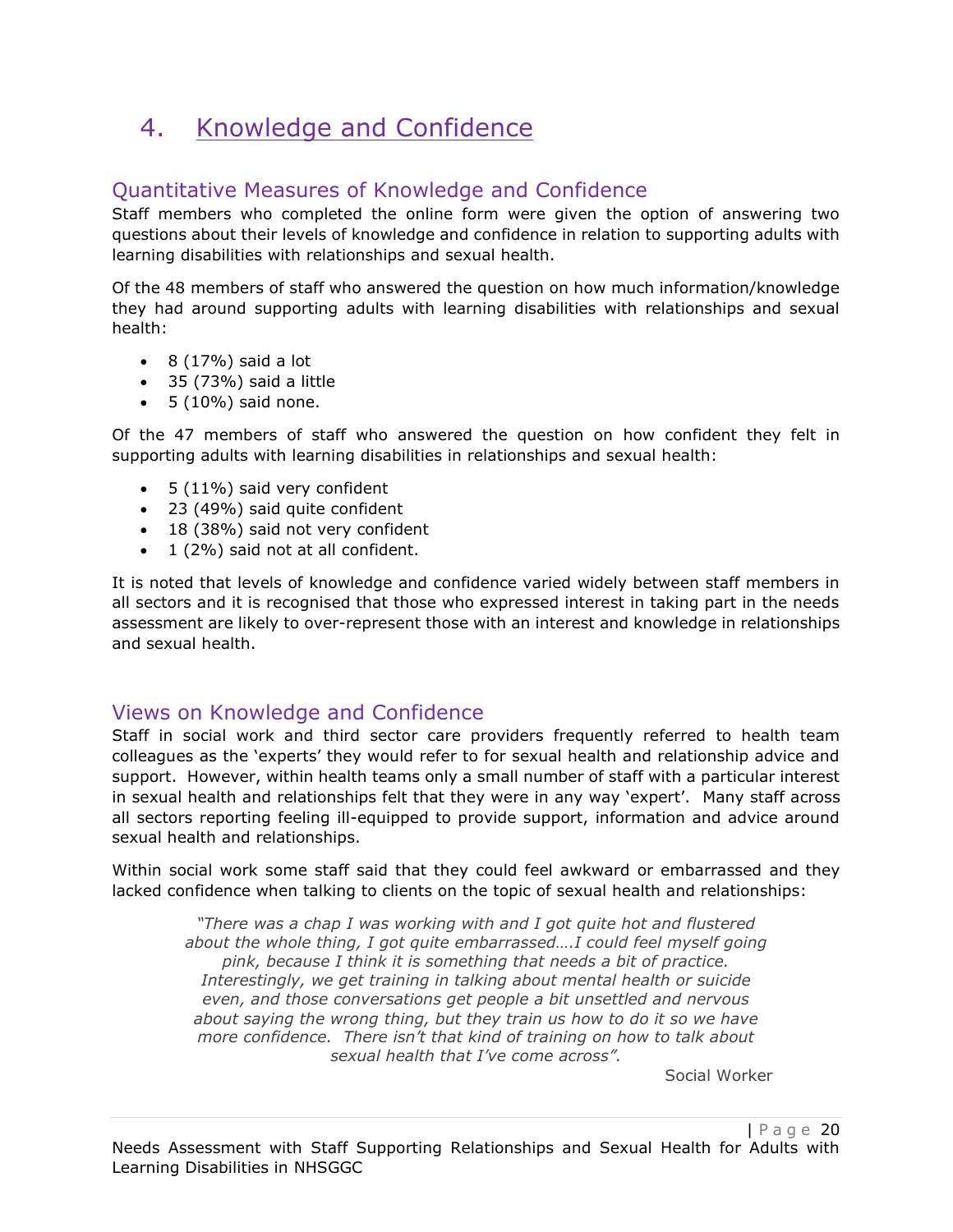One area which many staff felt they lacked appropriate knowledge was around LGBT+ identities.

*"I've found over the years we're getting more and more people that are exploring their sexuality or identity and they're coming to us looking for more information. Just now I've got a patient who is looking to transition to being a female. I don't feel that I have all the skills that I should have- I don't want to do our patients a disservice, I want to have all the right skills and tools. It's the language as well and all the new names of things…things are changing all the time…I just feel that I don't want to say the wrong things, and I'm very aware of my language. Me and (colleague) think we both need more training on it".*

Community LD Nurse

### **Training**

#### **Drawing on Individual Experience Rather than Training**

Few staff had received any training specifically for supporting sexual health and relationships, with most saying they relied only on common sense and their own life experiences when supporting adults with learning disabilities:

*"You just rely on your individual experience. The Sandyford used to run sessions for people with learning disabilities, so quite often the referrals would come to us and we would signpost to the Sandyford groups that were already up and running. They disbanded, so it was coming back into LD nursing – which is fine, but I've personally not had any training, any formal courses or even just how to SSKAAT, how to use The Big Question, how to use Sex and The 3Rs. We've got all these resources but never had any training on how to use them. You work through them and work it out yourself. I certainly don't think we're experts by any manner of means".* Community LD Nurse

*"Basically you are just taking it from your own life skills because it's not anything that's taught. Sometimes it can be a bit daunting that you're giving this person information and how they interpret the information, and how they behave following that, that can by quite daunting".* Community LD Nurse

*"If I pick up someone under Adult Support and Protection, my purpose is to manage the risk and support the adult. At those points I feel I can speak to them about what's happening for them and build that relationship and give them advice on how to keep themselves safe – but I feel like that's just my own values and my own experiences, what I've picked up about how to manage a sexual relationship – I've never had any formal training around how to support adults with sexual relationships. So it's just going off on your own".*

Social Worker

#### **Experience of Training**

There were, however, some staff who had received training to deliver support around relationships and sexual health, including: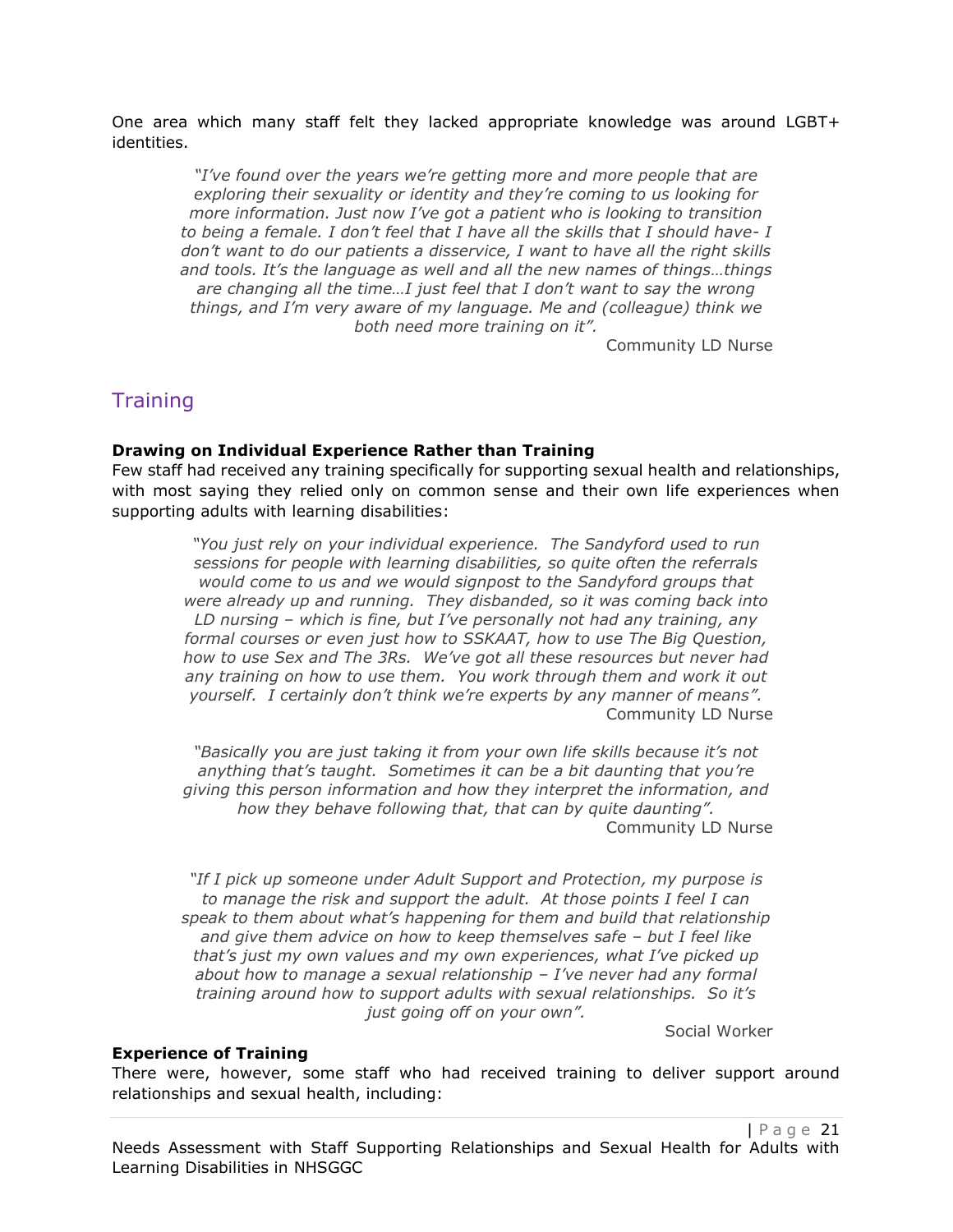- Health staff in NE Glasgow had received training around five years ago to deliver sexual health and relationship support based on the *Ready, Willing and Able*  resource.
- Some Social Work staff in NW Glasgow had been trained many years ago to do interventions based on *The Big Question.*
- Health staff in Inverclyde had received training prior to developing their resource and course.
- Staff at Dates N Mates had been trained to deliver relationship and sexual health support by Informing Choices NI, a Northern Irish sexual health charity.
- All staff at RNIB (third sector care provider) in West Dunbartonshire had received training on sexual health awareness. The training was delivered through someone at the Scottish Drugs Forum, covering topics such as sexual health and the law, healthy and unhealthy relationships, what/why/where and how of relationships, pornography, different types of relationships etc. This was followed up with refresher training in direct response to a service user uploading explicit photographs online and working out how best to support him.
- Some staff at a day centre in West Dunbartonshire had booked a three-day training course on supporting adults with learning disabilities on sexual health, but this was cancelled when the pandemic started. The staff due to attend were those who had been delivering a men's and a women's health group, which included elements of sexual health and relationships.

Where staff had been trained with a view to delivering group courses, they found training also benefited them in their more routine interactions with service users or providing oneto-one support around sexual health and relationships.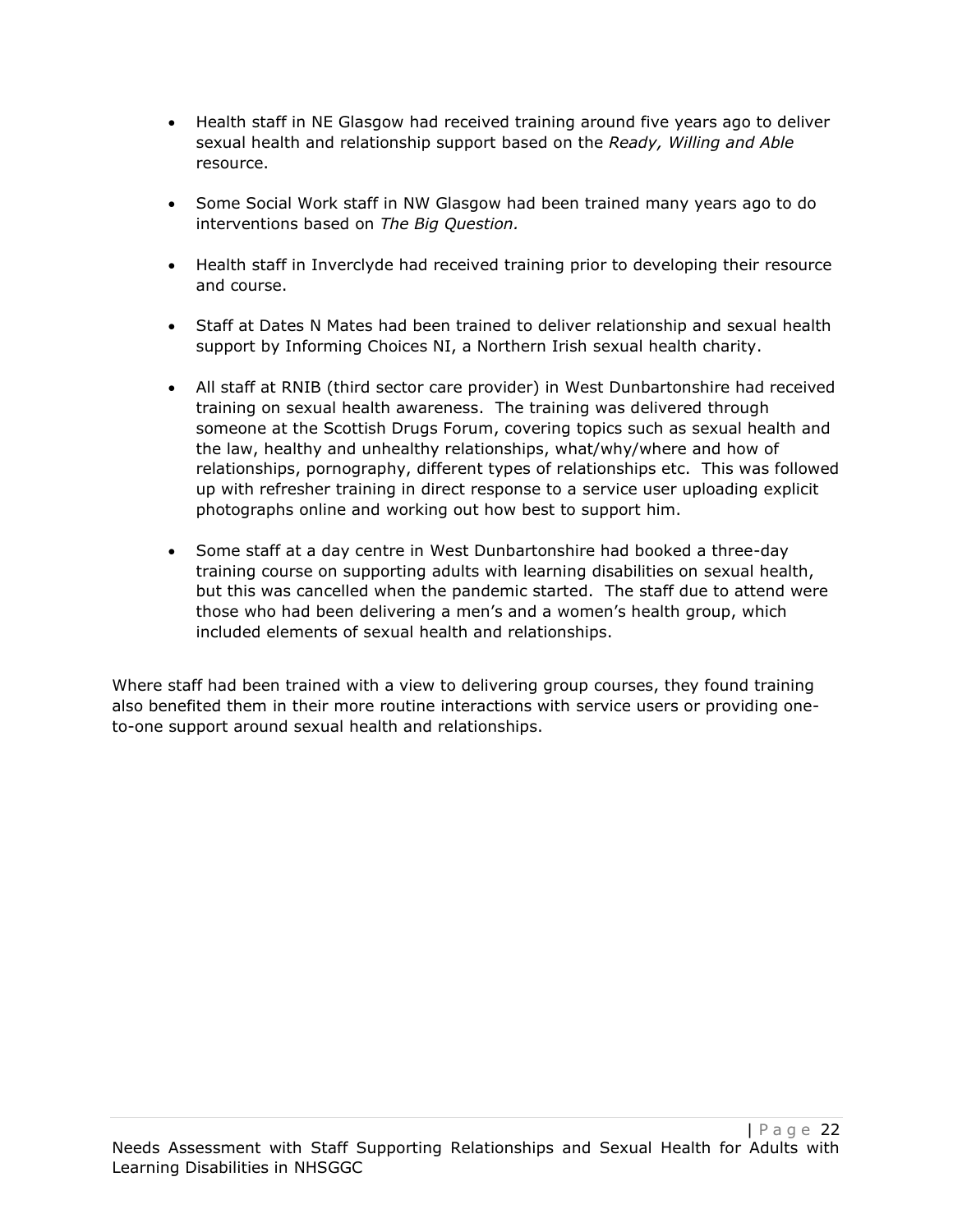## 5. Resources

### Standard Resources

Staff mentioned a number of standard resources being used within HSCPs when supporting relationships and sexual health with adults with learning disabilities.

#### **The Big Question**

The Big Question is used in East Renfrewshire, NE Glasgow, South Glasgow, East Dunbartonshire and the Sandyford services as an assessment tool to explore individuals' level of understanding of topics around sexual health and relationships and provide information to address gaps in knowledge.

#### **SSKAAT-R**

SSKAAT-R (Socio-Sexual Knowledge and Attitudes Test – Revised) is a resource to assess knowledge and attitudes of people with learning disabilities, and was mentioned by staff in West Dunbartonshire and Inverclyde.

#### **Sex & The 3 Rs**

Health staff in NE Glasgow said they had recently acquired Sex and the 3 Rs, but had not yet familiarised themselves with it or begun using it. It is one of the tools available to health staff in East Dunbartonshire and Renfrewshire (where it has been adapted for a bespoke local resource).

#### **Ready, Willing and Able:**

The resource *Ready, Willing and Able* is used across Glasgow; in South Glasgow it was used as the basis for a course delivered to groups.

### Limitations of Standard Resources

Overall, most staff who are aware of, or use, existing resources feel that they are limited in their usefulness. A common view is that the resources are often not suitable for the needs of adults with learning disabilities – either having too many words or using unclear line drawings to illustrate and communicate messages.

*"I think for some individuals The Big Question works really well. For those with more complex disabilities where it's about talking about a picture, I think some of the images are pretty poor and people don't actually know what you're trying to present by it. It's like – what's that meant to be, and you get to the point where you have to tell them what it is, and they're like, 'that's not what it looks like'. So I think there's work to be done on the images".*

Community LD Nurse

Staff in North East Glasgow who received training to deliver group support were disappointed in the Ready, Willing and Able resource which was provided to accompany the course. The resource was felt to be inadequate and inappropriate for the needs of adults with learning disabilities. They then struggled to produce bespoke resources before running a group: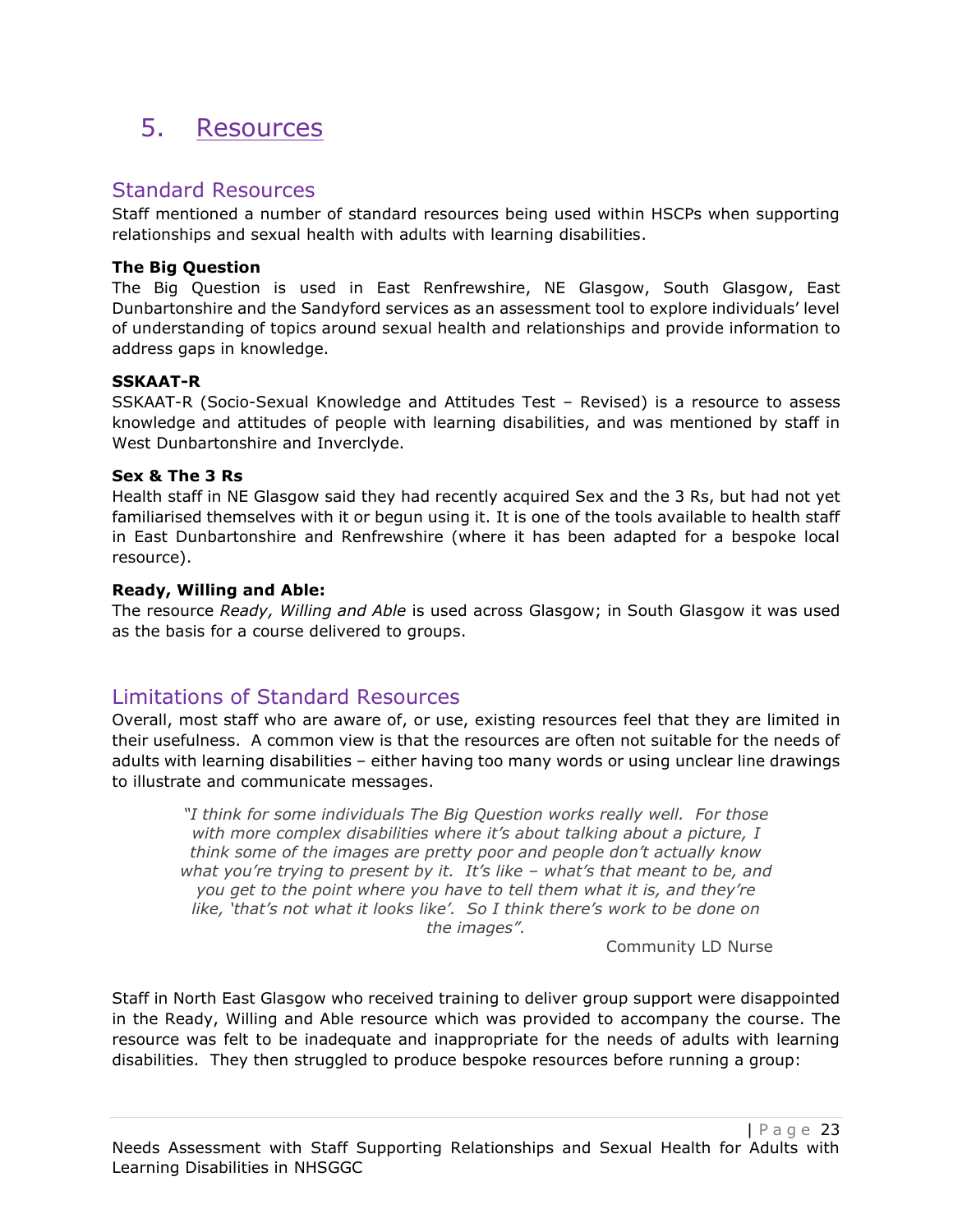*"We did a two day course…it was an introduction to the subject matter. It looked at various different things – risk, contraception, all sorts of things relating to sexual health. There was somebody commissioned to develop a tool we could use to run groups, so we had a number of meetings where we inputted. But it was poor what came – it was the Ready, Willing and Able tool. It's poor – too many words, not enough pictures. We spent half the time preparing the groups looking for pictures, but they would be banned because they were sexual content, from the health service you couldn't get onto them. So it was quite frustrating".* Community LD Nurse (NE Glasgow)

A further common view is that existing resources are somewhat out of date, particularly relating to staying safe online and use of social media. Another area where resources are felt to be dated is that they do not include adequate or up-to-date information about LGBT+ identities.

Those who had used the SSKAAT-R tool felt it was often preferrable to the Big Question for many adults with learning disabilities.

### Adapted and Bespoke Resources

As highlighted in Chapter 2, several HSCPs have developed their own bespoke resources or made significant adaptations to existing resources to accompany group courses. These bespoke/adapted resources are also available to staff to use for one-to-one support with service users. The available bespoke/adapted resources are:

- The updated course developed in Glasgow South (originally based on *Ready, Willing and Able* but updated and now incorporating some materials from *Sex and The 3Rs* and other bespoke materials*)*.
- Glasgow North West social work team retain the resources acquired to deliver group work a number of years ago, including useful models and tactile materials.
- Resources to accompany the 12 week bespoke sexual course for women in Renfrewshire which used *Sex and The 3Rs* as the basis for development: a 150 page flexible, modular resource (largely visuals) was produced.
- The bespoke resources for the 13-week course in Inverclyde, including a workbook which is completed by participants throughout the course.
- The resources for the course developed in West Dunbartonshire (not yet delivered), which may replicate, or be similar to, some of the Glasgow South materials which were used as reference.
- The resources for the course developed by Dates N Mates.

A number of staff members, particularly Community LD Nurses, had frequently resorted to making their own resources to support individual clients. BoardMaker was the most frequently mentioned tool for developing bespoke resources.

*"A lot of available resources are quite complicated when it comes to health – really long and complicated. So I tend to make my own to meet the*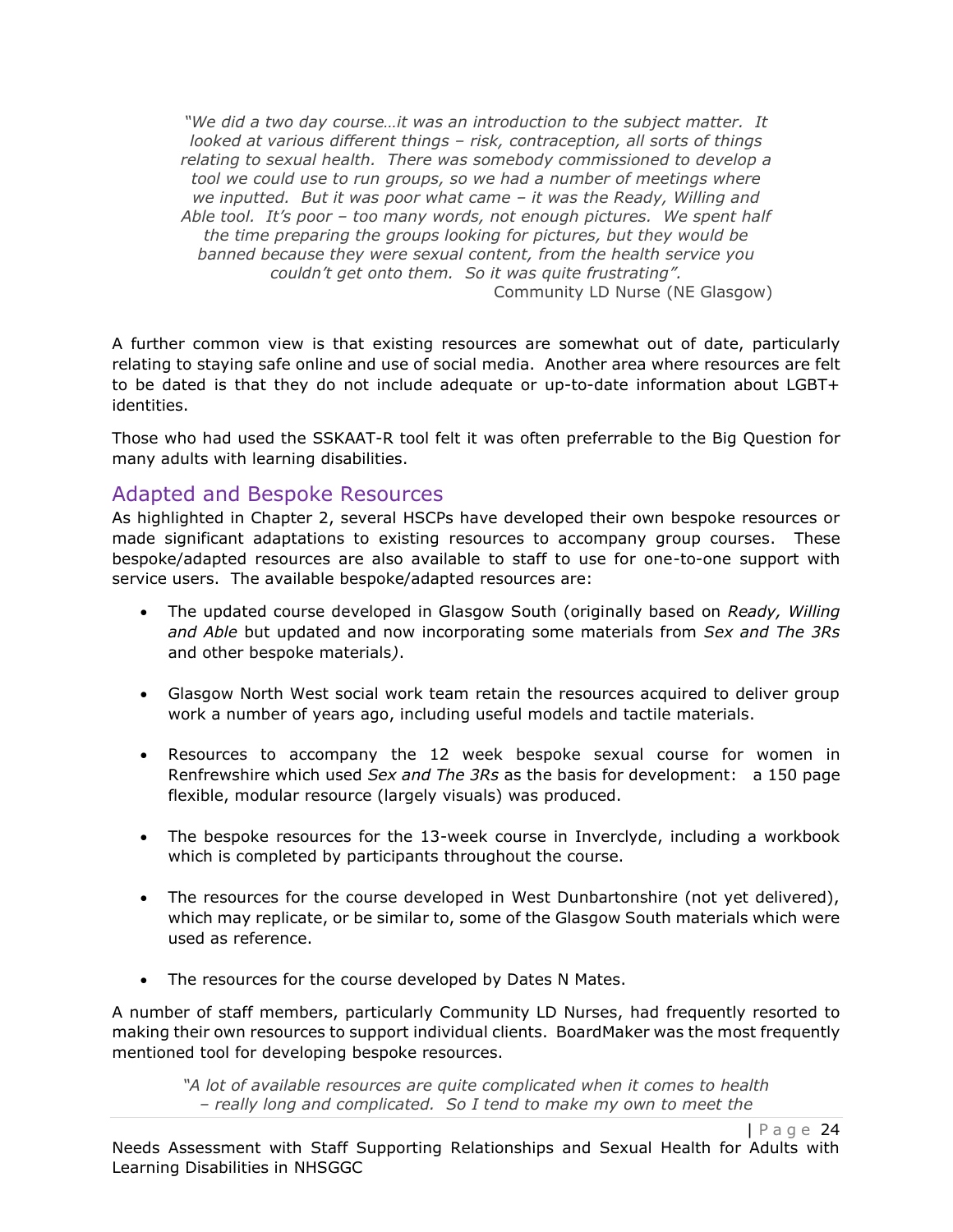*individual needs of that person. If you wanted to do relationships, for example and say it was inappropriate to have a relationship with your support worker, I haven't been able to find a document that pinpoints how to explain that in a very easy way. Some easy-reads are called easy*reads, but I actually find them quite complicated. In my last job I think it *was called BoardMaker, and in this one I think it's called PictureSymbol. Other than that – it depends because some of the individuals I support don't want pictures because they don't want to feel like it's a child's kind of thing – and other people, I just try to find images that aren't copyrighted. So just all different ways to meet what the individual needs are".*

Community LD Nurse

Indeed, several staff stressed that it would be difficult to prepare any generic resource that would be appropriate for a wide range of adults with learning disabilities, and that adaptations would frequently be required.

### Features of a good resource:

Staff who contributed to the needs assessment were asked for their opinions on what makes a good resource for adults with learning disabilities. Key features of good resources are considered to be:

- Easy-read formats ('true' easy read as some resources marketed as easy-read are not considered as accessible as others)
- Pictorial formats, using clear images preferably photos, avoiding ambiguous line drawings or abstract representations
- Videos are helpful for many
- Tools to facilitate users to express how they feel
- Tactile, true-to-life, 3D resources such as models of body parts etc (particularly for group work)
- Flexible, adaptable formats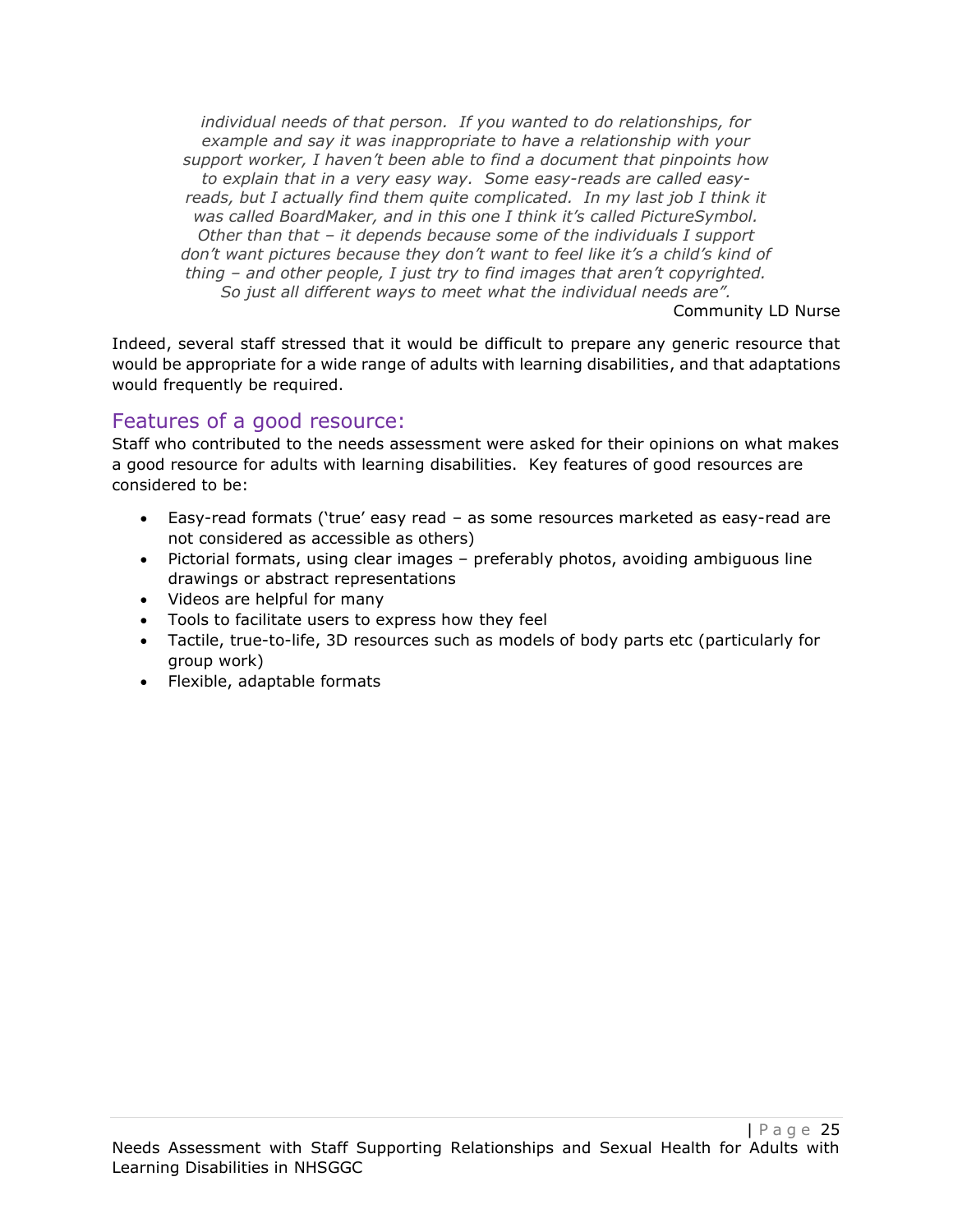## 6. Examples of Good Practice

This chapter highlights four examples of good practice in local areas which appear to work well to identify needs and provide support around sexual health and relationships for adults with learning disabilities. They include the bespoke resources and courses developed by Inverclyde and Renfrewshire, but these are not the only examples of local areas developing or adapting resources and offering courses (as noted in Chapter 5), and a review of all available local resources is recommended (see Chapter 8).

### Inverclyde Resources and Courses

One of the community nurses in Inverclyde has a keen interest in sexual health, having undertaken a university qualification in family planning. She, together with two Band 5s in her team developed a booklet and a 13-week course to deliver support around sexual health and relationships to adults with learning disabilities. This was in direct response to the team receiving multiple referrals from different agencies about sexual health and relationships.

The staff received training (though they could not remember who offered it) around 5-6 years ago. They had looked at *The Big Question* which they were aware had been used as the basis for interventions in Glasgow, but they did not feel that resource would best suit the needs of their patients, and decided to develop their own booklet and course.

Prior to the pandemic, the team were delivering the 13-week course three times per year for people referred for sexual health and relationships (not all referrals were put onto group courses – some referrals would merit one-to-one work). The booklet which the team produced is a workbook which is completed throughout the course and taken away at the end. The team also offer refresher sessions subsequently, depending on comprehension and ability needs.

Participants were put into groups of around four or five for the course. The approach has been to match suitable people together for the groups, assessing needs and levels of understanding to ensure that, where possible, participants were at similar levels:

*"We try to match people up to be in the group. There's no point in matching up people who's experiences or abilities are different. That can be quite challenging at times, but we try to do that because we find that even though we've got a 13 week programme, some might start at week 4 because when we've looked, they've had body awareness and other things they're able to understand and have a good knowledge of. So we try to match up, and the only reason we can do that is myself and* (other two nurses) *have worked here for a long time so we know who the patients* 

*are".*

Community LD Nurse

A key feature of the course that was developed is that it is interactive, ensuring that participants are actively involved (e.g. when talking about body parts - drawing around someone's body and putting labels on it, etc).

All groups have been run with two nurses – ensuring that if anyone became upset or made a disclosure, there was one nurse who could deal with the individual and the other could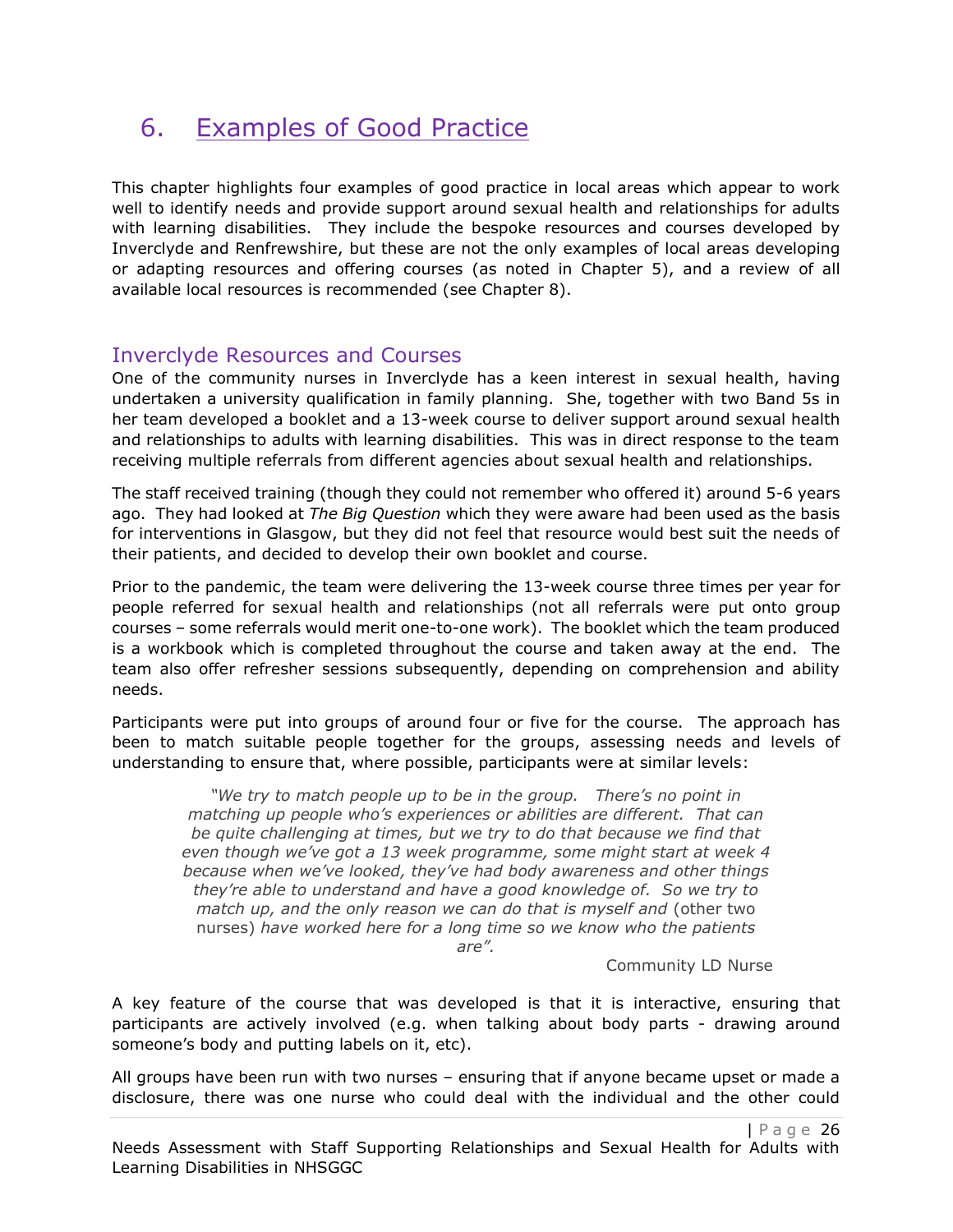continue facilitating the group. (When running the groups, no disclosures had been made, but the practice ensured that both the staff and participants were safeguarded).

Sessions last around two hours, including breaks. The course consists of:

#### Session1 – **Introduction and ground rules**

Session 2 – **Body parts**: This includes the development from birth to adult, changes to bodies inside and out, genital parts. This session is useful to establish language and terminology used by participants, and teaching the correct names for body parts (it was noted that people with learning disabilities did not always use standard terms for body parts which could make it difficult to communicate boundaries).

Session 3 – **Hygiene**, for both men and women, including a hygiene quiz etc, and also **selfesteem**.

Session 4 – **Thoughts and rights about sexual relationships** – what that means, what rights are, what support is available if they want a sexual relationship, what the law says.

Session 5 – **Sexual well-being**, **sexuality** (including straight, gay and bisexual)**, common myths**. This session discusses stereotypes and genders.

Session 6 – **Social Media and Dating,** including how to stay safe online, and discussion on pornography.

Session 7 – **Effects of drugs and alcohol and risky behaviour**, looking at the effects on sexual wellbeing and relationships.

Session 8 – **Relationships** including what people want, the different types of relationship you can have with people, what people want from a sexual relationships, when it is safe and not safe.

Session 9 – **Adult support protection training**, including looking at the law and the Adult Support Protection Act, and how this keeps people safe from harm – so participants have a plan if they are experiencing any form of harm and they know how to report it; they take away a care plan with people they can contact.

Session 10 - **What sex is**, including discussion on masturbation, sexual activity, types of contraception, safe sex.

Session 11 – **Pregnancy and parenthood**

Sessions 12 & 13 are used for recapping previous sessions and reinforcing key messages.

Some groups have been run as all-female or all-male groups, while others have been run with a mix of male and female participants. Staff felt that both approaches had worked well.

The booklet and course are felt to be flexible – they have been used in different ways for different people, including one-to-one interventions as well as courses, and have been used with couples. The booklets have also been shared with children's services for young people to use. A key consideration, when developing the resource, was the need for it to be used flexibly in person-centred ways:

> *"When we did the booklet – we didn't do it as having notes that said you need to follow it this way. We did it in a way where the patient and the*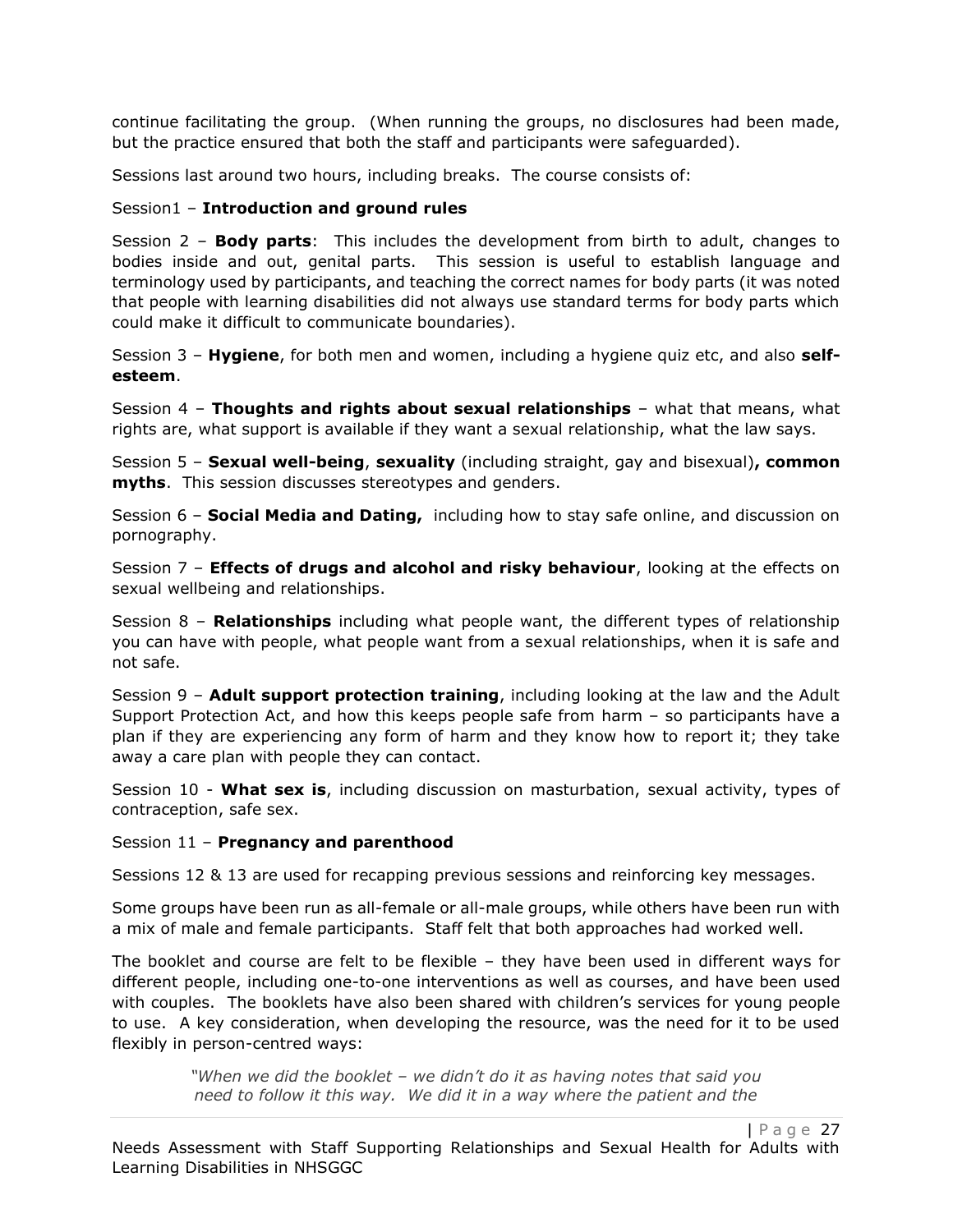*nurse can look at it together and there's different ways you can work it. There's not just one way we do it. With our experience – and that's why we did it that way – we were confident enough that if we deliver it, we might not deliver it the same way for everybody, but they're getting the same information. So we followed the format, but the delivery would be different for different people. Also, the booklet – I've been able to offer it to children's services. One of the children's social workers has asked me for it for a couple of the children's homes- they had a couple of young men who were at the age of masturbation and didn't have a lot of education. So they've used it and I've gone through the booklet with them, but they've used it slightly differently but been successful".*

Community LD Nurse

A key feature of the resource is that it is 'communication friendly' – with few words and a lot of pictures. The aim when developing the resource was that it would be possible to ascertain the messages from the pictures, but also that it would be meaningful to those with higher literacy and comprehension skills:

*"We don't have a lot of words in it – there's a lot of pictures. It's communication friendly. If you look at the pictures, you can tell the story of what's going on. So we made it that if you were able to read the words, if your comprehension was good it wasn't going to make you feel silly looking at it – but also if you couldn't read or write, you could still understand some information".*

Community LD Nurse

The courses and resources, including one-to-one bespoke interventions offered by the health staff in Inverclyde appear to be well known, and health staff report that they continue to receive many referrals from service providers, day centres, social workers, families, GPs etc.

#### Renfrewshire Resources and Courses

A Community Learning Disability Nurse and a Speech and Language Therapist in Renfrewshire together developed resources and a 12-week sexual health course for women with learning disabilities. The rationale for developing this was the nurse had noticed an increasing volume of referrals (from various sources including social work, GPs, families, support providers and day centres) for young women to receive sexual health information. At the same time, the speech and language therapist felt she was seeing many clients who did not appear to have knowledge or understanding of relationships. The aim was to provide appropriate information in a proactive way to avoid crises or difficulties relating to sexual health and relationships:

*"I really enjoyed delivering sexual health – it was something I was good at, got a good rapport with my clients. We decided to create a 12-week sexual health group for women. We had a rationale for it, and it was agreed within the health team that that was needed based on the referrals that were coming through. Often they came through after an incident – which I would like to think, if the knowledge was there, could have been avoided. So it was like were reacting instead of being proactive – with that group we wanted to be proactive. We wanted to give people the opportunity to have this information that maybe they didn't get at school –*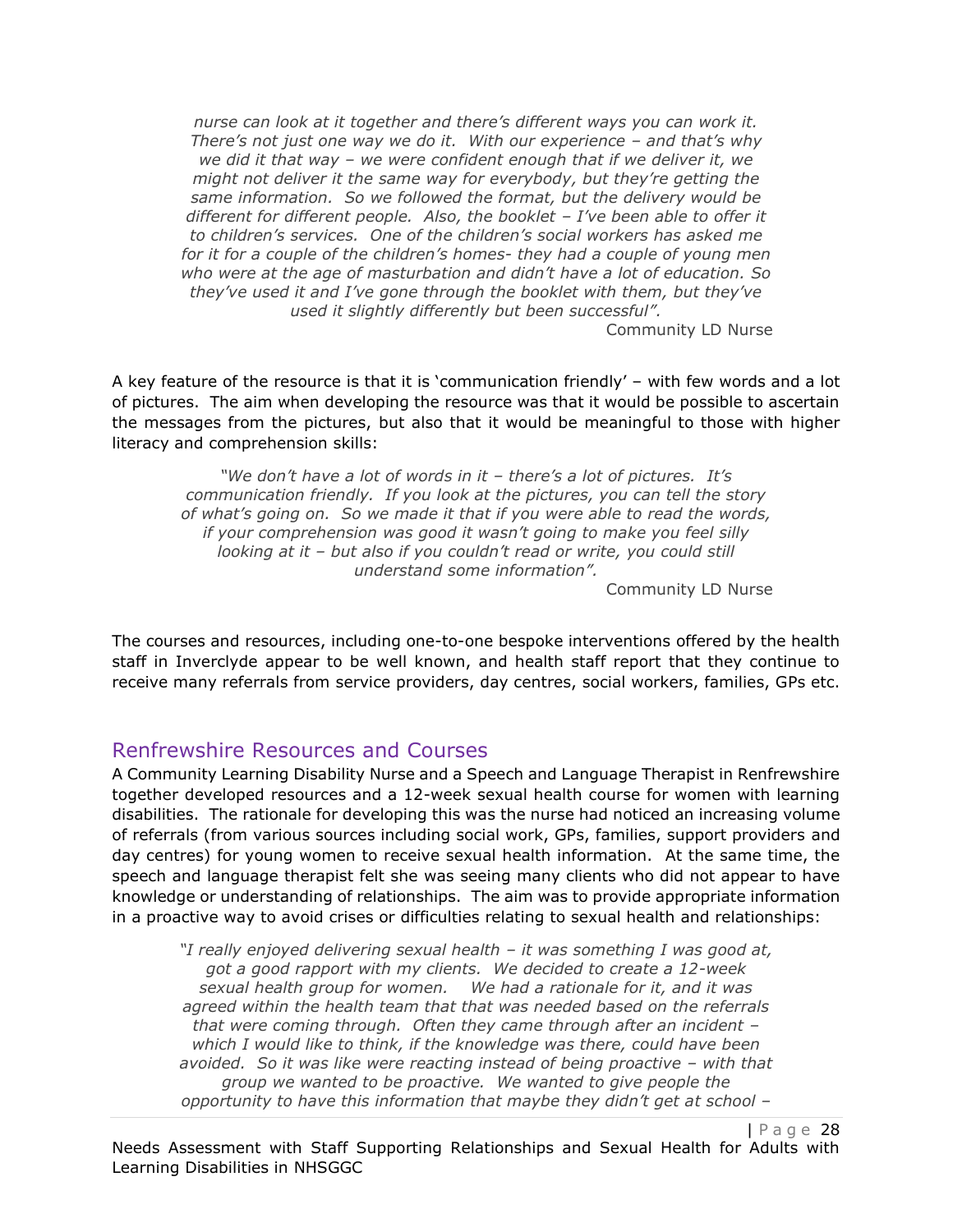Community LD Nurse

The resource used locally in Renfrewshire had been *Sex and The 3 Rs,* and this was used as the base for developing bespoke resources to support the course. The value of having a speech and language therapist to develop the resource was recognised, ensuring that it met the communication and comprehension needs of women with learning disabilities. The speech and language therapist made visuals, added colour to the resources and made it more accessible.

There was only one initial group run with four women, but the group was curtailed by the pandemic and the last few sessions were completed online. Although the motivation for developing the course was taking a more proactive approach, the initial group was run with women who had been referred to the nursing team for sexual health/relationship information and support in response to incidents, issues or behaviours meriting invention. Some considerations when setting up the first group were:

- Securing an appropriate venue where participants would feel comfortable
- Developing an inviting information letter and information booklet for those invited to attend, including appropriate visuals and a photograph of the staff running it
- Arranging snacks/refreshments to make the experience welcoming and appealing
- Deciding whether it was appropriate to allow participants to attend with a carer (one asked to bring a carer, but it was decided that having a carer would not be appropriate because it may inhibit the comfort or levels of participation from the others).

While the course had been developed with *Sex and The 3Rs* as the basis, this was built on further in terms of exploring relationships, aspects of physical health (including cancer screening checks etc) and mental health. There was an emphasis too on staying safe online.

*"For me, it's not just looking at the mechanics of sex, which Sex and the 3Rs is, but taking it further to – how can you identify a good relationship or a bad relationship. What kind of relationships you have – professionals, carers, family, friends – when you're thinking about having romantic relationships, and helping people distinguish the difference between that. That's not covered in Sex and the 3Rs. We've (traditionally) been giving people sexual health information and they're not actually able to process that it's not appropriate for them to have sex with their carer!"*  Community LD Nurse

*"Another big difference between Sex and the Three Rs and ours was – in the safeguarding respect, sending pictures to people and if you view other people's pictures. I think everybody we worked with had sent and received pictures. But they weren't aware of the implications for them but also if they're viewing other people's pictures – like if they're viewing children that's a criminal offence. And passing them on and showing their friends*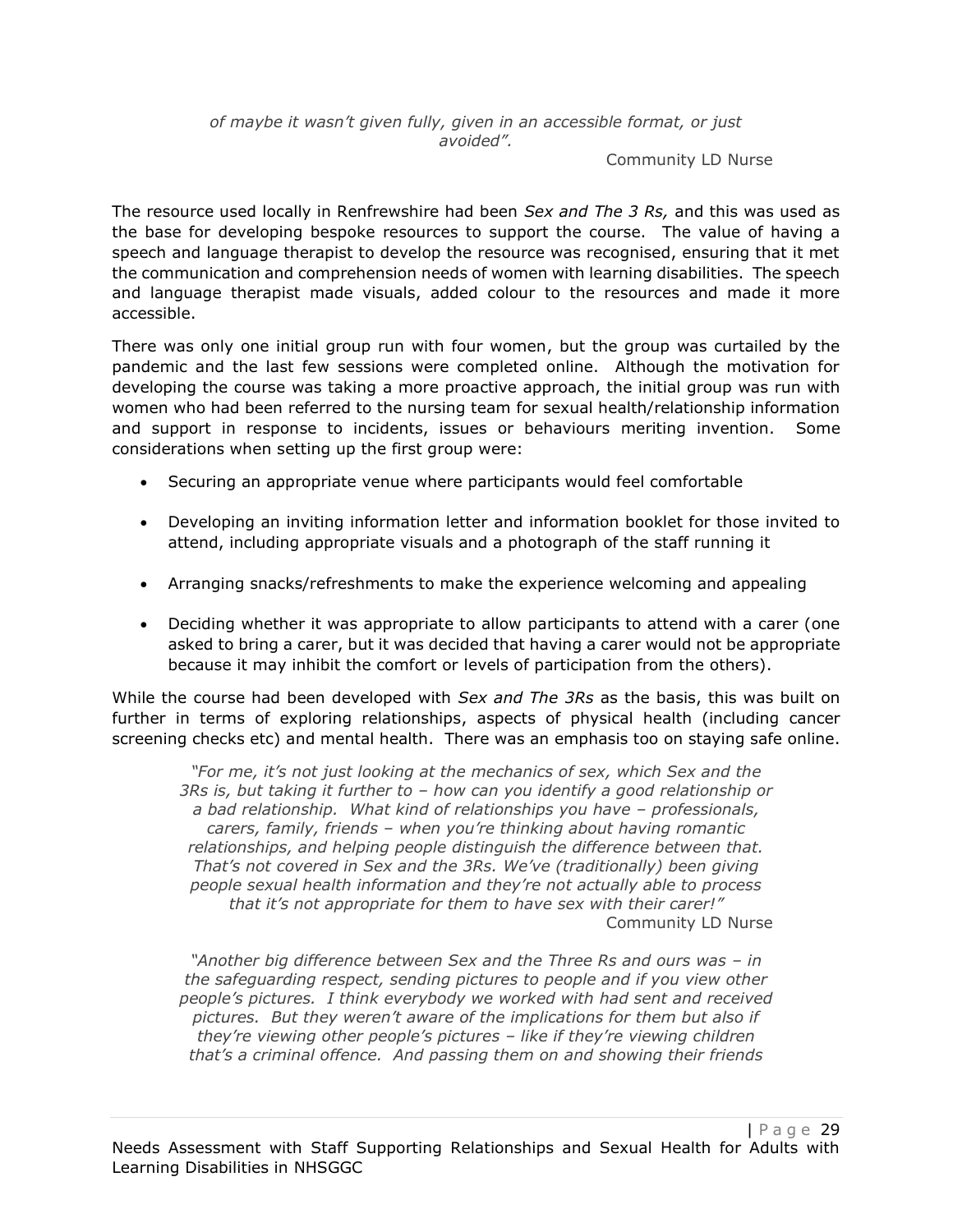*pictures they got sent – where that left them - which wasn't talked about, and really needed to be talked about".* Speech and Language Therapist

All sessions in the group course were reinforced through resources for the participants to take away. All together the resource developed was a 150-page book, mostly visuals.

The first group session had very positive feedback from the participants who appreciated the informal feeling in the group, saying it was not 'teachery', and the group appeared to benefit particularly from peer support, discussing each of the topics openly together.

Although the pandemic is still curtailing their ability to deliver more groups, thought is being given to how to take this forward in future. Some considerations are:

- Now the resources are developed, the speech and language therapist sees less need for her continued involvement and envisages this will be taken forward by the nursing team.
- There are issues to be resolved with BoardMaker (the tool used to develop the resources) to obtain a license for wider use.
- They would like to explore delivering the groups in day centres (a men's group had also been run previously in a local day centre by a male nurse in the team).

Since delivering the first course, the resources have been used when providing one-to-one support to individual patients – usually on a modular basis, using visuals from the resource on particular topics as required.

### East Renfrewshire Approach to Identifying and Addressing Needs

From the consultations with staff, East Renfrewshire appears to be the only HSPC in which social work assessments will routinely explore needs and goals around sexual health and relationships<sup>8</sup>. The social worker from East Renfrewshire who contributed to the research said she would always explore client's needs and expectations around sexual health and relationships, refer to health colleagues for an intervention to ensure that the client had appropriate information and support around navigating relationships, and link with external organisations to facilitate a client exploring opportunities to form relationships:

*"We would always have the discussion with an individual as we are developing a relationship. My previous role was in a provider as a service manager, and (sexual health and relationships) would never be in that paperwork. But definitely in East Ren it is very much a discussed topic and we would always discuss that. I'm working with someone who, during the planning day, said 'I just want a wife'. I was like, 'Okay, how do we support that?'. With the support staff – the provider – it was very much a 'that's just never been broached and that's not part of his plan, or his goal' – it had never been discussed. But when we had our planning day, that* 

<sup>&</sup>lt;sup>8</sup> Note: only one social worker in East Renfrewshire was included in the research. There may be a variety of individual approaches to social work assessments within and across HSCPs.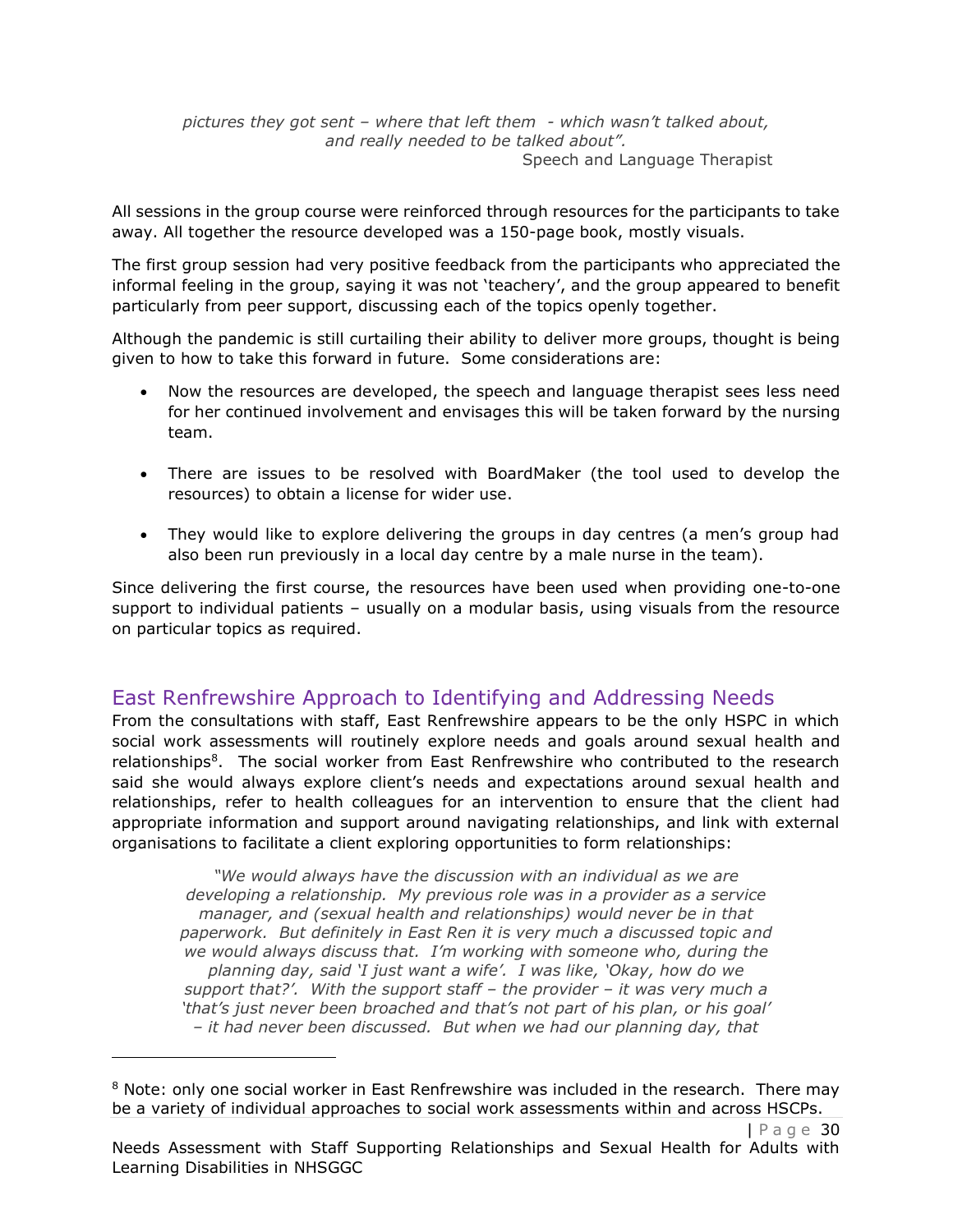*was facilitated. He did have the option of being able to say this is what my end result is: I'm happy, I'm settled and I have a wife. So it is definitely something that I'll be working on with him. I'll speak to the health team and get support around supporting him to understand relationships as well as different organisations we can tap into – Dates N Mates and things we would look into. Definitely the starting point would be his understanding of that because he does have a moderate learning disability, so it's picking out what does that mean to him – does it mean him actually moving in with a wife and being married, or is it the kind of friendship thing - just more to do with loneliness and feeling isolated, or does he understand what marriage is and he wants a wife. I would definitely go to our health colleagues for that".*

Social Worker

Those in the health team in East Renfrewshire indicated that while referrals for sexual health and relationship input are not very common in their area (perceived to be because of a lack of need among the population they work with), they are equipped with *The Big Question* and can adapt resources as required to provide one-to-one support for patients who need information around sexual health and relationships.

### Dates N Mates: Service and Sexual Health and Relationships Course

Dates N Mates is an independent third sector national service in Scotland providing social opportunities for people with learning disabilities to meet to create friendships and relationships. Adults with learning disabilities join the service as members in order to access these opportunities. They work independently from HSCPs – i.e. they do not provide a service on behalf of social work services; however in some areas (not in NHSGGC), members have used Self Directed Support to pay for their membership. Within the NHSGGC area, the two areas in which Dates N Mates operates are Glasgow and Renfrewshire, and this is postcodespecific, dependent on funding. However, they accept members from other areas with the understanding that they would have to travel into Glasgow or Renfrewshire (or other areas they operate, such as Falkirk) in order to attend the social events and activities they offer. Indeed, the consultations with staff in East Renfrewshire, East Dunbartonshire and West Dunbartonshire found that there were service users within each of these areas who were known to be members of Dates N Mates.

All staff at Dates N Mates have recently received training to support relationships and sexual health and a subgroup of staff have subsequently developed their own course to deliver sexual health and relationship education/support to their members. At the time of interview (July 2021), they were planning to deliver their first group sessions on this.

The training, and the course subsequently developed, covered topics such as boundaries, consent, public and private spaces, sexual health and wellbeing, contraception and STIs. The course and associated materials have been developed in-house specifically for the needs and circumstances of adults with learning disabilities including:

- Ensuring that all communication including the handouts are in easy-read and accessible formats
- Including sections on human rights and the law specifically about people with learning disabilities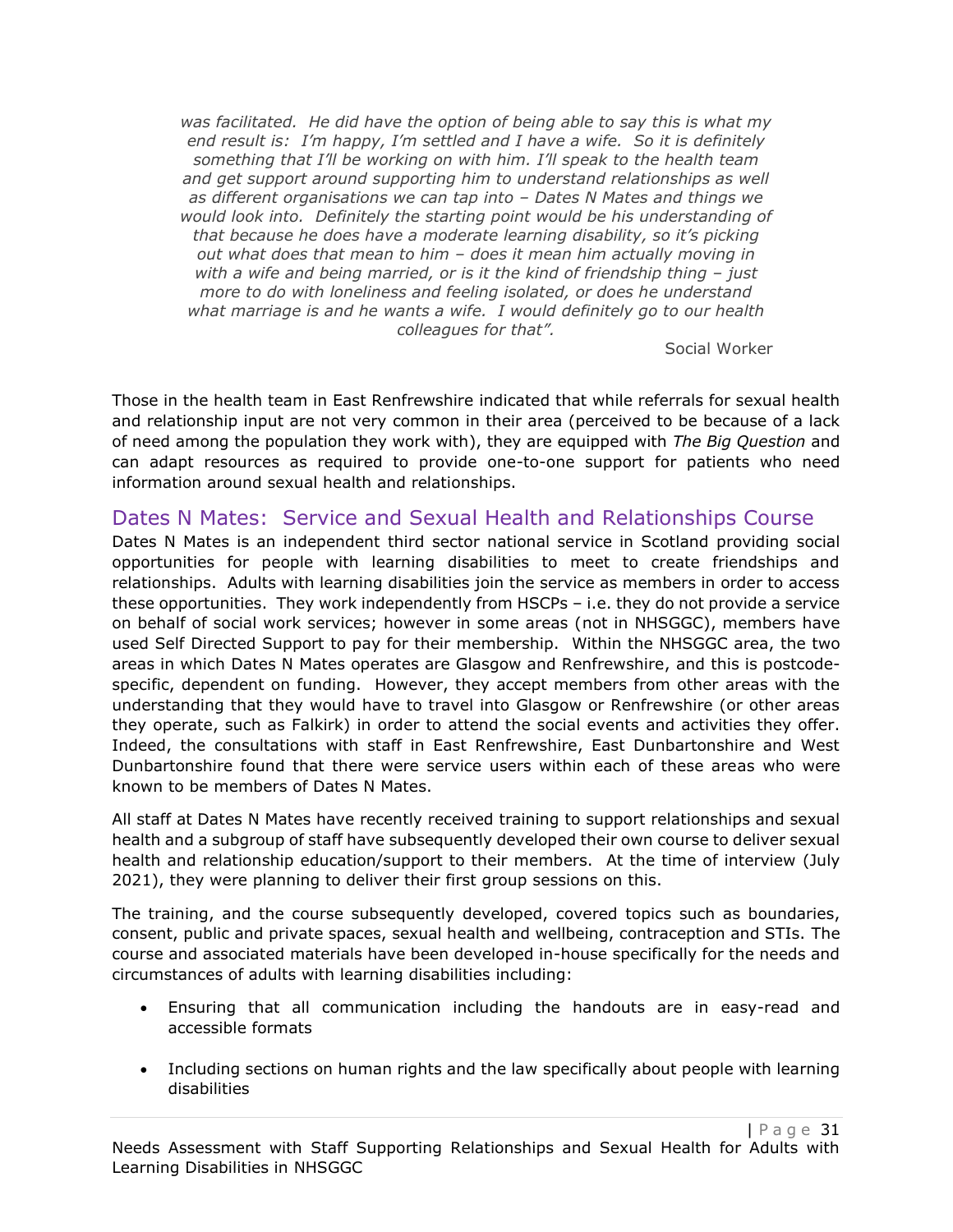• A focus on the circumstances of people who live in residential settings and in shared housing.

The sessions are planned to be participative with exercises to do as well as information being shared.

Prior to delivering the course, staff already have conversations with members around relationships continually, and to a lesser extent, sexual health. The course has been developed with consideration to many of the questions that have already been asked and situations members have found themselves in.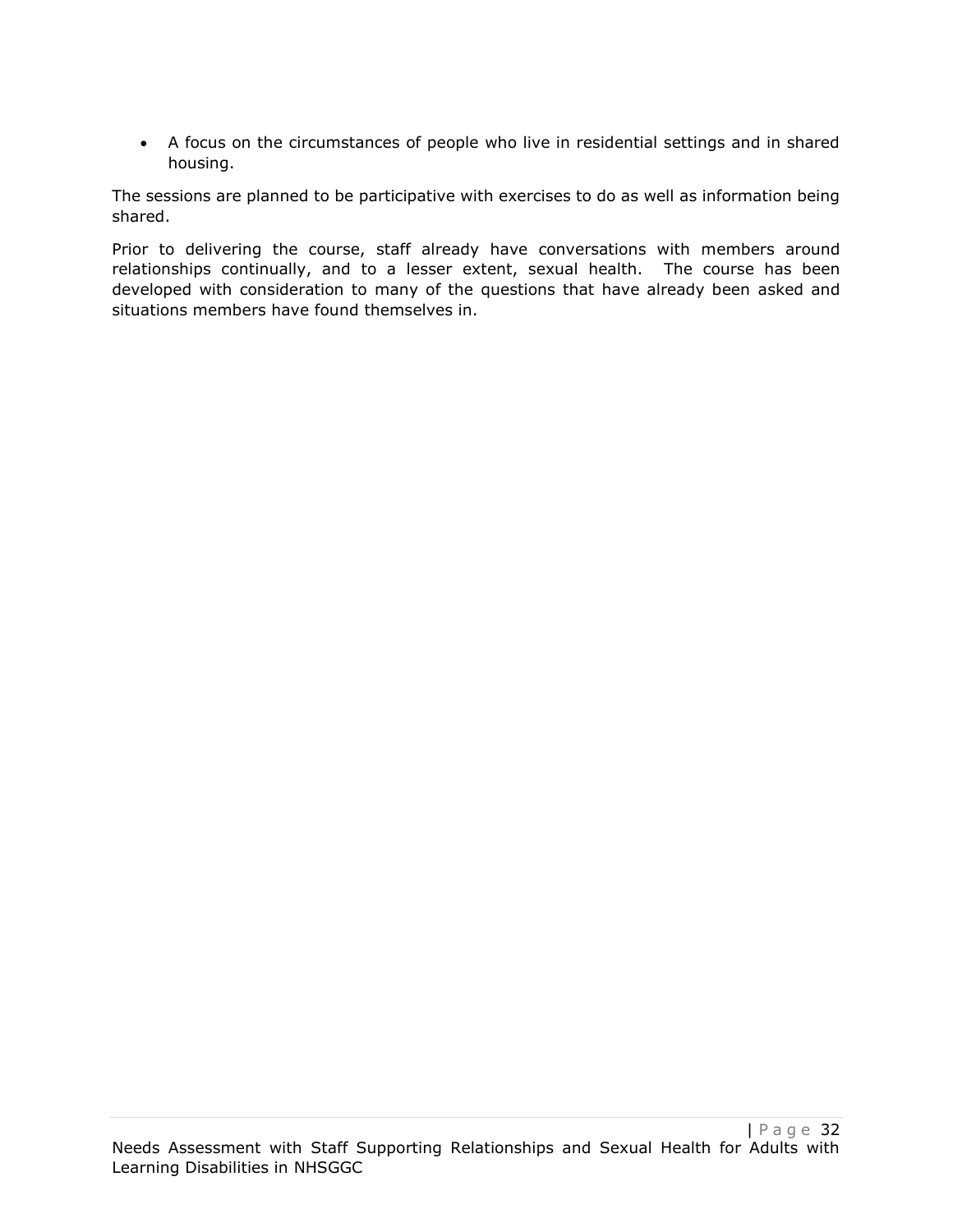## 7. Staff's Views on Needs

### Sexual Health and Relationship Education for Children

When staff were asked for ideas on how to better improve sexual health and relationships service delivery for adults with learning disabilities, one of the most frequent answers was improving sexual health and relationships education given in schools, particularly special needs schools or other children's services for those with learning disabilities. Staff frequently expressed shock at the lack of understanding and awareness around sexual health and relationships among the adults they worked with which they felt should have been worked on more at an earlier stage. It is recognised, however, that provision in children's/education services in not in the scope of this needs assessment.

### Development of Resources and Training

The two key needs identified through the consultations for staff across all sectors were:

- Better resources for delivering interventions or information about sexual health and relationships for adults with learning disabilities
- Training for staff to raise awareness and understanding of the relevant issues and to build confidence and skills to have discussions around sexual health and relationships and to identify and address needs. There was an appetite for training among all staff consulted.

### Roles in Delivering Support on Sexual Health and Relationships

Across all staff groups, it was health staff who were most commonly identified as being best placed and the most appropriate to lead interventions on sexual health and relationships. Some social workers were also keen to take a lead role in developing and delivering interventions. Other staff groups were also keen to be involved by way of supporting and reenforcing the messages:

*"I think it would be for health staff to do courses on sexual health and relationships, but it would be good if we were still part of it to know what's said to take it on, follow it through and be part of the journey and pick up the bits afterwards, maybe re-enforce things that have been discussed".* Service officer (social work)

Staff in third sector care providers, day centres and other social work staff also felt that they were well placed to identify service users who could benefit from courses or other interventions on relationships and sexual health.

*"I think there maybe needs to be almost a tiered system in relation to relationships and sexual health. We've got a lot of people who attend daycare and day services. We've got a lot of third sector providers. I think staff there should have a baseline knowledge and be able to have some of these basic conversations with our service users – and then create more of an 'expert' team in health. So day service staff, housing support staff, third sector, are able to have the basic conversations around it and support people with some of the more basic parts of it – and then if things are a bit more complicated, or feel a bit more risky, then referring into*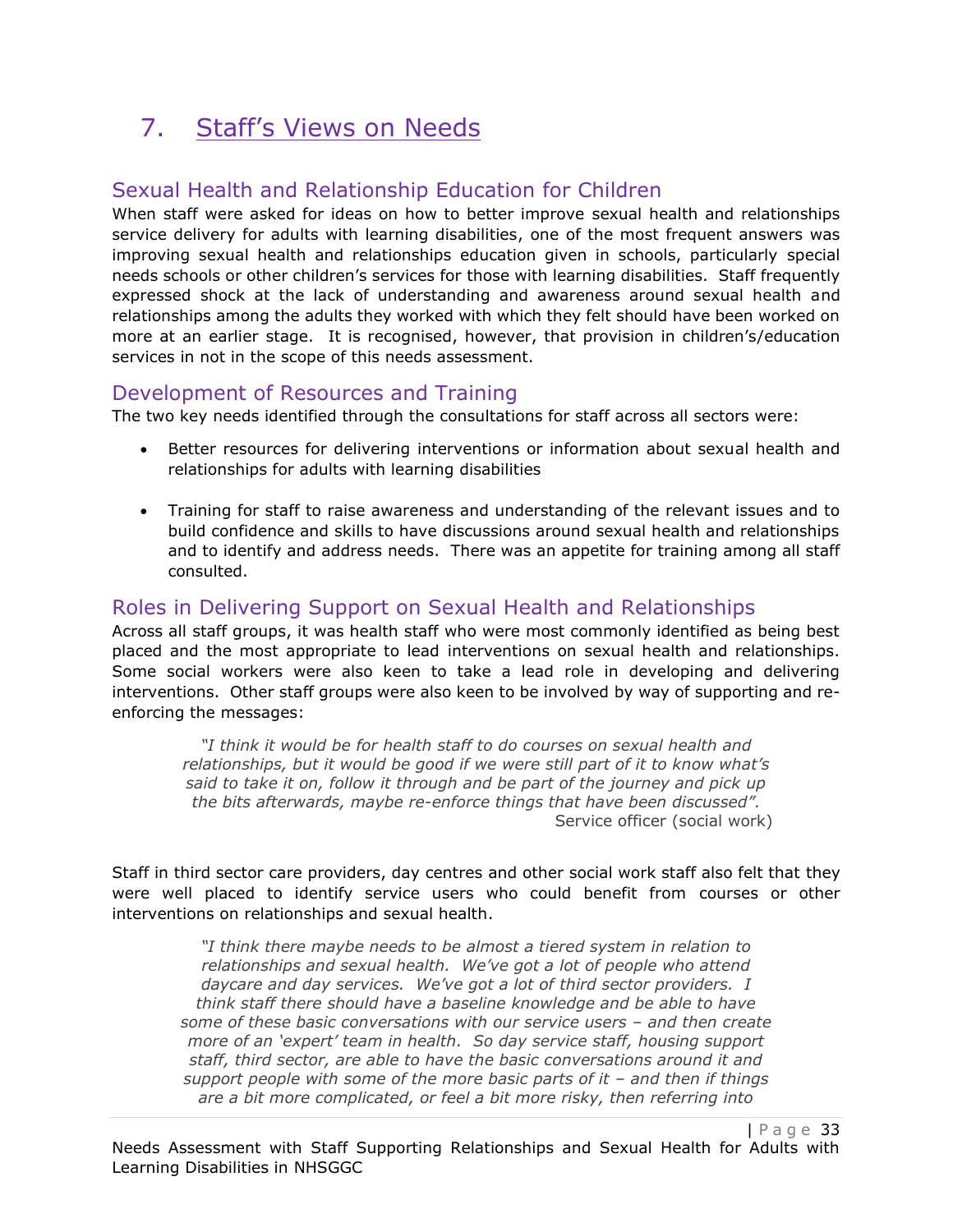*health or social work for a more comprehensive assessment, a different type of education or work around it. But people in general who work with people with learning disabilities need to have some degree of skill in relation to having these conversations. I know it's difficult because some people just don't like talking about it, and it's everybody's individual thoughts on it.. but I think there needs to be blanket training across the board".*

Nursing Lead

There was an appetite among staff working directly on a day-to-day basis with adults with learning disabilities to have training to provide 'low-level' support and everyday conversations around sexual health and relationships.

*"I think the staff here should be trained – at the least we should be having the initial conversation, talk about it comfortably and then maybe if they*  felt that wasn't enough, then we could refer to the nurses - but I know the *nurses workload is very busy – so I would rather, if we could, do some early intervention before it got to a big issue. That could only be a better thing to do".*

Day centre staff member

In day centres and third sector providers whose staff structures have 'champions' or 'ambassadors' for particular topics, it was felt that having champions/ambassadors for sexual health and relationships would be appropriate and feasible.

### Incorporate Relationships and Sexual Health Plans into Assessments and Care Planning

Some health staff advocated having more focus in nursing assessments on sexual health and relationships. Although existing nursing assessments focus on sexual health needs (e.g. around contraception and STD screening), some staff felt there may be inadequate inclusion of wider needs around relationships, and overall a need to have further emphasis on the importance of assessing sexual health and relationship needs at assessment stage.

Many social work staff and day centre staff saw scope for routinely including sexual health and relationship needs and goals during assessments and care and support planning.

> *"Coming into adult services, it should just be part of the support plan that we offer – would you like to travel independently etc and what do you think about having a boyfriend or a girlfriend?... It needs to be just as important on support plans as the other parts".* Day centre staff member

*"Improvements are needed to the needs assessments- none of these questions (around sexual health and relationships) are asked. There's not even a question about their sexuality- it's not taken into account. It needs to go right back to the start, so that people are given an opportunity to discuss that. If these types of questions are added in at the start, then parents and carers will come across them as standard questions and the subject can be discussed and any support that's needed can be put in place*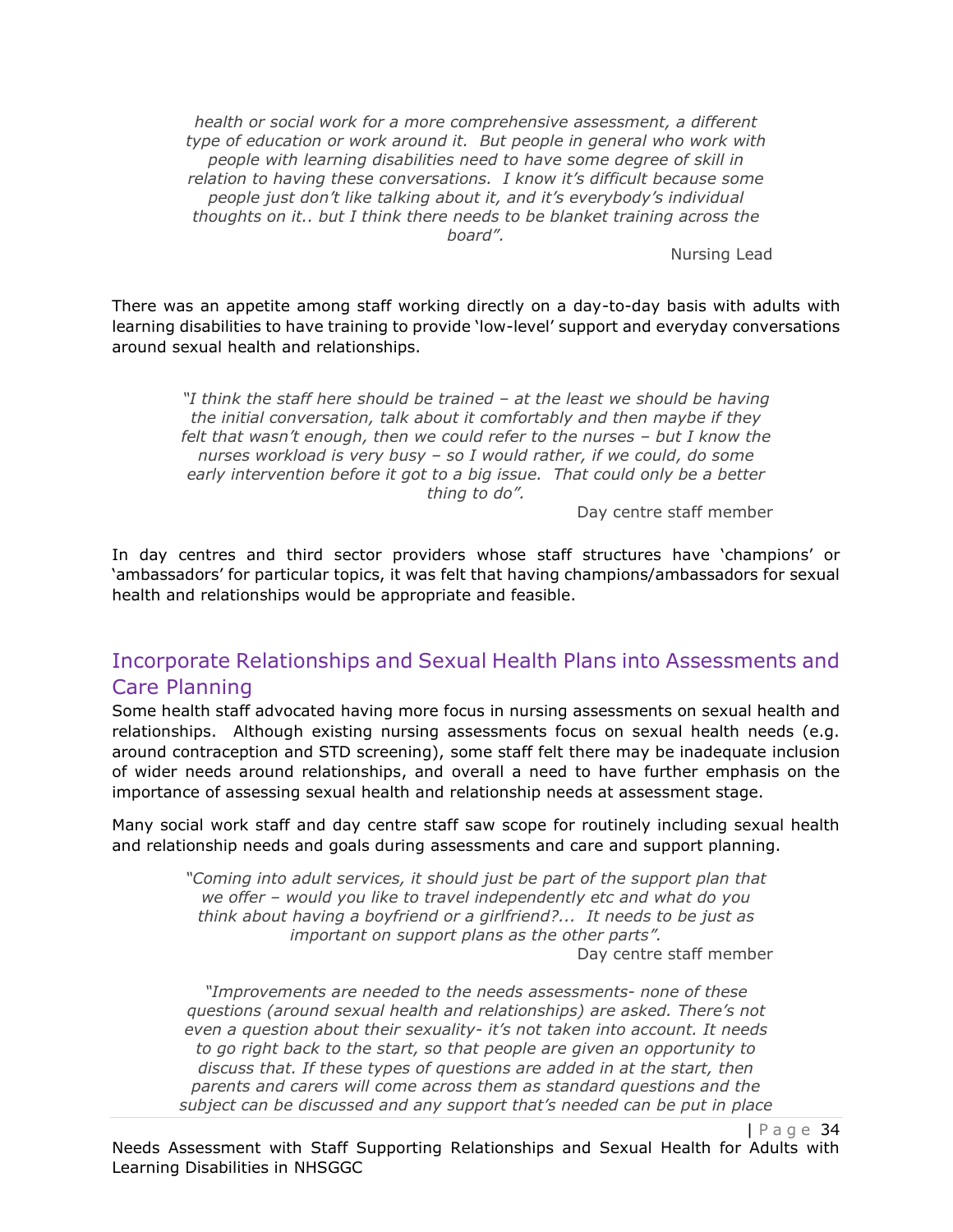*from the start. If you're not asked about it, you're not going to tell about it. If parents thought we were open to hear about these topics, it might take away a bit of their fear about broaching it".* Day centre staff member

Transition from children's to adult services was a point at which many staff felt there was scope to include assessment of needs around sexual health and relationships, including an assessment of levels of knowledge and awareness and identifying where education/interventions are required.

*"The transition nurse just gets an overall health perspective and the social worker would look at anything we'd need going forward and reviewing their care plan and how that would work, make sure their guardianship is in place because a lot of people don't know to apply for that prior to them becoming an adult -so they would look at those more technical things. It would be really good if it was seen as a norm to be discussing sexual health and relationships on a regular basis..at transitions and other assessments".*

Community LD Nurse

*"I think there's scope to get (sexual health and relationships) into assessments. I think if we could start to have conversations earlier on when we're doing that kind of work, it will become more commonplace. Maybe some of the places we should be starting at is at transitions. You can have a couple of years with a transition with someone moving from children's over to adult services. So we could be having those conversations at an earlier stage and that could be part of our transitions work. So if we get it in there, that would be really good".* Social Work Services Manager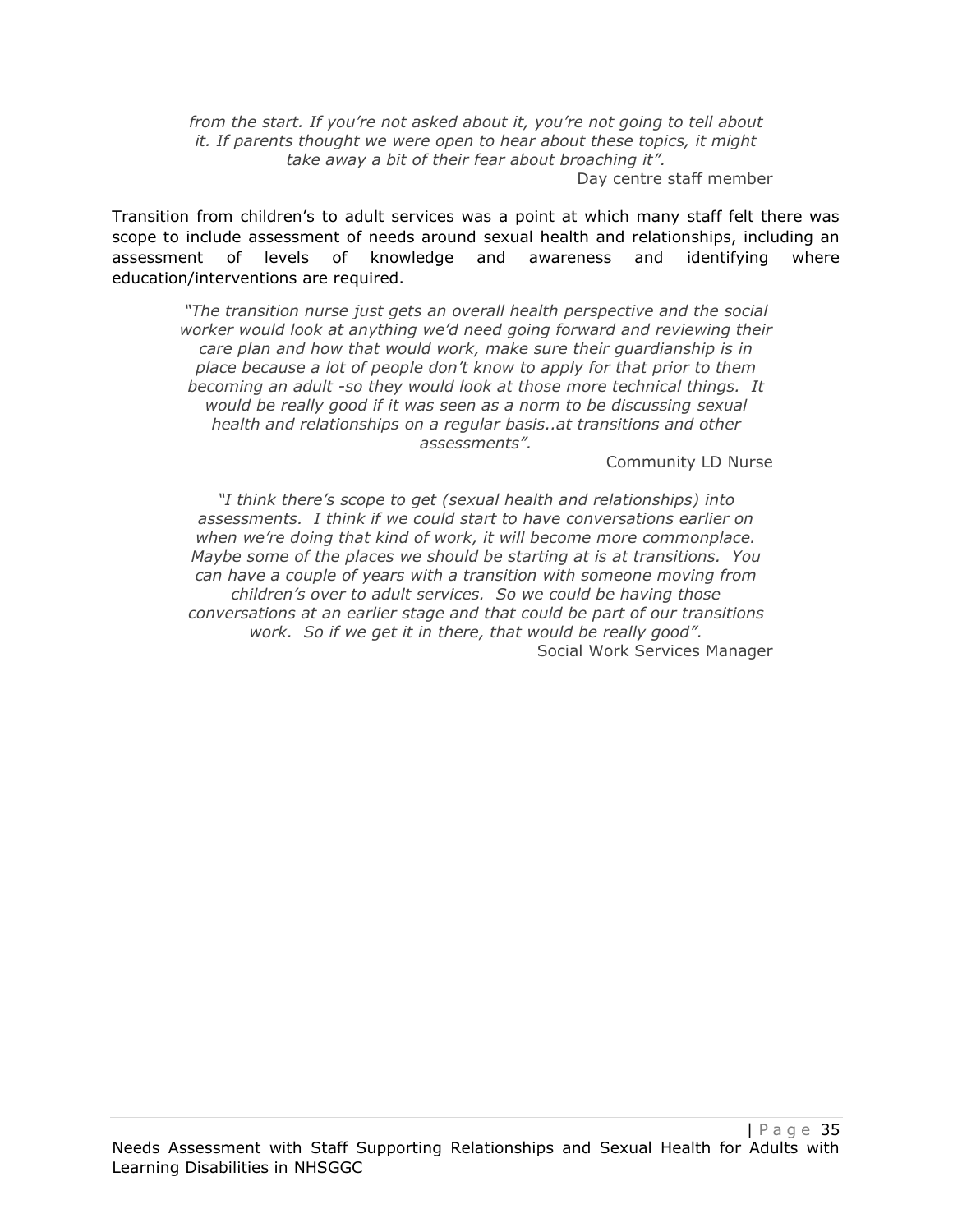## 8. Discussion and Recommendations

### Develop resources

A clear message from the research is the need to develop new resources on relationships and sexual health which better meet the communication and comprehension needs of adults with learning disabilities and which provide up-to-date relevant information. The research has found numerous examples of teams and individuals across different HSCPs who have already undertaken work to develop new resources ranging from individual nurses 'scrambling' to put together materials to support a patient to teams who have developed resources to provide comprehensive courses. There has undoubtedly been duplication of effort as staff across HSPCs within NHSGGC have independently sought to develop resources to meet the needs of their service users.

It is recommended that a group should be formed to take forward the development of new board-wide resources to support relationships and sexual health with adults with learning disabilities. The recommendations for developing new resources are:

- The starting point for developing new resources should be a review of existing resources developed in the HSCPs – particularly the resources to support the women's course in Renfrewshire, the course in Inverclyde and the newly revised course in South Glasgow. It is likely that a new central resource could borrow heavily from these.
- While the topics covered are likely to include all those in existing standard resources (e.g. Sex and the 3Rs, The Big Question and Ready Willing and Able), the content should also include appropriate and up-to-date information around online conduct/internet safety, and LGBT+ issues.
- The resources should be modular and be able to be used flexibly. The resources should be able to be used to provide a comprehensive programme as a 'course' either delivered in groups or one-to-one settings, but it should also be able to be used for interventions on individual topics as required. Also, within each topic there should be various options for formats for providing the information (e.g. easy-read leaflets, videos, Talking Mats, etc), so that provision can be tailored to the needs of individuals.
- Speech and language specialists should be key partners in developing the resources to ensure appropriate communication tools are used.
- It may be prudent to review the resources used for sexual health and relationship education with children with learning disabilities in education and children's services, and where possible use similar language/terms or even the same images in the new resources developed. This would ensure a continuity of approach for adults requiring support at, or shortly after, the transition to adult services.
- Parents/families/carers and service users should be involved in reviewing resources or directly contributing to their development.
- Resources should be available and accessible to all staff throughout all HSCPs.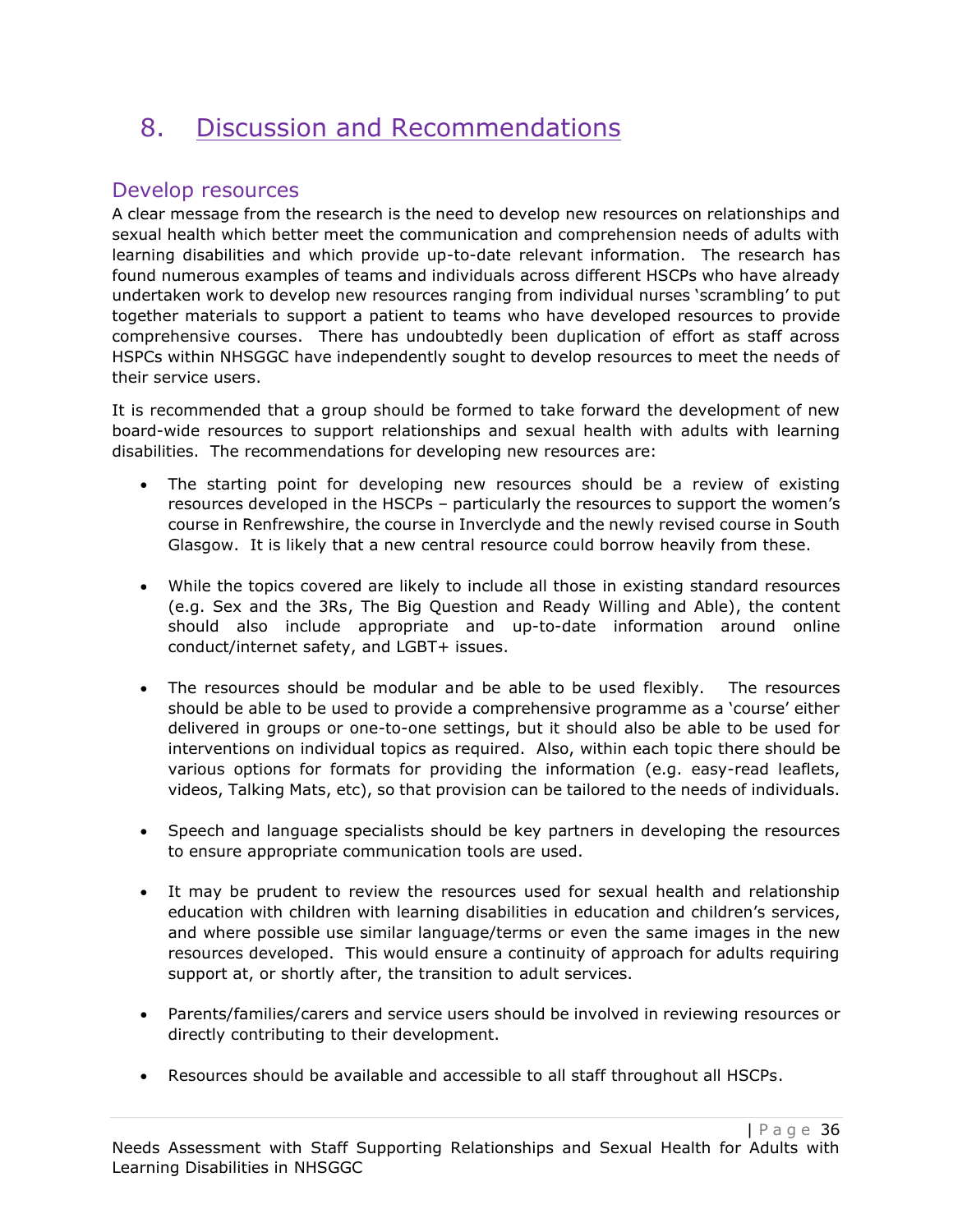- Consideration, and if necessary investment, should be made regarding licensing and copyright issues.
- Given that existing resources are recognised as being somewhat out of date, it would be important to review and revise resources at appropriate intervals.

### Develop and Deliver Group Courses

Where delivered, group courses with adults with learning disabilities to support relationships and sexual health appear to have worked well. They have, however, been limited due to low levels of referrals in some areas and also practical constraints including venue availability. Group courses appear to be an effective way of providing opportunities for offering information and support (including peer support) around sexual health and relationships, and in particular moving towards more proactive, rather than reactive support.

It is recommended that courses are developed alongside the resources. Over the course of several weeks, courses would deliver the information contained within each of topics in the resources. Recommendations for the development and delivery of the course are:

- Interactive group activities should be used to engage participants, including tactile props (e.g. of bodies/body parts, etc).
- Where possible, the composition of participants within groups should ensure that participants have similar levels of disabilities, needs and experiences.
- Groups may most likely be run by community LD nurses, but could also involve social workers or other key, trained staff – but they would benefit from involvement from those having more routine day-to-day involvement (care providers; day centre staff) who can support learning and reinforce messages.
- Groups may be delivered in settings such as day centres, residential settings etc where those using the services can be invited to participate; other groups could be run in community/health facilities as appropriate.
- Consideration should be given to running groups centrally (e.g. at Sandyford), perhaps staffed with community nurses from across the HSCPs on a rotational basis. This may prove effective where interest/referrals were not sufficient to merit running more local groups. However, the efficacy of this approach would depend on whether participants were able or willing to travel to attend the groups.

### Develop and Deliver Staff Training

The development new resources and courses would have to be supported by staff training. The needs assessment findings suggest that an appropriate model would be to have training and staff roles at two different levels:

1. Broad training for staff across all sectors (including health, social work, day services, care providers, etc) to be trained to: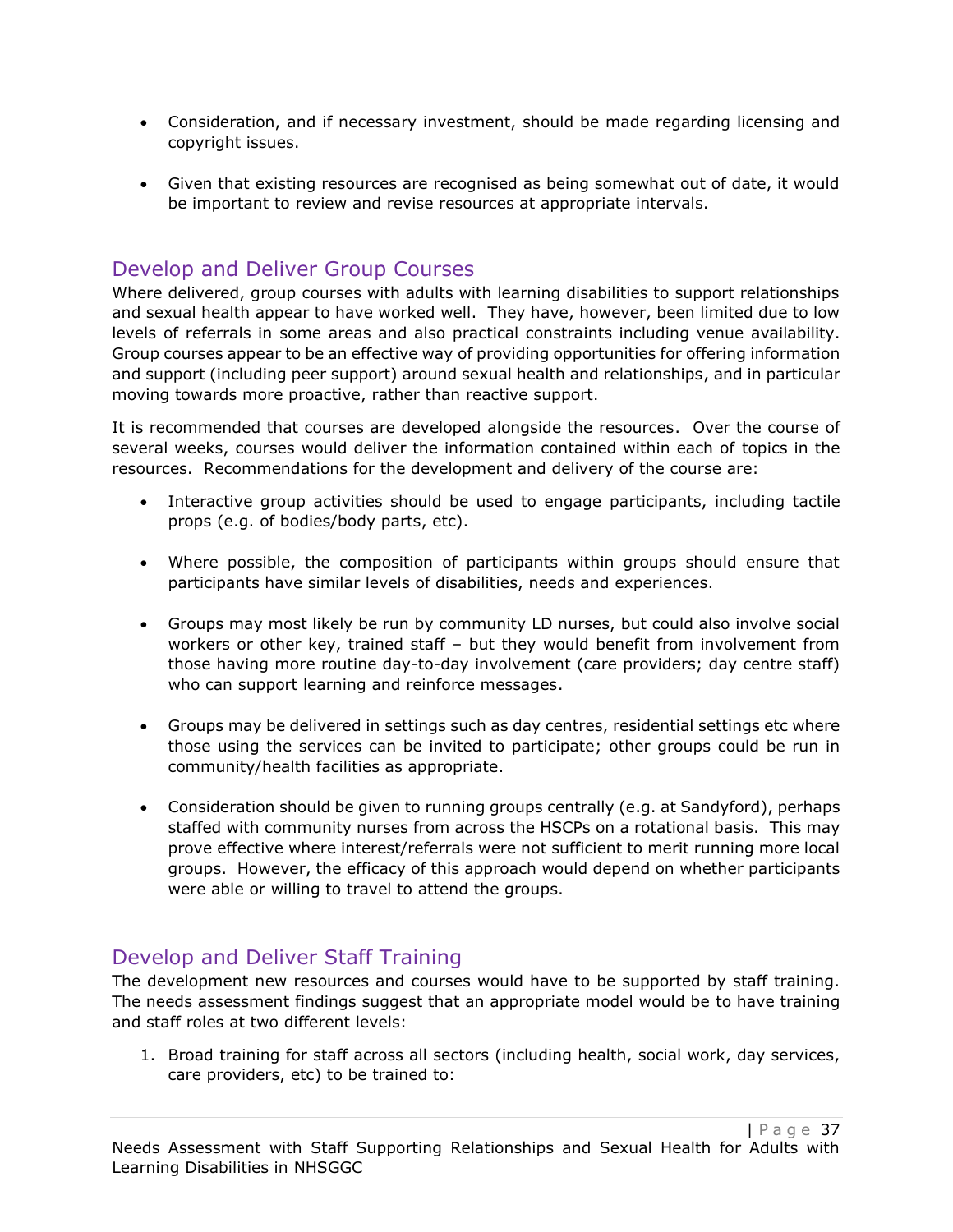- Have an awareness and appreciation the rights of adults with learning disabilities to express their sexuality and form and maintain relationships
- Have conversations with the people they support about sexual health and relationships, ensuring that this aspect of their wellbeing is not overlooked as part of their care
- Provide routine advice and information as required on the topic (with use of some of the resources as appropriate)
- Identify and refer service users who would benefit from a group or one-to-one intervention from specialist ('level 2' trained) staff.
- 2. Training for staff with a particular interest in supporting relationships and sexual health. Given the current arrangements within HSCPs, they are likely to be largely community LD nurses, but there are also social workers interested in taking on this role. There may also be staff within day services and third sector care providers who would be interested in receiving this training and taking on a remit for relationships and sexual health support within their organisation. At this level, staff would be trained to:
	- Deliver interventions to adults with learning disabilities through group courses and one-to-one work, using the new resources and courses developed and available throughout the NHSGGC area
	- Become 'champions' for relationships/sexual health, supporting other staff members to provide day-to-day support on the topic, promoting the available resources, groups etc, and potentially delivering the 'level 1' training to staff through a cascade training model.

Given the value of providing sexual health and relationship support by staff members who are the same gender as the client, effort should be made to ensure that staff trained at 'level 2' adequately comprise staff of both genders where possible.

It is recognised that the release of staff for training will require buy-in from managers and existing workloads, demands and current levels of staffing should be considered.

Once training opportunities are established and available, local authorities may consider new contracts with service providers to include a requirement for staff to have attended relationships and sexual health training.

### Incorporate Relationships and Sexual Health into Assessments and Care Planning (and acting on identified needs)

The findings from the needs assessment show that questions about relationships and sexual health are not routinely asked at key review points such as assessments and care and support planning. It is recommended that, where possible, relationships and sexual health become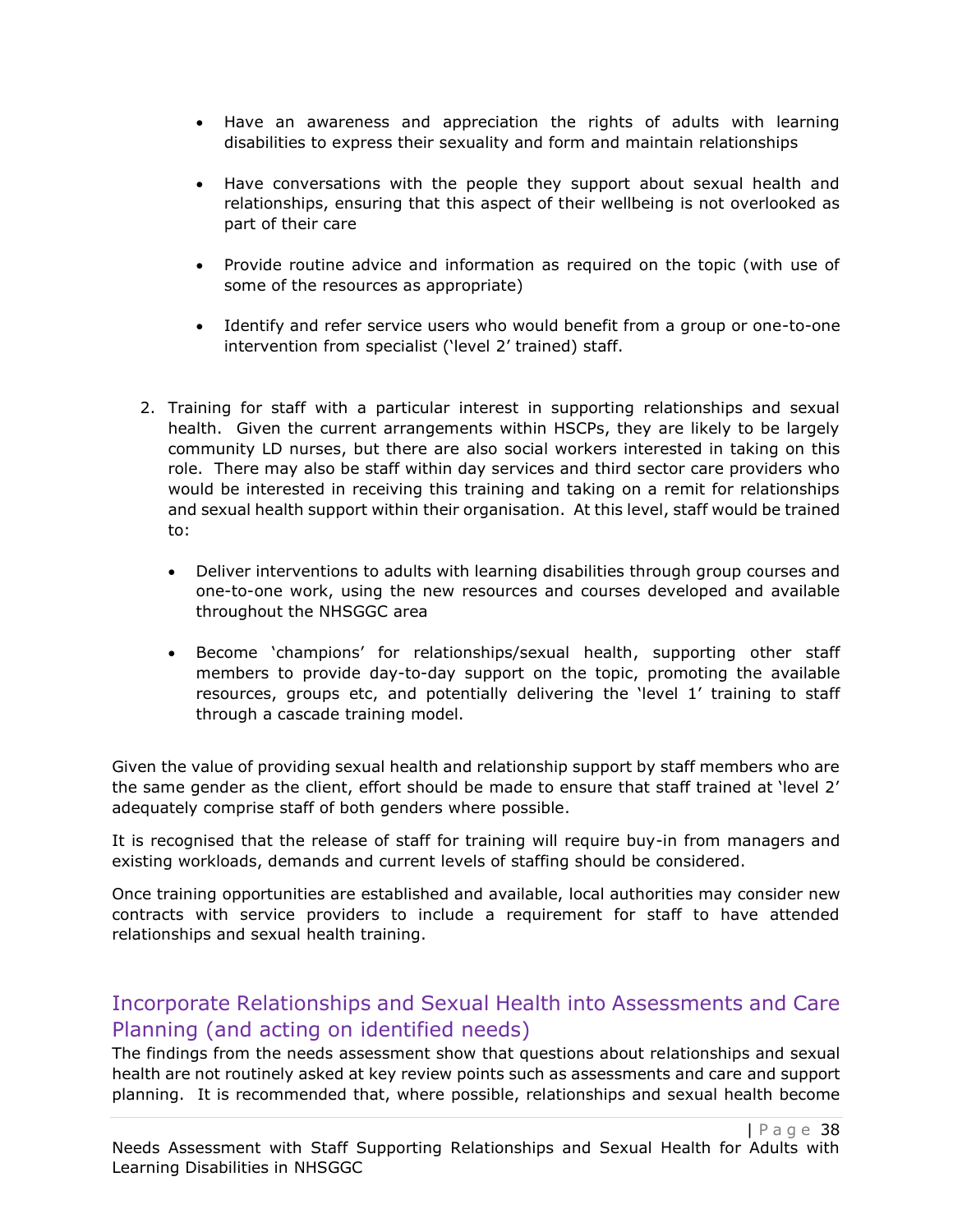more routinely part of these conversations and embedded into the required forms etc. These interviews should identify current needs regarding sexual health and relationship support and/or future aspirations. Where, for example, assessments identify an interest in pursuing personal relationships or set a goal of having a boyfriend/girlfriend, this can be followed up as appropriate by staff:

- assessing levels of awareness and understanding around relationships and sexual health
- delivering or referring to specialist staff for interventions where required (in groups or one-to-one) with the aim of providing service users with the information and skills to pursue and navigate relationships safely and appropriately
- advise on opportunities to facilitate meeting other people with a view to forming relationships. Dates N Mates has been highlighted here as a potentially beneficial organisation for this who are also seeking to provide support around relationships and sexual health in courses– there may be other social organisations locally.

Assessing levels of awareness and understanding among those who show an interest in pursuing relationships/sexual activity affords an opportunity to identify those who may benefit from interventions rather than reactively providing interventions for those who are at risk or exhibiting inappropriate behaviours.

It is recognised that introducing sexual health and relationships during assessments/goal setting may face objections from parents/families – particularly where there is a welfare guardianship in place and where parents/family members have the role as guardian. It is therefore critical that appropriate dialogue and agreement is sought with parents/families, as discussed below.

### Involving Parents, Families, Carers

It is important to address the role of parents, families and carers as potential barriers or facilitators of providing education and support around relationships and education. Recommendations are:

- Involve parents/families/carers in the development of new resources and courses on sexual health and relationships
- Widen reach of the 'level 1' training to parents/families/carers where appropriate, so they can be more informed of the rights of adults with learning disabilities, and equipping parents/families/carers themselves with the information, confidence and tools to have conversations with the adults they care for and ask professionals for more support where required
- Encourage staff to talk to parents/families/carers about the reasons for providing this type of information and support, and seek co-operation.
- As part of the resources developed, have information leaflets specifically for parents/families/carers.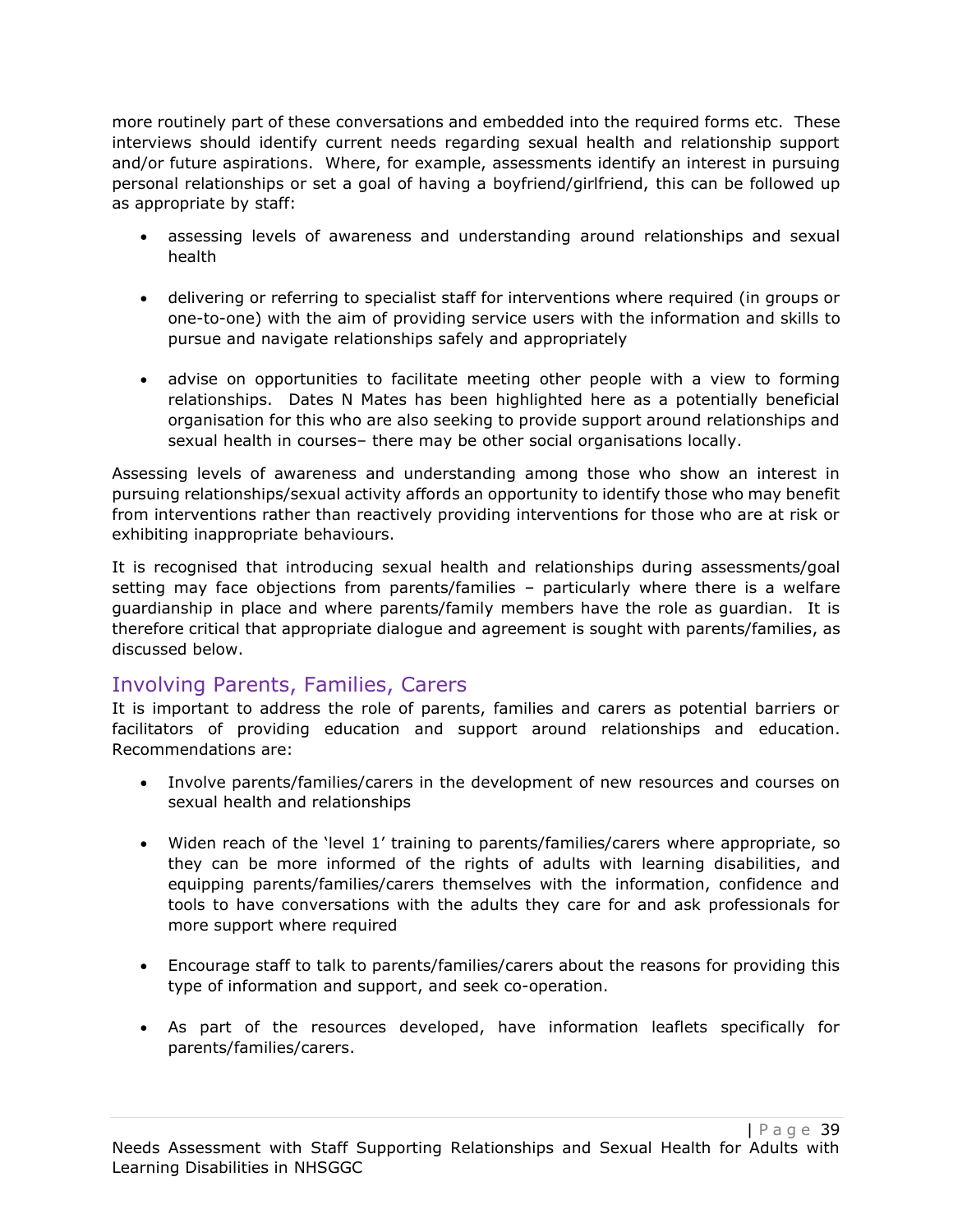### Awareness Raising and Partnership Working Across Staff Groups

The research highlighted that many staff groups were unaware of what support was available in different sectors within their HSCP – for example some social work staff were unaware of the support provided/available from their health colleagues; many staff were unaware of independent third sector organisations such as Dates N Mates or what support they offered. Moreover, staff in each HSCP were largely unaware of practices or resources developed in other HSCPs within the NHSGGC area. The recommendation is:

• Ensure appropriate means of sharing available support, resources, referral routes etc with staff working with adults with learning disabilities throughout the NHSGGC area.

### Role of Sandyford Inclusion Service

Across the HSCPs, virtually no community nursing or social work staff were aware of the availability of the Inclusion Service at Sandyford or that they could make direct referrals for adults with learning disabilities. The recommendation is:

• Provide information about Sandyford services and how and when to make referrals to the Inclusion Service within the training to staff.

It should be noted that the Inclusion Service is currently a small team with limited resources, and wider publicising the service is likely to increase demand. Resourcing should be a consideration.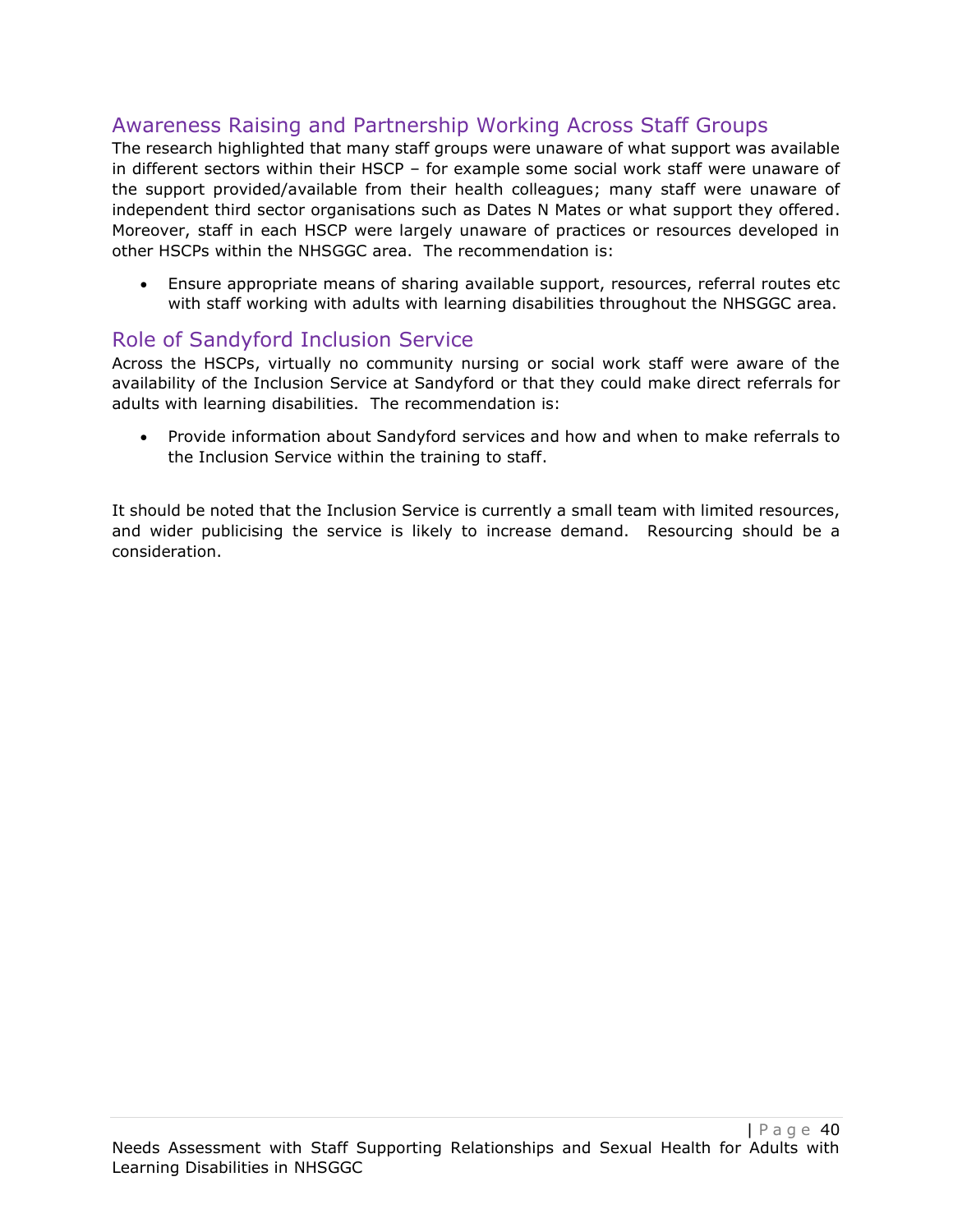## Appendix A : Topic Guide

#### **Needs Assessment with Staff Supporting Relationships and Sexual Health for People with Learning Disabilities**

#### **Draft Topic Guide**

#### **Role and Current Practice**

Could you summarise what your role is and what you currently do – if anything – with regards to supporting adults with learning disabilities around relationships and sexual health.

Probe: What is done:

In groups or individually

As a 'course' or as ad-hoc/responsive to needs and circumstances

To provide appropriate referrals to sexual health services

How does your organisation fit in with the learning disability services infrastructure locally?

#### **Barriers and Facilitators**

We are keen to explore both the barriers and facilitators to providing support and advice in the areas of relationships and sexual health. What either helps or hinders you in this aspect?

Probe:

Role of parents/guardians/carers

Available resources

Available referral routes or external sources of information/advice/support

Levels of knowledge and/or confidence in you/your team

Requirements specific to learning disabilities/types of learning disability

Pressures/demands of time, priorities etc.

#### **Knowledge and Confidence**

How would you rate your knowledge and your confidence with regards to providing information and support around relationships to adults with learning disabilities?

Have you received any training regarding this? (Probe for details)

What (else) has contributed to your knowledge and/or confidence in this area?